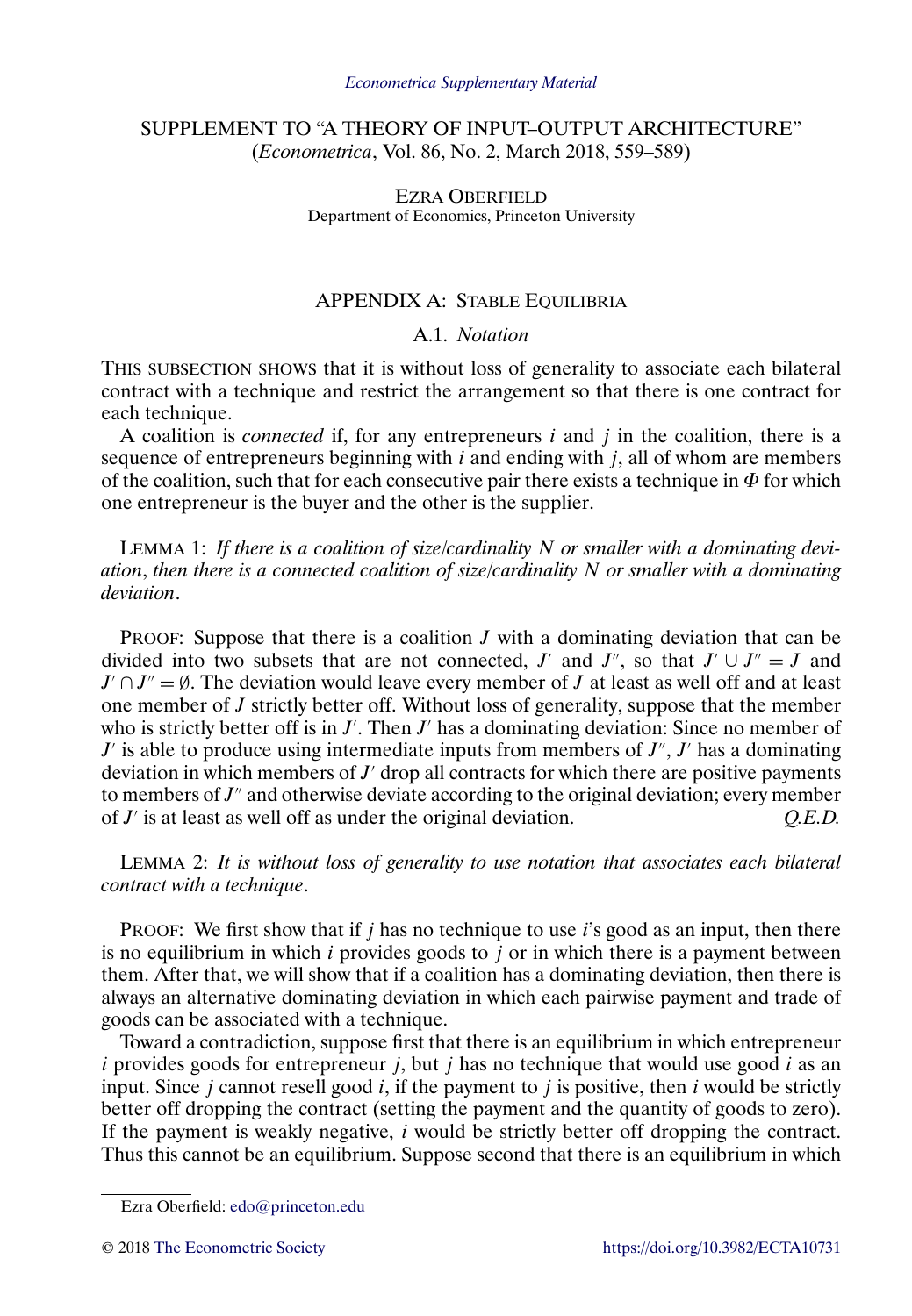there is a payment from  $i$  to  $j$  but no goods are provided. Then, unless the payment is zero, one of the two would be strictly better off dropping the contract.

Next, suppose the connected coalition  $J$  has a dominating deviation in which there is a payment from  $i$  to  $j$ . Then because the coalition is connected, there is another deviation with identical payoffs where the payment from  $i$  to  $j$  is intermediated by those on the path from *i* to *j*.  $Q.E.D.$ 

LEMMA 3: *It is without loss of generality to use notation that associates each technique with a single bilateral contract*.

PROOF: Suppose there is an arrangement in which there may be multiple bilateral contracts associated with each technique. Suppose further that the arrangement is stable with respect to deviations by coalitions of size/cardinality N. Then the alternative arrangement in which all contracts for each technique are combined into a single contract delivers the same allocation and payoffs and must also be stable with respect to deviations by coalitions of size/cardinality  $N$  because those deviations were available for the original arrangement. *Q.E.D.*

# A.2. *A Supply Chain Representation*

This section describes notation that decomposes the allocation into production within the many supply chains available to produce the various goods. Such a mapping can be constructed because each technique exhibits constant returns to scale.

For a supply chain  $\omega \in \Omega_i$  available to produce good *j*, we can summarize production at each step in the chain in the eventual production of  $\ddot{j}$  for consumption. Towards this, we will construct  $c(\omega)$  to be consumption of j produced using the supply chain  $\omega$  and the variables  $\{y^n(\omega), x^n(\omega), l^n(\omega)\}\$  to be the quantities of output, intermediate input, and labor used with technique n (i.e., n stages away from consumption) in the supply chain  $\omega$ in the production of good  $j$  for consumption.

An entrepreneur may produce using multiple techniques and provide its output for multiple uses (e.g., for consumption and for intermediate use for several buyers). To construct the supply chain representation, we must assign the output from each source to particular destinations. We define an *assignment* as follows:

Entrepreneur j's output using technique  $\phi \in U_i$  is  $y(\phi)$ . j's output used as an intermediate input for technique  $\phi' \in D_j$  is  $x(\phi')$ , and its output for the household's consumption is  $c_i$ . An *assignment* defines, for each  $j$ , a set of numbers

$$
\{Y_c(\phi), \{Y_{\phi'}(\phi)\}_{\phi'\in D_j}\}_{\phi\in U_j}
$$

that are non-negative and satisfy

$$
\sum_{\phi \in U_j} Y_c(\phi) = c_j,
$$
  

$$
\sum_{\phi \in U_j} Y_{\phi'}(\phi) = x(\phi'),
$$
  

$$
Y_c(\phi) + \sum_{\phi' \in D_j} Y_{\phi'}(\phi) = y(\phi).
$$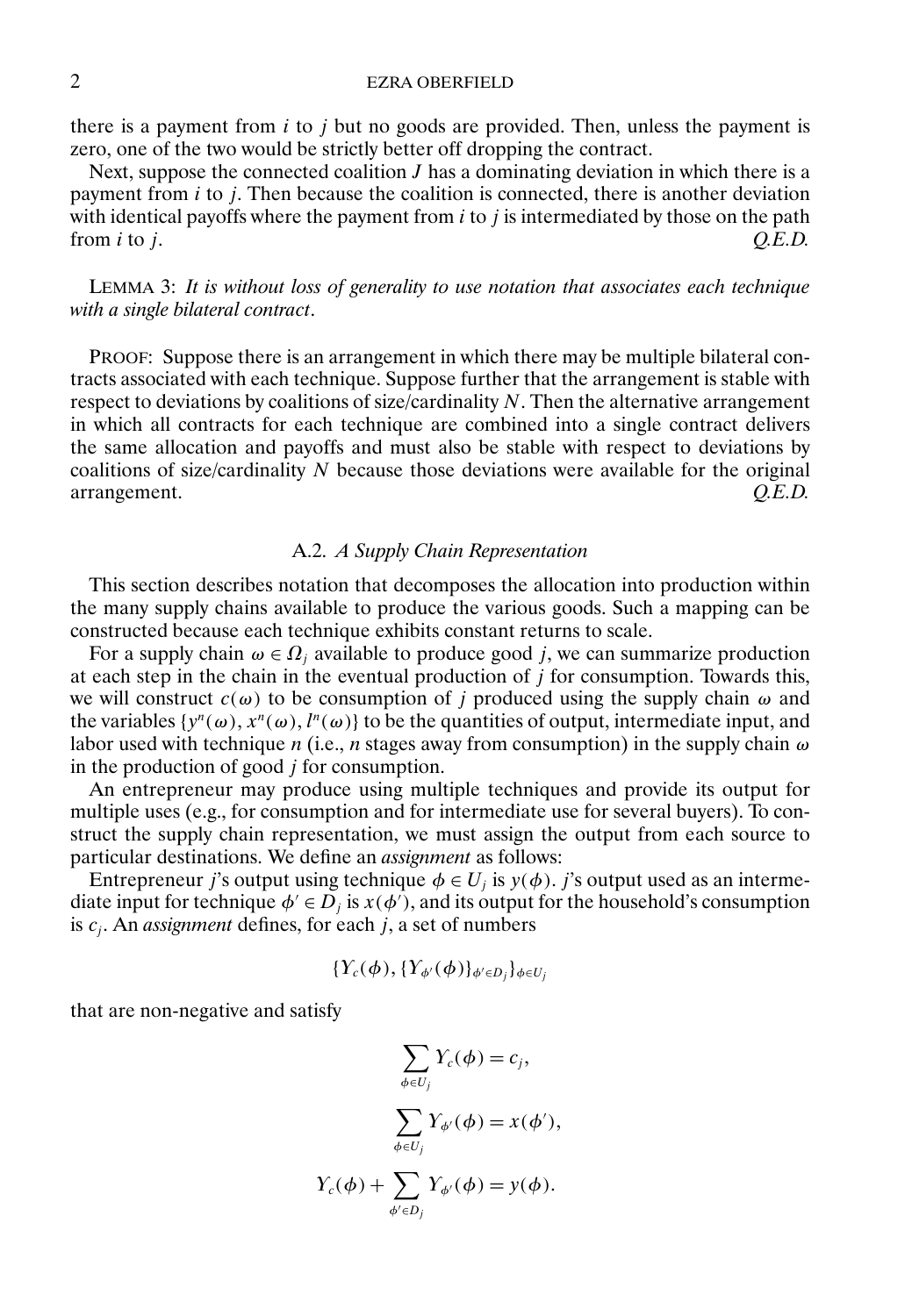For each  $\phi \in U_j$ , the assignment defines how much of the ouput from that technique gets assigned to each destination. Of the total amount of good j produced using  $\phi$ ,  $Y_c(\phi)$  is the amount consumed and  $Y_{\phi}(\phi)$  is the amount used as an intermediate input by the buyer of  $\phi' \in D_j$ . The first constraint says that the quantity of good j that the total amount of *j* that is consumed must sum to the output tha tis consumed from each of  $j$ 's techniques. Similarly, the second constraint says that the total amount of good  $j$  that is delivered for use an intermediate input for technique  $\phi'$  must sum to the amount produced for this purpose cross all of j's techniques. The third constraint says that the total output from each technique must sum to output from the technique that is used for each purpose.

There may be multiple assignments consistent with an allocation. $62$ Each distinct assignment generates a distinct supply chain representation. Consider a supply chain  $\omega \in \Omega_i$ . Let  $\phi^n(\omega)$  denote the *n*th technique in the chain so that, for example,  $\phi^0(\omega)$  is the most downstream technique, and let  $j^n(\omega)$  be the identity of the buyer associated with that technique so that  $j^0(\omega) = j$  and  $j^n(\omega) = b(\phi^n(\omega)) = s(\phi^{n-1}(\omega))$ . In the representation, let  $c(\omega)$  be the total amount of good j produced for consumption using supply chain  $\omega$ .<sup>63</sup> Thus total consumption of good *j* is  $c_j = \sum_{\omega \in \Omega_j} c(\omega)$ . Given the assignment,  $c(\omega)$  is well-defined:

$$
c(\omega) \equiv Y_c(\phi^0(\omega)) \prod_{k=0}^{\infty} \frac{Y_{\phi^k(\omega)}(\phi^{k+1}(\omega))}{x(\phi^k(\omega))}.
$$
 (17)

 $Y_c(\phi^0(\omega))$  is the output of good j from technique  $\phi^0(\omega)$  that goes to the household for consumption, while  $\frac{Y_{\phi^k(\omega)}(\phi^{k+1}(\omega))}{x(\phi^k(\omega))}$  is the fraction of production using technique  $\phi^k(\omega)$ that is produced using technique  $\phi^{k+1}(\omega)$ . Note that  $c(\omega)$  is not the same as  $Y_c(\phi^0(\omega))$ because there may be multiple supply chains that end up in  $\phi^0(\omega)$ ;  $Y_c(\phi^0(\omega))$  sums up the output from all of those supply chains, of which  $c(\omega)$  is only a part.<sup>64</sup> Note that summing (17) across all supply chains implies that  $\sum_{\omega \in \Omega_j} c(\omega) = c_j$ .

We next construct  $\{l^n(\omega), x^n(\omega), y^{n+1}(\omega)\}_{n=0}^{\infty}$  iteratively beginning with  $y^0(\omega) \equiv c(\omega)$ and using the following equalities:

$$
\frac{y^n(\omega)}{y(\phi^n(\omega))} = \frac{l^n(\omega)}{l(\phi^n(\omega))} = \frac{x^n(\omega)}{x(\phi^n(\omega))}
$$

along with  $x^n(\omega) = y^{n+1}(\omega)$ . The first two equalities simply indicate that the fraction of total output from  $\phi^{n}(\omega)$  that is used in chain  $\omega$  equals the corresponding fractions of labor and intermediate inputs. The final equality simply states that the output at one stage in a chain is the intermediate input used in the subsequent stage.

It will be useful to define the efficiency of a supply chain to be  $q(\omega) \equiv \prod_{n=0}^{\infty} z^n(\omega)^{\alpha^n}$ . For this to be well defined, it must be that  $\lim_{N\to\infty} \prod_{n=0}^{N-1} z^n(\omega)^{\alpha^n}$  exists. The following claim shows that, under Assumption 1, the limit always exists.

 $62$ If an entrepreneur produces using a single technique or if it sells its good only to the household, there is a unique assignment; otherwise, there are many that would generate the same allocation.

<sup>&</sup>lt;sup>63</sup>This is distinct from the total quantity of good j produced using the supply chain  $\omega$ ; the latter includes production for intermediate use by other entrepreneurs.

 $64$ It will be shown later that in equilibrium, generically each entrepreneur uses only a single technique. This means that generically an entrepreneur's output will be produced using a single supply chain; for the supply chain that is actually used,  $c(\omega) = c_i$ , while for the supply chains that are not used,  $c(\omega) = 0$ .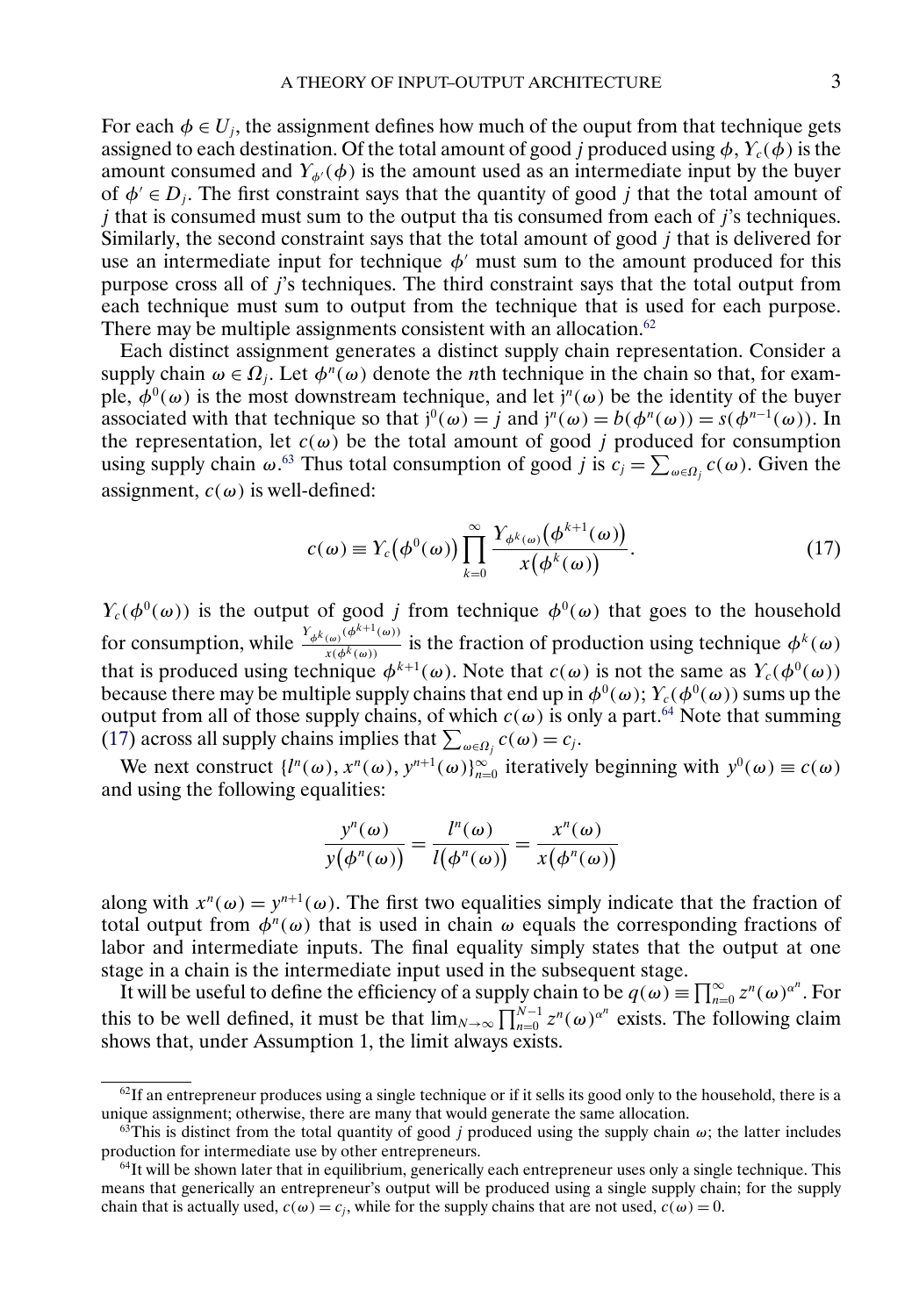<span id="page-3-0"></span>LEMMA 4: *Assume*  $z_0 > 0$ . *Then, for each*  $\omega \in \Omega_j$ ,  $\lim_{N \to \infty} \prod_{n=0}^{N-1} z^n(\omega)^{\alpha^n}$  exists.

PROOF: For each *n*,  $z^n(\omega)$  can be decomposed into  $z^{n+}(\omega)z^{n-}(\omega)$ , where  $z^{n+}(\omega) =$ max{ $z^n(\omega)$ , 1} and  $z^{n-1}(\omega) = \min\{z^n(\omega), 1\}$ , so that  $\prod_{n=0}^{N-1} z^n(\omega)^{\alpha^n} = (\prod_{n=0}^{N-1} z^{n+1}(\omega)^{\alpha^n}) \times$  $(\prod_{n=0}^{N-1} z^{n-1}(\omega)^{\alpha^n})$ .  $\prod_{n=0}^{N-1} z^{n+1}(\omega)^{\alpha^n}$  is a monotone sequence so it converges to a (possibly infinite) limit.  $\prod_{n=0}^{N-1} z^{n-1}(\omega)^{\alpha^n}$  is a monotone sequence bounded below by  $z_0^{\frac{1}{1-\alpha}}$  so it converges to a limit in the range  $[z_0^{\frac{1}{1-\alpha}}, 1]$ . Thus  $\prod_{n=0}^{N-1} z^n(\omega)^{\alpha^n}$  converges to a (possibly infinite) limit. *Q.E.D.*

# A.3. *Proof of Proposition 1*

Given an arrangement, entrepreneur  $j$ 's payoff is

$$
\Pi_j = \max_{p_j, c_j, \{l(\phi)\}_{\phi \in U_j}} p_j c_j + \sum_{\phi \in D_j} T(\phi) - \sum_{\phi \in U_j} [T(\phi) + \omega l(\phi)] \tag{18}
$$

subject to satisfying the household's demand  $c_j \leq C(p_j/P)^{-\varepsilon}$  and a technological constraint that total usage of good j cannot exceed total production of good j,

$$
c_j + \sum_{\phi \in D_j} x(\phi) \le \sum_{\phi \in U_j} \frac{1}{\alpha^{\alpha} (1-\alpha)^{1-\alpha}} z(\phi) x(\phi)^{\alpha} l(\phi)^{1-\alpha}.
$$
 (19)

LEMMA 5: *For any arrangement, the following hold for each j and*  $\phi \in U_i$ :

$$
p_j = \frac{\varepsilon}{\varepsilon - 1} \lambda_j,
$$
  

$$
\frac{l(\phi)}{1 - \alpha} = \left[ \frac{\lambda_j z(\phi)}{w} \right]^{\frac{1}{\alpha}} \frac{x(\phi)}{\alpha},
$$
 (20)

$$
\lambda_j = w \left[ \frac{c_j + \sum_{\phi \in D_j} x(\phi)}{\sum_{\phi \in U_j} \frac{1}{\alpha} z(\phi)^{\frac{1}{\alpha}} x(\phi)} \right]^{\frac{1}{1-\alpha}},
$$
\n(21)

$$
l_j = (1 - \alpha) \left[ c_j + \sum_{\phi \in D_j} x(\phi) \right]^{\frac{1}{1 - \alpha}} \left[ \sum_{\phi \in U_j} \frac{1}{\alpha} z(\phi)^{\frac{1}{\alpha}} x(\phi) \right]^{-\frac{\alpha}{1 - \alpha}}.
$$
 (22)

PROOF: Together, the FOCs with respect to  $p_j$  and  $y_j$  imply  $p_j = \frac{\varepsilon}{\varepsilon-1}\lambda_j$ . Individual rationality guarantees that  $x(\phi) = 0$  implies  $l(\phi) = 0$ . If  $x(\phi) > 0$ , the FOC with respect to  $l(\phi)$  is  $w = \lambda_j \frac{1-\alpha}{\alpha^{\alpha}(1-\alpha)^{1-\alpha}} z(\phi) x(\phi)^{\alpha} l(\phi)^{-\alpha}$ , which can be rearranged as

$$
l(\phi) = \left[\frac{\lambda_j z(\phi)}{w}\right]^{\frac{1}{\alpha}} \frac{1-\alpha}{\alpha} x(\phi).
$$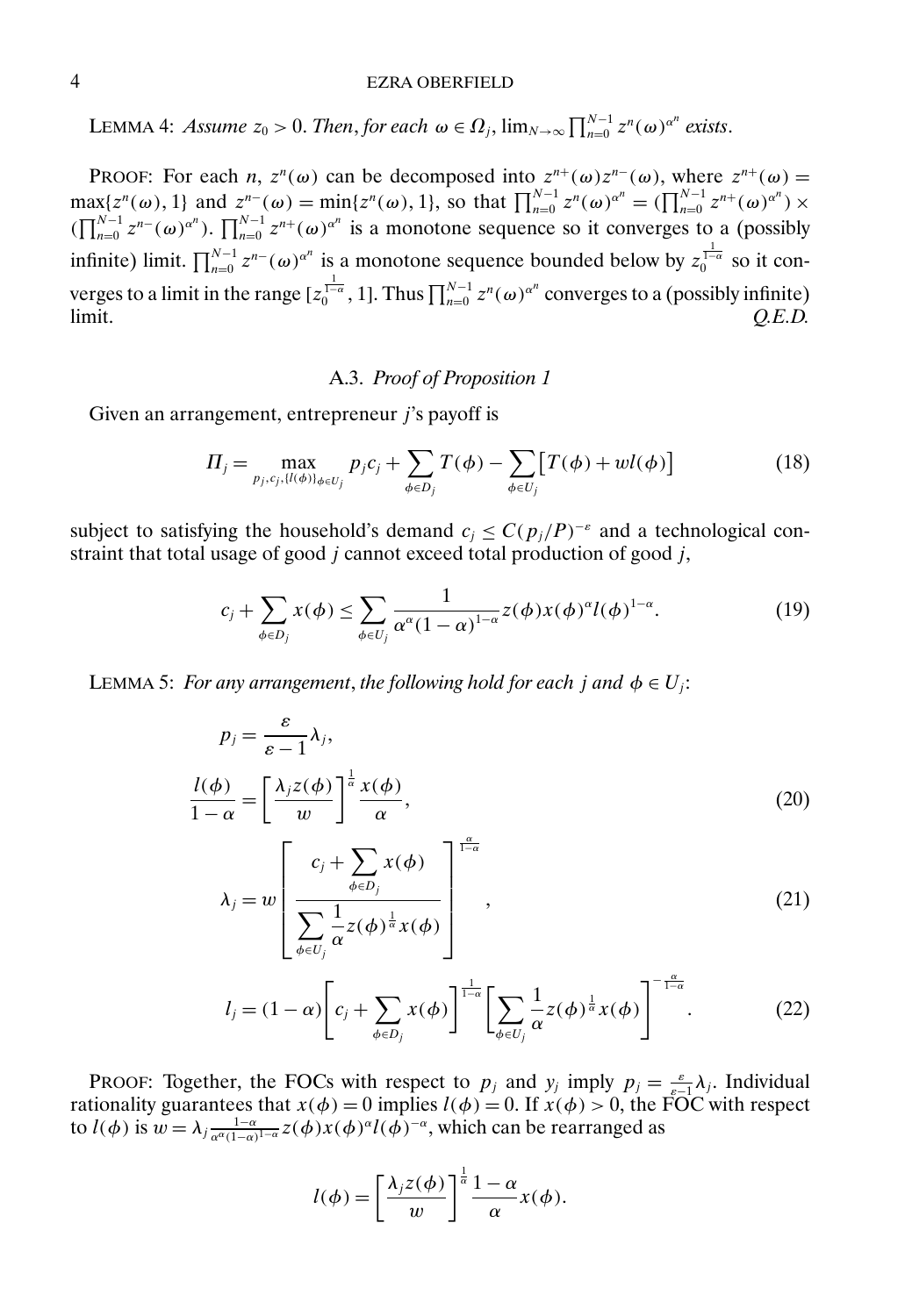<span id="page-4-0"></span>Substituting this into [\(19\)](#page-3-0) and solving for  $\lambda_i$  yields

$$
c_j + \sum_{\phi \in D_j} x(\phi) = \sum_{\phi \in U_j} \frac{1}{\alpha^{\alpha} (1-\alpha)^{1-\alpha}} z(\phi) x(\phi)^{\alpha} \left[ \frac{\lambda_j \frac{1-\alpha}{\alpha^{\alpha} (1-\alpha)^{1-\alpha}} z(\phi) x(\phi)^{\alpha}}{w} \right]^{1-\alpha \over \alpha},
$$

which can be rearranged as

$$
\lambda_j = w \left[ \frac{c_j + \sum_{\phi \in D_j} x(\phi)}{\sum_{\phi \in U_j} \frac{1}{\alpha} z(\phi)^{\frac{1}{\alpha}} x(\phi)} \right]^{\frac{\alpha}{1-\alpha}}
$$

.

Plugging this into [\(20\)](#page-3-0) yields

$$
l(\phi) = \frac{1-\alpha}{\alpha} \left[ \frac{c_j + \sum_{\phi \in D_j} x(\phi)}{\sum_{\phi \in U_j} \frac{1}{\alpha} z(\phi)^{\frac{1}{\alpha}} x(\phi)} \right]^{\frac{1}{1-\alpha}} z(\phi)^{\frac{1}{\alpha}} x(\phi),
$$

and summing across techniques yields [\(22\)](#page-3-0). *Q.E.D.*

LEMMA 6: If an arrangement is pairwise stable, then, for each  $\phi \in \Phi$ ,  $z(\phi)q_{s(\phi)}^{\alpha} \leq q_{b(\phi)}$ *with equality if*  $x(\phi) > 0$ .

PROOF: Note first that if  $q_j = 0$ , then it must be that either  $U_j$  is empty or  $x(\phi) = 0$ for all  $\phi \in U_j$ , and hence  $y_j = 0$ . We now proceed in three cases. First, if  $q_{s(\phi)} = 0$ , then, as just argued, it must be that  $x(\phi) = 0$ , and hence the conclusion of the lemma is true because  $0 \leq q_{b(\phi)}$ .

Second, suppose that  $q_{s(\phi)} > 0$  and  $q_{b(\phi)} > 0$ . The envelope theorem implies that, to a first order, an increase in  $x(\phi)$  reduces  $s(\phi)$ 's profit by  $\lambda_{s(\phi)}$ . To assess the impact on the buyer's profit, it will be useful to plug in [\(22\)](#page-3-0) to the buyer's problem so it can be written as

$$
\pi_j = \max_{p_j, y_j} p_j y_j - w(1 - \alpha) \left[ c_j + \sum_{\phi \in D_j} x(\phi) \right]^{\frac{1}{1 - \alpha}} \left[ \sum_{\phi \in U_j} \frac{1}{\alpha} z(\phi)^{\frac{1}{\alpha}} x(\phi) \right]^{-\frac{\alpha}{1 - \alpha}}
$$

$$
- \sum_{\phi \in U_j} T(\phi) + \sum_{\phi \in D_j} T(\phi)
$$

subject to  $c_i \leq (p_i/P)^{-\epsilon}C$ . Then the envelope theorem implies that, to a first order, an increase in  $x(\phi)$  raises  $b(\phi)$ 's profit by

$$
w\bigg[c_j+\sum_{\phi\in D_j}x(\phi)\bigg]^\frac{1}{1-\alpha}\bigg[\sum_{\phi\in U_j}\frac{1}{\alpha}z(\phi)^\frac{1}{\alpha}x(\phi)\bigg]^{-\frac{\alpha}{1-\alpha}-1}z(\phi)^\frac{1}{\alpha}.
$$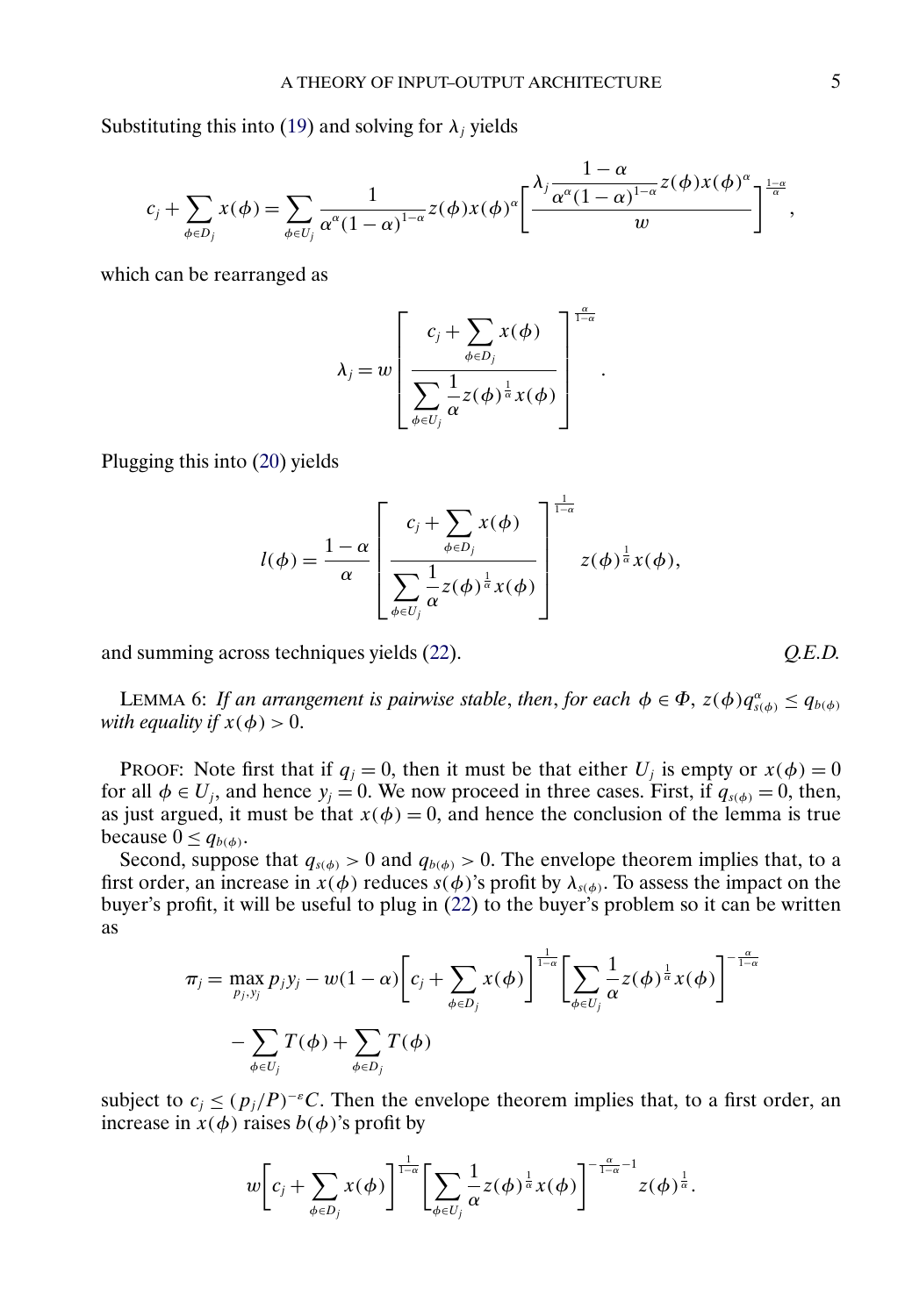<span id="page-5-0"></span>Using [\(21\)](#page-3-0), this equals

$$
w\bigg(\frac{\lambda_{b(\phi)}}{w}\bigg)^{\frac{1}{\alpha}}z(\phi)^{\frac{1}{\alpha}}.
$$

Pairwise stability implies that there can be no better contract between  $b(\phi)$  and  $s(\phi)$ . If  $x(\phi) > 0$ , there can be no gains from either increasing or reducing  $x(\phi)$ , which implies  $w(\frac{\lambda_{b(\phi)}}{w})^{\frac{1}{\alpha}}z(\phi)^{\frac{1}{\alpha}} = \lambda_{s(\phi)},$  or  $q_{b(\phi)} = z(\phi)q_{s(\phi)}^{\alpha}$ . If  $x(\phi) = 0$ , there can be no gains from increasing  $x(\phi)$ , so it must be that  $w(\frac{\lambda_{b(\phi)}}{w})^{\frac{1}{\alpha}} \leq (\phi)^{\frac{1}{\alpha}} \leq \lambda_{s(\phi)}$ , or  $q_{b(\phi)} \geq z(\phi)q_{s(\phi)}^{\alpha}$ .

Finally, suppose that  $q_{s(\phi)} > 0$  but  $q_{b(\phi)} = 0$ . The latter implies that  $y_{b(\phi)} = 0$ . Consider a deviation in which  $\tilde{x}(\phi) = \eta$ . If the buyer chooses (suboptimally) to use  $\tilde{l}(\phi) = \frac{1-\alpha}{\alpha} \eta \frac{\lambda_{s(\phi)}}{w}$  units of labor with the technique, its output would be  $\frac{1}{\alpha} \frac{z(\phi)}{\sigma_1 - \alpha} \eta$ . Since  $y_{b(\phi)} = 0$ , the d  $\frac{z(\phi)}{q_{s(\phi)}^{1-\alpha}}\eta$ . Since  $y_{b(\phi)} = 0$ , the deviation implies  $\tilde{c}_{b(\phi)} = \frac{1}{\alpha}$  $\frac{z(\phi)}{q_{s(\phi)}} \eta$  and  $\tilde{p}_{b(\phi)} = P(\tilde{c}_{b(\phi)}/C)^{-\frac{1}{\varepsilon}}$ .  $\tilde{p}_{b(\phi)} \tilde{c}_{b(\phi)}$  is proportional to  $\eta^{\frac{\varepsilon-1}{\varepsilon}}$ while  $w\tilde{l}(\phi)$  is proportional to  $\eta$ . For  $\eta$  small enough, the cost to the supplier is of order  $\eta$ . Thus there is a contract with  $\eta$  small enough that would increase the joint surplus. *Q.E.D.*

LEMMA 7: *Pairwise stability implies that for all*  $\phi$ ,  $\frac{w l(\phi)}{1-\alpha} = \frac{\lambda_{s(\phi)}x(\phi)}{\alpha} = \lambda_{b(\phi)}y(\phi)$  *and for each* j,

$$
(1 - \alpha)\lambda_j y_j = \sum_{\phi \in U_j} w l(\phi), \qquad (23)
$$

$$
\alpha \lambda_j y_j = \sum_{\phi \in U_j} \lambda_{s(\phi)} x(\phi) \tag{24}
$$

*and for each*  $\omega \in \Omega_i$ ,

$$
wln(\omega) = \alphan(1 - \alpha)\lambda_j c(\omega).
$$
 (25)

PROOF: Individual rationality guarantees that  $x(\phi) = 0$  implies  $l(\phi) = 0$ . If  $x(\phi) >$ 0, then individual rationality implies  $\frac{l(\phi)}{1-\alpha} = \left[\frac{\lambda_{b(\phi)}z(\phi)}{w}\right]^{\frac{1}{\alpha}} \frac{x(\phi)}{\alpha}$  and pairwise stability implies  $z(\phi)q_{s(\phi)}^{\alpha} = q_{b(\phi)}$ . Together, these imply  $\frac{wl(\phi)}{1-\alpha} = \frac{\lambda_{s(\phi)}x(\phi)}{\alpha}$ . These along with the production function imply  $\frac{\lambda_{s(\phi)}x(\phi)}{\alpha} = \lambda_{b(\phi)}y(\phi)$ . Summing over techniques  $\phi \in U_j$  gives (23) and (24). Finally, for each chain  $\omega \in \Omega_j$ , it must be that  $\lambda_j c(\omega) = \lambda_j y^0(\omega) = (1 - \alpha) w l^0(\omega)$  and that  $(1 - \alpha)wl^{n}(\omega) = \alpha \lambda_{j^{n+1}(\omega)} x^{n}(\omega) = \alpha (1 - \alpha)wl^{n+1}(\omega)$  (these are true whether or not  $y^0(\omega)$ ,  $l^n(\omega)$ , and  $x^n(\omega)$  are positive). Together, these imply (25).  $Q.E.D.$ 

With this in hand we turn to the implications of stability for entrepreneurs' efficiencies. Proposition 1 gives the implications of pairwise and countable stability.

PROPOSITION 1—1 of 6: *In any pairwise stable equilibrium, if*  $U_i$  *is non-empty, then*  $q_i =$  $\max_{\phi \in U_j} z(\phi) q_{s(\phi)}^{\alpha}$ .

PROOF: This follows immediately from Lemma [6.](#page-4-0) *Q.E.D.*

PROPOSITION 1—2 of 6: *In any pairwise stable equilibrium*,  $C = QL$  and  $c_j = q_j^e Q^{1-e}L$ .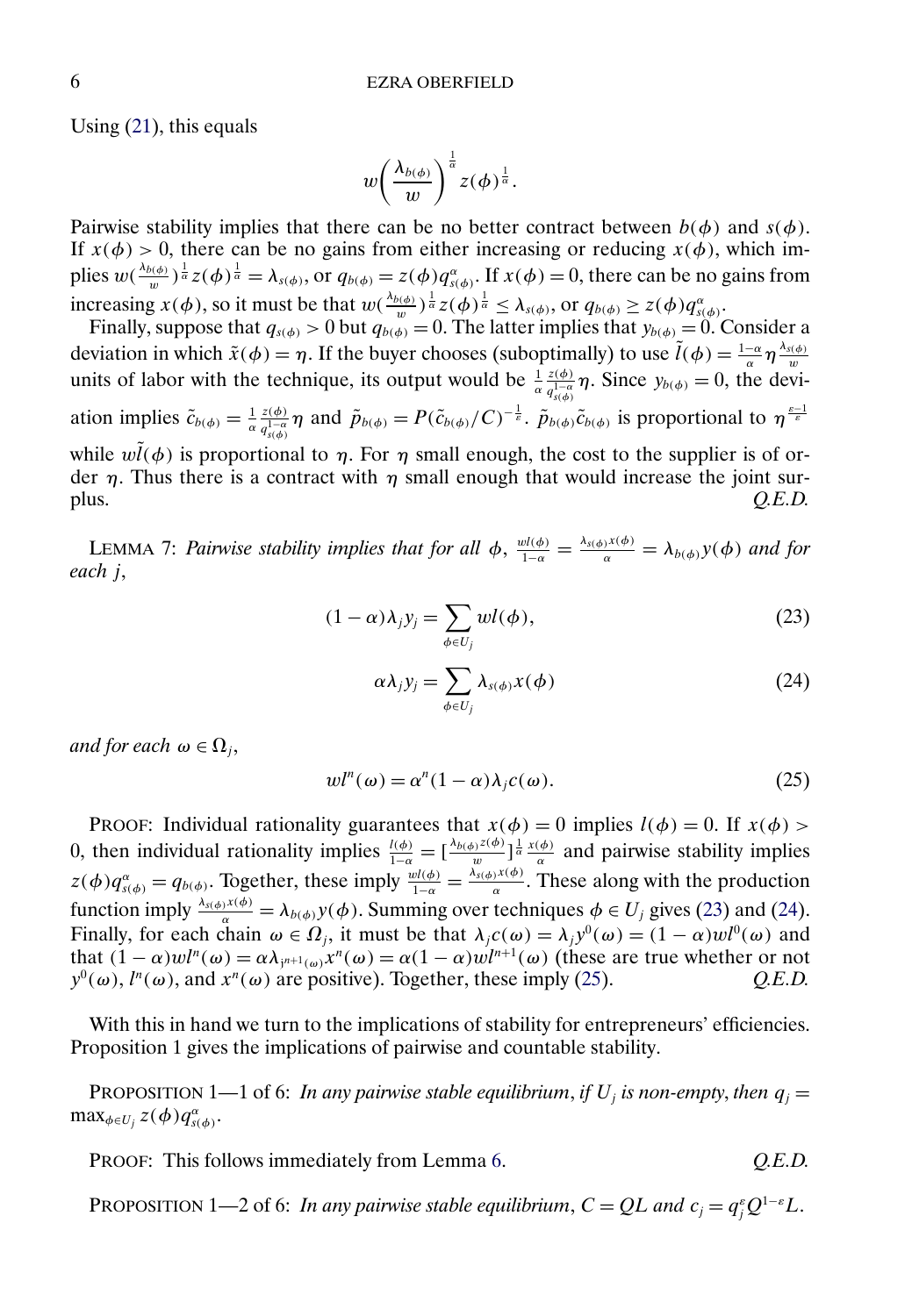PROOF: First,  $p_j = \frac{\varepsilon}{\varepsilon-1} \frac{w}{q_j}$  implies  $P = (\int_0^1 p_j^{1-\varepsilon} dp)^{\frac{1}{1-\varepsilon}} = \frac{\varepsilon}{\varepsilon-1} \frac{w}{Q}$ , so that the quantity of j sold to the household is  $c_j = (q_j/Q)^{\epsilon}C$ . Second, summing over the labor used in all steps in each supply chain in  $\Omega_i$  and using [\(25\)](#page-5-0), we have

$$
L = \int_0^1 \sum_{\omega \in \Omega_j} \sum_{n=0}^{\infty} l^n(\omega) \, dj = \int_0^1 \sum_{\omega \in \Omega_j} \sum_{n=0}^{\infty} \alpha^n (1 - \alpha) \frac{1}{q_j} c(\omega) \, dj
$$
  
= 
$$
\int_0^1 \frac{1}{q_j} c_j \, dj = \int_0^1 \frac{1}{q_j} (q_j/Q)^{\varepsilon} C \, dj = \frac{1}{Q} C.
$$

Plugging this back into  $c_i = (q_i/Q)^{\epsilon}C$  gives the result. *Q.E.D.* 

PROPOSITION 1—3 of 6: *In any pairwise stable equilibrium*,  $q_j \leq \sup_{\omega \in \Omega_j} q(\omega)$ .

PROOF: If  $q_j = 0$ , the conclusion is immediate. If  $q_j > 0$ , chain feasibility and [\(25\)](#page-5-0) imply that for each  $\omega \in \Omega_i$ ,

$$
c(\omega) \leq \prod_{n=0}^{\infty} \left( \frac{1}{\alpha^{\alpha} (1-\alpha)^{1-\alpha}} z^n(\omega) l^n(\omega)^{1-\alpha} \right)^{\alpha^n}
$$
  

$$
\leq \prod_{n=0}^{\infty} \left( \frac{1}{\alpha^{\alpha}} z^n(\omega) \left\{ \alpha^n \frac{1}{q_j} c(\omega) \right\}^{1-\alpha} \right)^{\alpha^n}.
$$

Noting that

$$
\prod_{n=0}^{\infty} \left(\frac{\{\alpha^n\}^{1-\alpha}}{\alpha^{\alpha}}\right)^{\alpha^n} = \frac{\prod_{n=0}^{\infty} (\alpha^{1-\alpha})^{n\alpha^n}}{\prod_{n=0}^{\infty} (\alpha^{\alpha})^{\alpha^n}} = \frac{\alpha^{(1-\alpha)\sum_{n=0}^{\infty} n\alpha^n}}{\alpha^{\alpha \sum_{n=0}^{\infty} \alpha^n}} = \frac{\alpha^{(1-\alpha)\frac{\alpha}{(1-\alpha)^2}}}{\alpha^{\alpha \frac{1}{1-\alpha}}} = 1
$$

and defining  $q(\omega) \equiv \prod_{n=0}^{\infty} z^n(\omega)^{\alpha^n}$ , the chain feasibility condition becomes

$$
c(\omega) \le q(\omega) \prod_{n=0}^{\infty} \left( \left\{ \frac{1}{q_j} c(\omega) \right\}^{1-\alpha} \right)^{\alpha^n} = \frac{q(\omega)}{q_j} c(\omega). \tag{26}
$$

Towards a contradiction, suppose that  $\eta q_j = \sup_{\omega \in \Omega_j} q(\omega)$  with  $\eta < 1$ . Then (26) implies  $c(\omega) \leq \eta c(\omega)$ . Summing across all chains  $\omega \in \Omega_j$  gives  $c_j \leq \eta c_j$ .  $q_j > 0$  implies  $c_j > 0$ , and hence a contradiction. *Q.E.D.*

PROPOSITION 1—4 of 6: *In any countably-stable arrangement*, *for each* j,

$$
q_j = \sup_{\omega \in \Omega_j} q(\omega).
$$

PROOF: Towards a contradiction, suppose there is a j and a  $\omega \in \Omega_j$  such that  $q(\omega) > q_j$ . For any integer  $n \ge 0$ , define  $q^n(\omega) \equiv \prod_{k=0}^{\infty} z^{k+n}(\omega)^{\alpha^k}$  so that  $q^0(\omega) = q(\omega)$  and  $q^1(\omega)$  is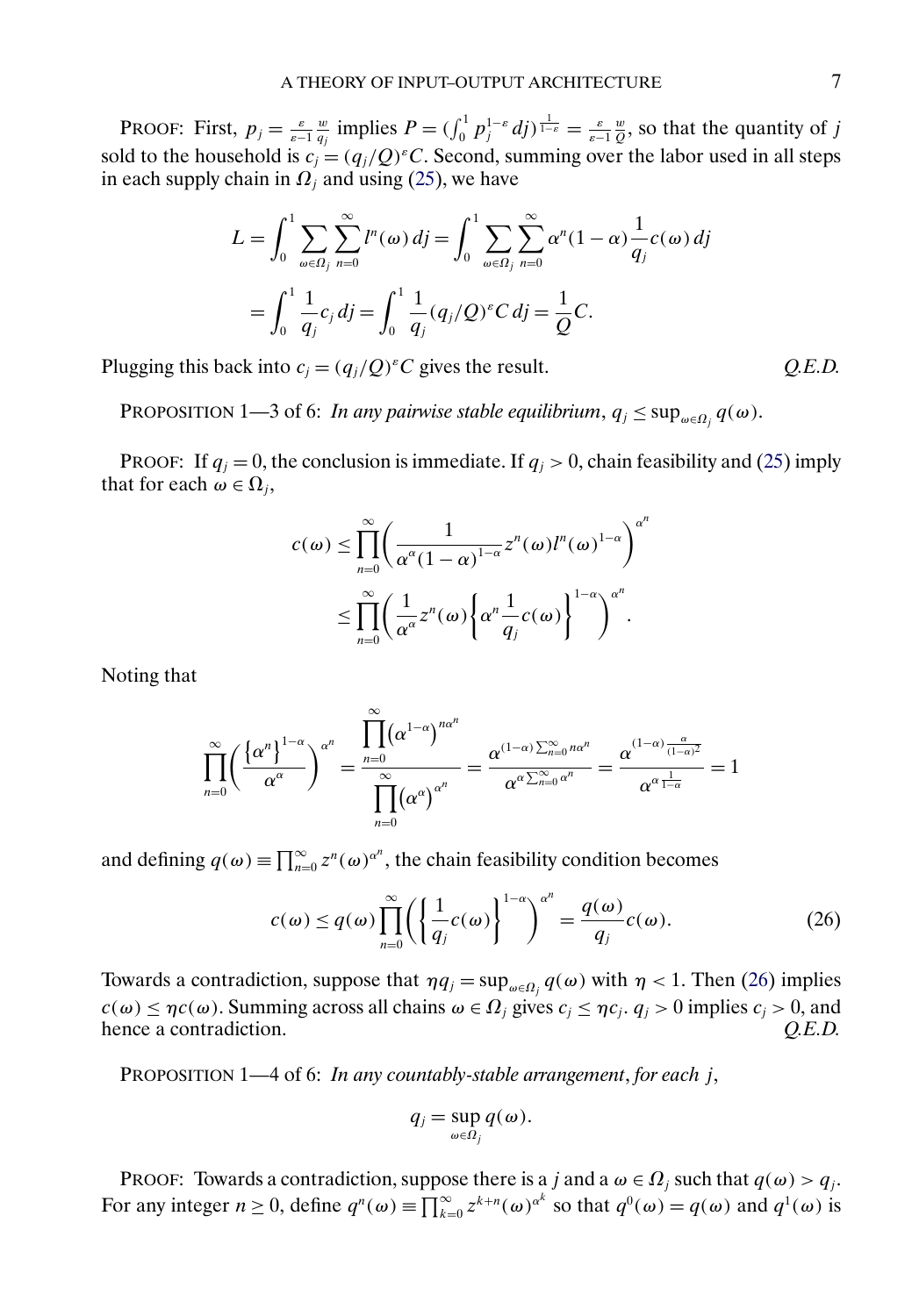the maximum feasible efficiency for the next to last entrepreneur in the chain  $\omega$ , etc. Since the arrangement is pairwise stable, j's total spending on labor is  $wl_j = \sum_{\phi \in U_j}wl(\phi) =$  $(1 - \alpha)\lambda_i y_i$ .

We will show that there is a countable coalition with a dominating deviation. The deviation has two parts. Let  $\eta \in (0, 1)$ . For the first part, j lowers its spending on labor used with each technique, so that  $\tilde{l}(\phi) = \eta^{\frac{1}{1-\alpha}} l(\phi)$ . This reduces j's spending on wages by  $(1 - \eta^{\frac{1}{1 - \alpha}})(1 - \alpha)\lambda_j y_j$  and reduces its output to  $\eta y_j$ .

For the second part, the entire supply chain  $\omega$  increases production to make up for j's lost output. The deviation will leave each of the suppliers in the supply chain equally well off, but j better off. For each integer  $n \ge 0$ , let  $\tilde{x}^n(\omega) = x^n(\omega) + \frac{q^{n+1}(\omega)}{q(\omega)} \alpha^{n+1}(1-\eta)y_j$ and  $\tilde{T}^n(\omega) = T^n(\omega) + [\tilde{x}^n(\omega) - x^n(\omega)]_{\frac{w}{q^{n+1}(\omega)}}$ . For  $n \ge 1$ , entrepreneur j<sup>n</sup>( $\omega$ ) could attain the same payoff as before the deviation choosing  $\tilde{l}^n(\omega) = l^n(\omega) + \alpha^n(1-\alpha)(1-\eta)y_j \frac{1}{q(\omega)},$  $\tilde{p}_{j^n(\omega)} = p_{j^n(\omega)}, \tilde{c}_{j^n(\omega)} = c_{j^n(\omega)}$ . Entrepreneur j, on the other hand, could increase labor by  $(1-\alpha)(1-\eta)y_j\frac{1}{q(\omega)}$ .

For j, the cost savings from the first part would be  $(1 - \eta^{\frac{1}{1 - \alpha}})(1 - \alpha)\lambda_j y_j$ , while the increased spending from the second part would be  $(1 - \eta)y_j \frac{w}{q(\omega)}$  (which accounts for both the increased spending on labor and the payment to the supplier). The change in j's payoff is thus

$$
(1-\eta^{\frac{1}{1-\alpha}})(1-\alpha)\lambda_jy_j-(1-\eta)y_j\frac{w}{q(\omega)}.
$$

Noting that  $\lim_{\eta \to 1} \frac{(1-\alpha)(1-\eta^{\frac{1}{1-\alpha}})}{1-\eta} = 1$  and  $\frac{q_j}{q(\omega)} < 1$ , we have that the change in j's payoff is strictly positive for  $\eta$  close enough to 1.  $Q.E.D.$ 

The next two claims study efficiency and uniqueness of allocations consistent with countable stability.

PROPOSITION 1—5 of 6: *Every countably-stable equilibrium is efficient*.

PROOF: Consider the problem of a planner that, taking the set of techniques  $\Phi$  as given, makes production decisions and allocates labor to maximize the utility of the representative household. For each producer  $j \in [0, 1]$ , the planner chooses the quantity of consumption,  $c_j$ . In addition, for each of j's upstream techniques  $\phi \in U_j$ , the planner chooses a quantity of labor,  $l(\phi)$ , and a quantity of good  $s(\phi)$  for j to use as an intermediate input,  $x(\phi)$ .

Alternatively, we can formulate the planner's problem with the supply chain representation: For each good j and for each supply chain  $\omega \in \Omega_i$ , the planner chooses the labor, intermediate inputs, and output used at each step in those chains to produce consumption of good *j*. Following the logic of Section 2.2, if the planner used supply chain  $\omega \in \Omega_i$  to produce good j for consumption, its indirect production function would be  $c(\omega) = q(\omega)l$ . Since the planner would choose to produce good j in the least costly way possible, it would use the most efficient supply chain, so that  $c_j = q_j^{\text{planet}}\overline{l}_j$ , where  $q_j^{\text{planner}} = \sup_{\omega \in \Omega_j} q(\omega)$  and  $\overline{I}_j$  is the total labor the planner uses across all steps in all chains to produce good  $j$  for the household. Thus the planner's problem can be restated as max $_{C,(c_j,\bar{l}_j)_{j\in[0,1]}} C$  subject to  $C=(\int_0^1 c_j^{\frac{\varepsilon-1}{\varepsilon}} dy)^{\frac{\varepsilon}{\varepsilon-1}}$  and  $c_j \leq q_j^{\text{planer}} \bar{l}_j$ ,  $\forall j$ . This yields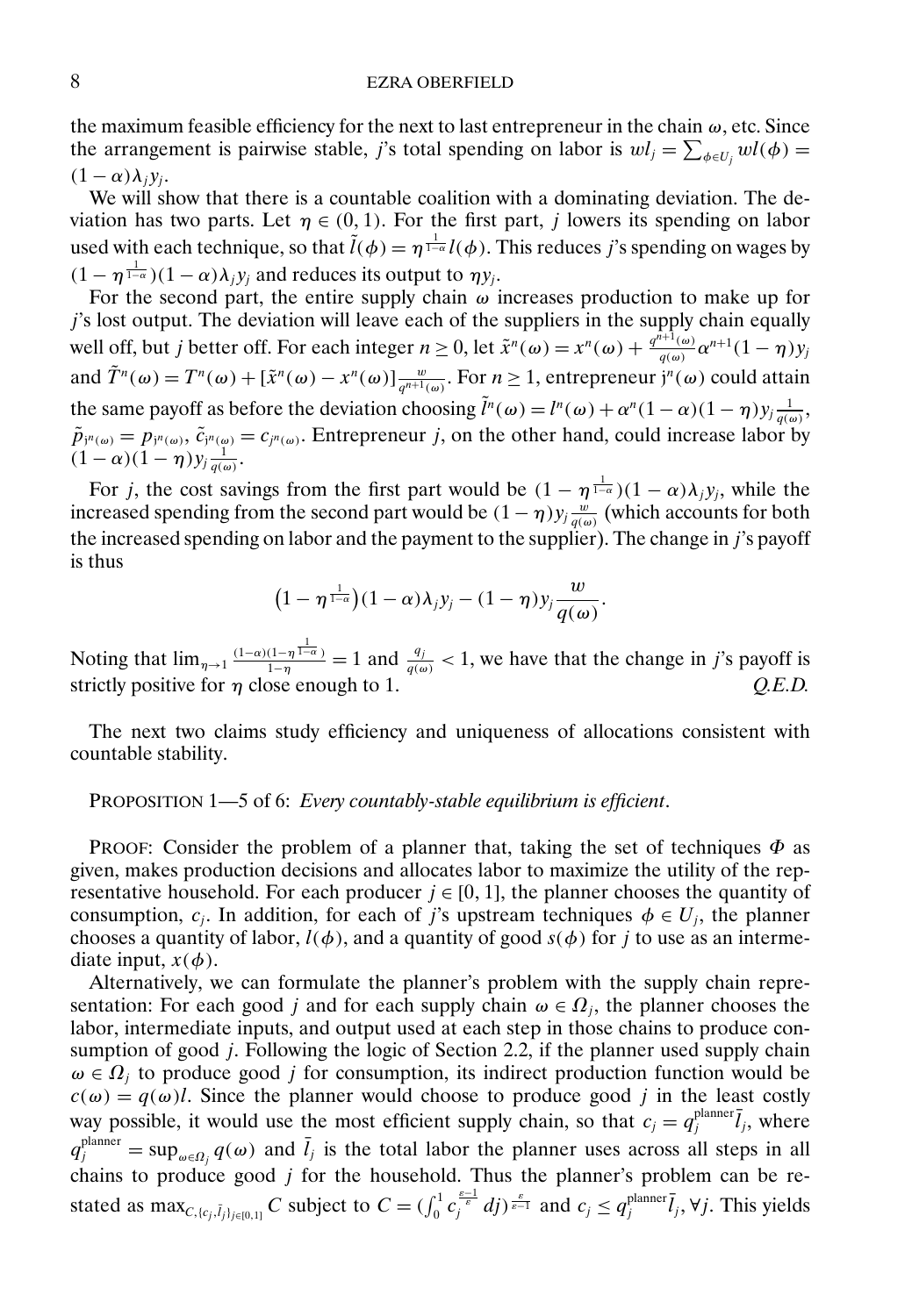$C = Q^{\text{planner}} L$ , where  $Q^{\text{planner}} = (\int_0^1 (q_j^{\text{planner}})^{\varepsilon-1} dj)^{\frac{1}{\varepsilon-1}}$ . In any countably-stable equilibrium,  $q_j = q_j^{\text{planner}}$ , so it must be that  $Q = Q^{\text{planner}}$  and the equilibrium is efficient.  $Q.E.D.$ 

Given  $\Phi$ , there may be multiple allocations consistent with countable stability. Let  $J^{\text{unique}}(\Phi)$  be the set of entrepreneurs for whom all production variables (i.e.,  ${x(\phi), l(\phi), y(\phi)}_{\phi \in U_i}$ ,  ${x(\phi)}_{\phi \in D_i}$ ,  $p_j, c_j$  are the same across all countably-stable equilibria. The following proposition shows that, generically, almost all entrepreneurs are in the set  $J^{\text{unique}}(\Phi)$ .

PROPOSITION 1—6 of 6: *Suppose* H *is atomless*. *Then*, *with probability* 1, Φ *is such that* Junique(Φ) *has unit measure*.

PROOF: We first show that the probability that an entrepreneur has two techniques that deliver the same efficiency is zero. This follows from the fact that, given each potential supplier's efficiency, the efficiency delivered by the technique is  $z(\phi)q_{s(\phi)}^{\alpha}$ . Since H is atomless, the probability that any finite set of techniques has two that deliver the same efficiency is zero. Second, the probability that entrepreneur j or any entrepreneur downstream from j has two techniques that deliver the same efficiency is zero. To see this, note that since the number of downstream techniques is countable, they can be ordered. For any  $N$ , the probability that any of the first  $N$  entrepreneurs have two techniques that deliver the same efficiency is  $0^N$ . Thus the probability that any downstream entrepreneur has two such techniques is  $\lim_{N\to\infty}0^N=0$ . Third, if no entrepreneurs downstream from j have two techniques that deliver the same efficiency, then  $j \in J^{\text{unique}}(\Phi)$ . To see this, consider some entrepreneur  $\tilde{j}$  that is downstream from j.  $\tilde{j}$  sells  $c_{\tilde{j}} = q_{\tilde{j}}^{e-1} Q^e C$  to the household for consumption. If j is the *n*th supplier in  $\tilde{j}'$ 's best supply chain, then, in every countablystable equilibrium, j produces  $\frac{1}{\lambda_j} \alpha^n \lambda_j c_j$  to be used in the supply chain to produce  $\tilde{j}$  for consumption, using  $\frac{1}{w}(1-\alpha)\alpha^n\lambda_j c_j$  units of labor and  $\frac{1}{\lambda_s}\alpha^{n+1}\lambda_j c_j$  units of intermediate inputs (where  $\lambda_s$  is the marginal cost of the supplier used by j). And, of course, if j is not in  $\tilde{j}$ 's best supply chain, all of these quantities are zero. Total labor, intermediate inputs, and output of entrepreneur  $j$  is simply the sum of these quantities over all entrepreneurs weakly downstream from *j*.  $Q.E.D.$ 

## A.4. *Payoffs*

To simplify further derivations, we can separate the payment for any technique into two parts. Given the arrangement and individual choices, we can define

$$
\tau(\phi) \equiv T(\phi) - \lambda_{s(\phi)} x(\phi),
$$
  

$$
\pi_j \equiv (p_j - \lambda_j) c_j = \frac{PC}{\varepsilon} \left(\frac{q_j}{Q}\right)^{\varepsilon - 1} = \frac{1}{\varepsilon - 1} \left(\frac{q_j}{Q}\right)^{\varepsilon - 1} wL.
$$

 $\tau(\phi)$  is the value of the payment above the value of the intermediate inputs when those inputs are priced at the supplier's marginal cost.  $\pi_i$  is the profit from sales of good j to the household when good  $j$  is valued at  $j$ 's marginal cost.

LEMMA 8: *In any pairwise stable arrangement*, *entrepreneur* j*'s profit equals*

$$
\Pi_j = \pi_j + \sum_{\phi \in D_j} \tau(\phi) - \sum_{\phi \in U_j} \tau(\phi).
$$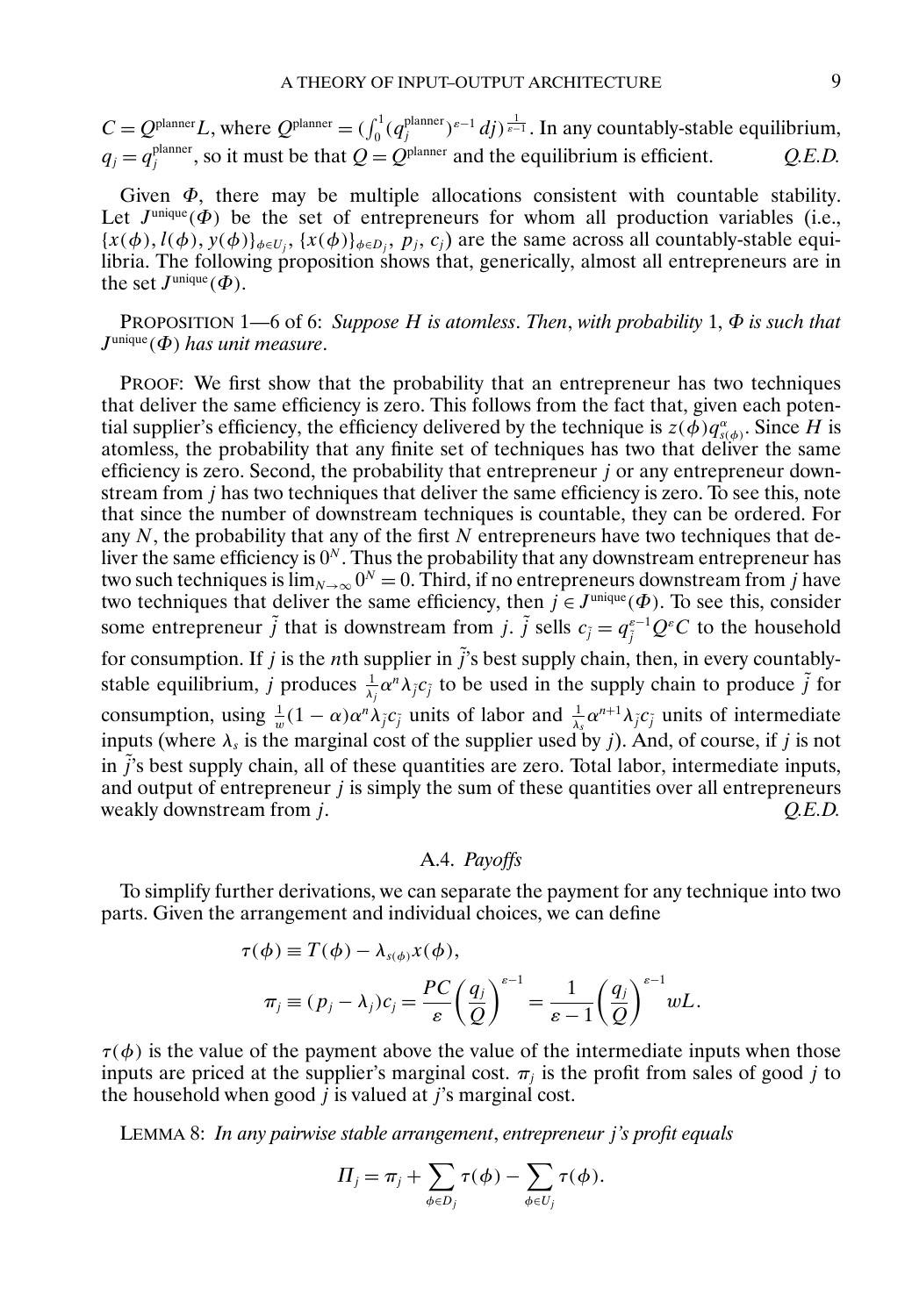PROOF: *j*'s profit can be written as

$$
\Pi_j = (p_j - \lambda_j)c_j + \lambda_jc_j - wI_j + \sum_{\phi \in D_j} T(\phi) - \sum_{\phi \in U_j} T(\phi)
$$
  
=  $(p_j - \lambda_j)c_j + \lambda_j \left(y_j - \sum_{\phi \in D_j} x(\phi)\right) - wI_j + \sum_{\phi \in D_j} T(\phi) - \sum_{\phi \in U_j} T(\phi)$   
=  $\pi_j + \lambda_j y_j - wI_j - \sum_{\phi \in U_j} \lambda_{s(\phi)} x(\phi) + \sum_{\phi \in D_j} \tau(\phi) - \sum_{\phi \in U_j} \tau(\phi).$ 

The conclusion follows from [\(23\)](#page-5-0) and [\(24\)](#page-5-0).  $Q.E.D.$ 

Recall that  $J^*$  is the set of acyclic entrepreneurs and  $\Phi^*$  is the set of techniques for which the buyer and supplier are members of  $J^*$ .

PROPOSITION 2—1 of 3: *In any countably-stable equilibrium*, *for any*  $\phi \in \Phi^*$ ,  $\tau(\phi) \le \sum_{i \in B(\phi)} (\pi_i - \pi_{i\phi}).$  $\sum_{j\in\mathcal{B}(\phi)}(\pi_j-\pi_{j\setminus\phi}).$ 

PROOF: Towards a contradiction, suppose there is a  $\phi$  such that  $\tau(\phi) > \sum_{j \in B(\phi)} (\pi_j \pi_{\hat{p},\phi}$ ) + η with  $\eta > 0$ . Then there is a profitable deviation in which  $b(\phi)$  drops technique  $\phi$  and each entrepreneur downstream from  $s(\phi)$  increases production within her best alternative supply chain that does not pass through  $\phi$ . The set  $\mathcal{B}(\phi)$ —entrepreneurs with chains that go through  $\phi$ —is countable. Label these entrepreneurs by the natural number k. Each such entrepreneur has a supply chain that does not pass through  $\phi$  that would deliver efficiency marginal cost  $\tilde{\lambda}_{jk}$  which is arbitrarily close to  $\lambda_{jk\lambda\phi}$ , that satisfies  $\pi_{jk\setminus\phi} - \frac{1}{\varepsilon}PC(\frac{w/\lambda_{jk}}{Q})^{\varepsilon-1} \leq \frac{\eta}{2^k}$ . In the deviation, each entrepreneur in  $\mathcal{B}(\phi)$  reduces production using the chain that passes through  $\phi$  to zero, and increases production in her alternative chain in order to generate profit from sales to the household of  $\frac{1}{\varepsilon}PC$  ( $\frac{w/\tilde{\lambda}_{jk}}{Q}$ ) $\varepsilon^{-1}$ . The deviation within each chain is the same as described in the proof that  $q_j = \sup_{\omega \in \Omega_j} q(\omega)$ . Among entrepreneurs in the deviation, the change in profit includes the recovery of the payment  $\tau(\phi)$  minus the loss in profit from sales to the household, which is bounded below by

$$
\tau(\phi) - \sum_{k=0}^{\infty} \left\{ \pi_{j^k} - \frac{1}{\varepsilon} PC\left(\frac{w/\tilde{\lambda}_{j^k}}{Q}\right)^{\varepsilon-1} \right\}
$$
  
=  $\tau(\phi) - \sum_{k=1}^{\infty} (\pi_{j^k} - \pi_{j^k \setminus \phi}) - \sum_{k=1}^{\infty} \left( \pi_{j^k \setminus \phi} - \frac{1}{\varepsilon} PC\left(\frac{w/\tilde{\lambda}_{j^k}}{Q}\right)^{\varepsilon-1} \right)$   
 $\geq \tau(\phi) - \sum_{k=1}^{\infty} (\pi_{j^k} - \pi_{j^k \setminus \phi}) - \sum_{k=1}^{\infty} \frac{\eta}{2^k}$   
 $> 0.$ 

The entire deviation involves a countable set of entrepreneurs because a countable union of countable sets is countable. *Q.E.D.*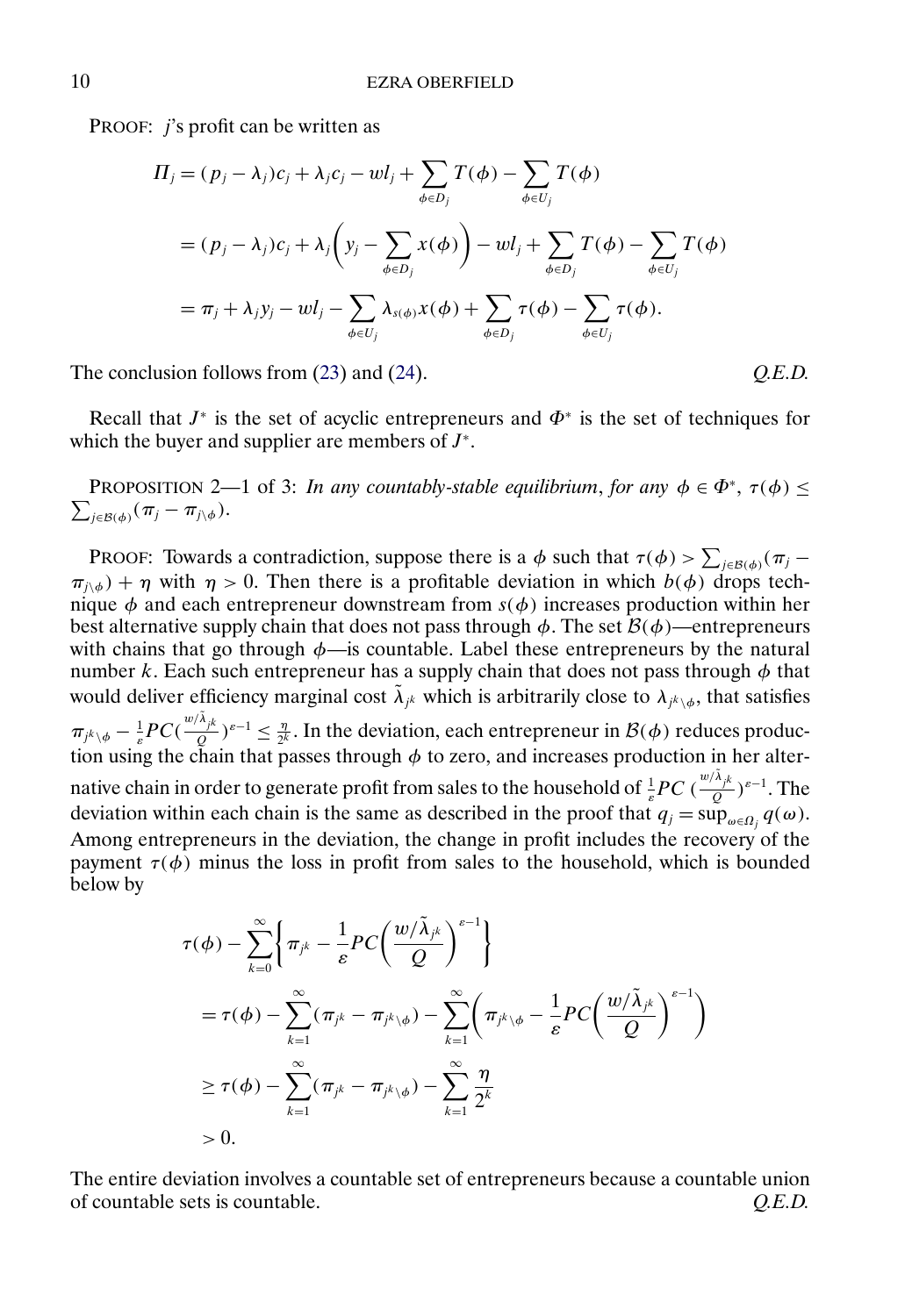<span id="page-10-0"></span>PROPOSITION 2—2 of 3: *In any countably-stable equilibrium, for any*  $\phi \in \Phi^*$ ,  $\tau(\phi) \ge 0$ .

PROOF: If  $T(\phi) < \lambda_{s(\phi)}x(\phi)$ , then the supplier would gain by dropping the contract and reducing production throughout its supply chain. The cost savings to the chain would be  $\lambda_{s(\phi)}x(\phi)$ , which is larger than the payment  $T(\phi)$  from  $b(\phi)$ . *Q.E.D.* 

## A.5. *Existence and Bargaining Power*

For any coalition J, let  $U(J)$  and  $D(J)$  be the set of techniques that are respectively directly upstream and directly downstream from members of J, so that  $U(J) = \{\phi | b(\phi) \in J,$  $s(\phi) \notin \overline{J}$  and  $\mathcal{D}(J) = {\phi | s(\phi) \in J, b(\phi) \notin J}$ . The sum of the payoffs to members of  $J$  is

$$
\sum_{j\in J}\pi_j - \sum_{\phi\in U(J)}\tau(\phi) + \sum_{\phi\in \mathcal{D}(J)}\tau(\phi). \tag{27}
$$

If a coalition J deviates, there is a subset of techniques in  $\mathcal{U}(J)$  that are dropped. Let  $U^{-}(J)$  be the subset of techniques that are dropped and, abusing notation, let  $s(U^{-}(J))$ be entrepreneurs that are the suppliers of those techniques. We also define  $\lambda_{i\setminus s(U^-(J))}$  and  $\pi_{i\delta(U-U)}$  to be what j's marginal cost and profit from sales to the household would be if it were unable to use chains that passed through any of those entrepreneurs in  $s(U<sup>-</sup>(J))$ .

LEMMA 9: *A contracting arrangement that generates a feasible allocation and satisfies*  $q_j = \sup_{\omega \in \Omega_j} q(\omega)$  *for each* j *is countably-stable if and only if, for each coalition* J *and each subset of upstream techniques*  $U$ <sup>−</sup>(*J*), *the following equation holds*:

$$
\sum_{j\in J}\pi_j-\pi_{j\setminus s(U^-(J))}+\sum_{\phi\in\mathcal{D}(J)}\min\bigl\{\tau(\phi),-(\lambda_{s(\phi)}-\lambda_{s(\phi)\setminus s(U^-(J))})x(\phi)\bigr\}\geq \sum_{\phi\in\mathcal{U}^-(J)}\tau(\phi). \quad (28)
$$

PROOF: Consider an arrangement such that the resulting allocation is feasible and  $q_i =$  $\sup_{\omega \in \Omega_i} q(\omega)$  for all j.

Suppose first that the resulting allocation is countably-stable. Consider a coalition J and suppose there is a deviation where  $U^{-}(J)$  are the upstream contracts that are dropped. For any technique downstream from the coalition ( $\phi \in \mathcal{D}(J)$ ), the coalition could either drop the contract or continue to supply those inputs. Following the deviation, the sum of the payoffs to the members of  $J$  is no better than

$$
\sum_{j\in J}\pi_{j\setminus s(U^-(J))}-\sum_{\phi\in U(J)\setminus U^-(J)}\tau(\phi)+\sum_{\phi\in \mathcal{D}(J)}\max\bigl\{0,T(\phi)-\lambda_{s(\phi)\setminus s(U^-(J))}x(\phi)\bigr\}.
$$
 (29)

Further, there is a larger coalition (the union of the coalition  $J$  and those entrepreneurs involved in the alternative supply chains) with a deviation that would attain payoffs (29) for those in  $J$  and leave the other entrepreneurs in that larger deviation no worse off. Countable stability means that (27) is weakly greater than (29), which implies (28).

Next suppose (28) holds for all J and  $U^{-}(J)$ . Then, following any deviation by any coalition J that drops techniques  $U^{-}(J)$ , the payoff following the deviation is no greater than (29). Since (28) implies that this is weakly less than (29), the deviation cannot dominate.  $Q.E.D.$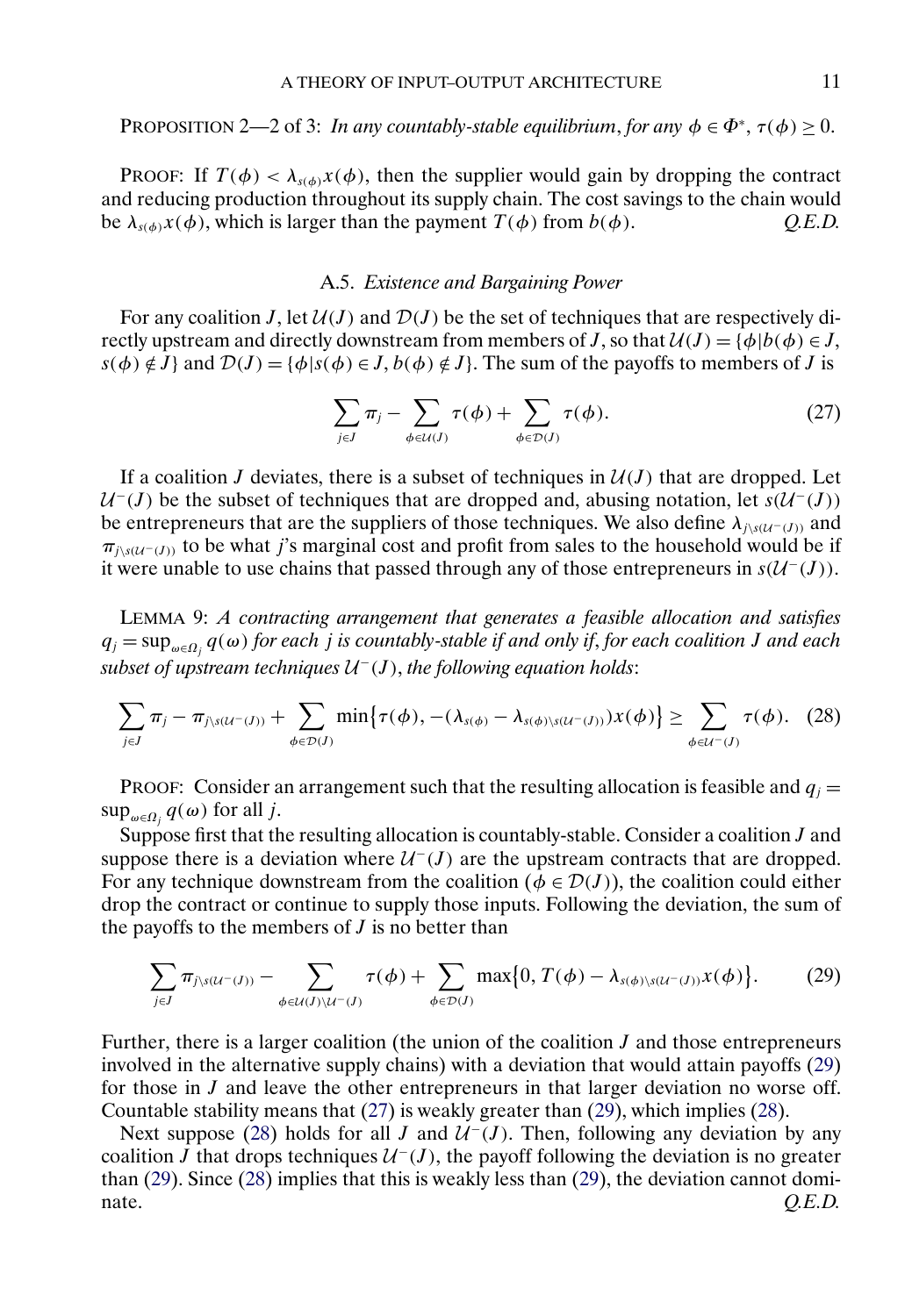<span id="page-11-0"></span>LEMMA 10: *In any contracting arrangement that generates a feasible allocation that satisfies*  $q_j = \sup_{\omega \in \Omega_j} q(\omega)$  *for all j, for any*  $\phi, \phi' \in \Phi^*$  *such that*  $\phi'$  *is downstream of*  $\phi$ *,* 

$$
-[\lambda_{s(\phi')} - \lambda_{s(\phi')\setminus\phi}]x(\phi') \geq \sum_{j\in\mathcal{B}(\phi')} (\pi_j - \pi_{j\setminus s(\phi)}).
$$
 (30)

PROOF: Suppose first that  $\lambda_{s(\phi')} = \lambda_{s(\phi')}$ . Then it must be that for each  $j \in \mathcal{B}(\phi')$  that  $\pi_i = \pi_{i\setminus s(\phi)}$ , which implies (30).

Suppose instead that  $\lambda_{s(\phi')} < \lambda_{s(\phi')\setminus\phi}$ . Consider a supply chain representation of the allocation. For any  $j \in \mathcal{B}(\phi')$ , there is the subset of chains  $\Omega_j$  that pass through  $\phi'$  which we label  $\Omega_j(\phi)$ , and a  $k_j$  such that  $\phi'$  is the  $k_j$ th technique in every  $\omega \in \Omega_j(\phi')$ . Then

$$
x(\phi') = \sum_{j \in B(\phi')} \sum_{\omega \in \Omega_j(\phi')} x^{k_j}(\omega).
$$
 (31)

If  $\sum_{\omega \in \Omega_j(\phi')} c(\omega) < c_j$ , then it must be that  $\pi_j = \pi_{j\setminus s(\phi')}$ , which implies  $\pi_j = \pi_{j\setminus s(\phi)}$ . If, on the other hand,  $\sum_{\omega \in \Omega_j(\phi')} c(\omega) = c_j$ , then

$$
\pi_j = p_j c_j - \sum_{\omega \in \Omega_j(\phi')} \left[ w \sum_{n=0}^{k_j} l^n(\omega) - \lambda_{s(\phi')} x^{k_j}(\omega) \right],
$$

because  $\lambda_j c(\omega) = w l^0(\omega) + \lambda_{s(\phi^0(\omega))} x^0(\omega) = w l^0(\omega) + w l^1(\omega) + \lambda_{s(\phi^1(\omega))} x^1(\omega) = \cdots$ . We can also define  $\tilde{\pi}_i$  to be

$$
\tilde{\pi}_j \equiv p_j c_j - \sum_{\omega \in \Omega_j(\phi')} \left[ w \sum_{n=0}^{k_j} l^n(\omega) - \lambda_{s(\phi') \setminus \phi} x^{k_j}(\omega) \right].
$$

Note first that  $\pi_j - \tilde{\pi}_j = \sum_{\omega \in \Omega_j(\phi')} -[\lambda_s - \lambda_{s(\phi')\setminus \phi}]\overline{x}^{k_j}(\omega_j)$ . Note second that  $\tilde{\pi}_j \leq \pi_{j\setminus s(\phi)},$ because if j could not use chains that passed through  $\phi$ , it could reoptimize its use of labor or choose alternative chains. Together, these imply that

$$
\pi_j-\pi_{j\setminus s(\phi)}\leq \sum_{\omega\in \Omega_j(\phi')} -[\lambda_s-\lambda_{s(\phi')\setminus \phi}]\chi^{k_j}(\omega_j).
$$

Summing over  $j \in \mathcal{B}(\phi')$  and using (31) gives

$$
-[\lambda_{s(\phi')} - \lambda_{s(\phi')\setminus\phi}]x(\phi') = \sum_{j\in\mathcal{B}(\phi')}\sum_{\omega\in\Omega_j(\phi')} -[\lambda_{s(\phi')} - \lambda_{s(\phi')\setminus\phi}]x^n(\omega)
$$
  

$$
\geq \sum_{j\in\mathcal{B}(\phi')} \pi_j - \pi_{j\setminus s(\phi)}.
$$
 Q.E.D.

LEMMA 11: *Suppose there is a coalition in* J<sup>∗</sup> *with a dominating deviation*. *Then there is a dominating deviation in which at most a single technique is dropped*.

PROOF: Suppose first that there is a technique  $\phi \in \Phi^*$  such that  $\tau(\phi) < 0$ . Then by the argument of Proposition 2(2), there is a dominating deviation in which no suppliers are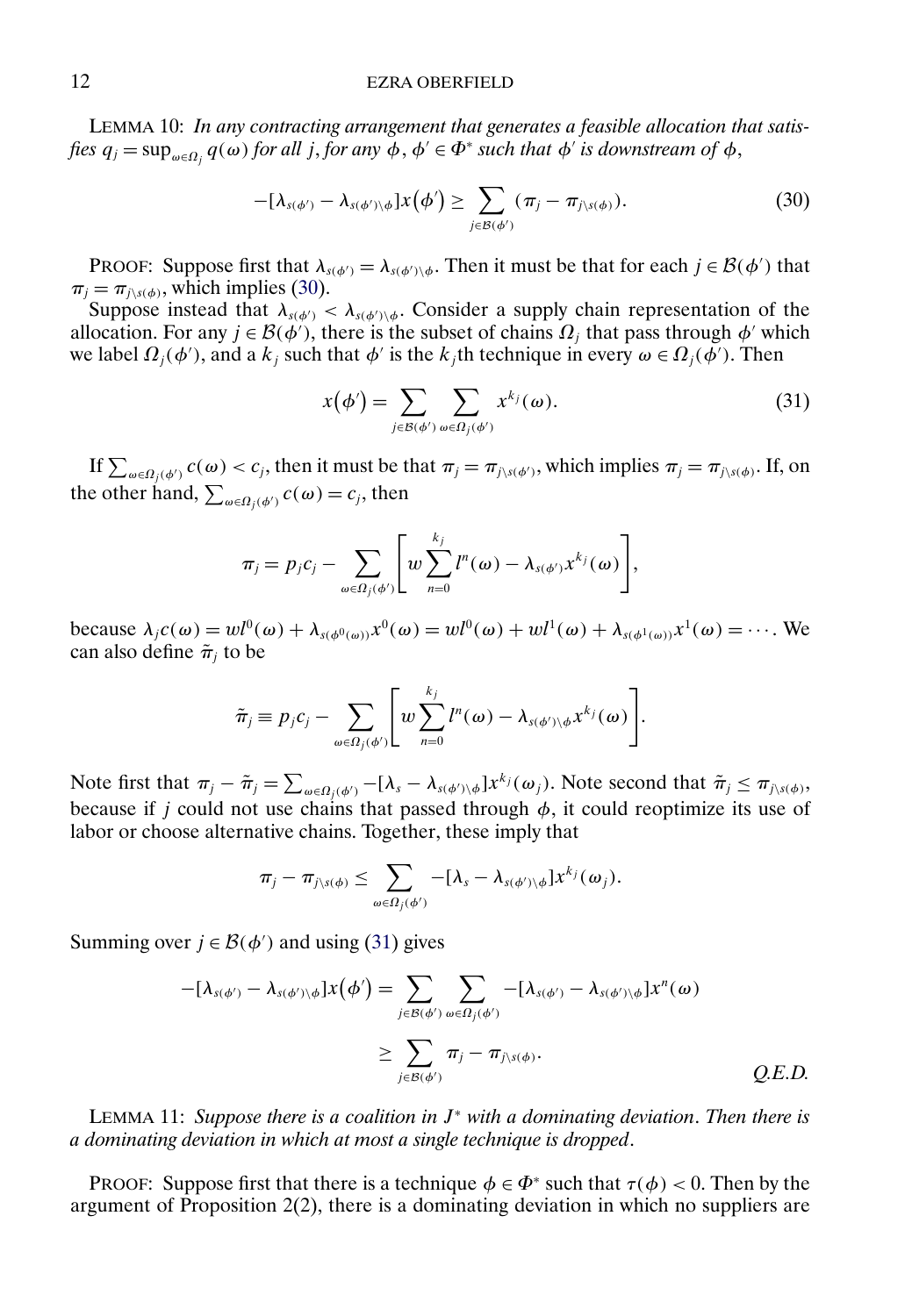dropped. Suppose instead that  $\tau(\phi) \ge 0$  for all  $\phi \in \Phi^*$ . Toward a contradiction, suppose that there is no dominating deviation in which a single technique is dropped. We will show that this implies there is no dominating deviation in which multiple suppliers are dropped. If there are no deviations in which a single contract is dropped, it must be that, for each  $\tilde{\phi} \in \mathcal{U}^-(J)$ ,

$$
\sum_{j\in J}\pi_j-\pi_{j\setminus\tilde{\phi}}+\sum_{\phi\in\mathcal{D}(J)}\min\bigl\{\tau(\phi),-(\lambda_{s(\phi)}-\lambda_{s(\phi)\setminus\tilde{\phi}})x(\phi)\bigr\}\geq\tau(\tilde{\phi}).
$$

Summing across  $\tilde{\phi} \in \mathcal{U}^{-1}(J)$ ,

$$
\sum_{\tilde{\phi}\in\mathcal{U}^{-}(J)}\sum_{j\in J}\pi_j-\pi_{j\setminus\tilde{\phi}}+\sum_{\tilde{\phi}\in\mathcal{U}^{-}(J)}\sum_{\phi\in\mathcal{D}(J)}\min\bigl\{\tau(\phi),-(\lambda_{s(\phi)}-\lambda_{s(\phi)\setminus\tilde{\phi}})x(\phi)\bigr\}\geq \sum_{\tilde{\phi}\in\mathcal{U}^{-}(J)}\tau(\phi). \tag{32}
$$

Consider any  $j \in J$ . Define  $\hat{\phi}_j \in \arg \max_{\tilde{\phi} \in \mathcal{U}^{-}(J)} \lambda_{j\tilde{\phi}}$ . That is, of all the techniques in  $U^{-}(J)$ , if j could not use chains that passed through  $\hat{\phi}_i$ , its marginal cost would rise the most (if there are multiple such techniques, select one at random). Note that since  $j \in J^*$ and *J* is connected set, any supply chain that goes through  $\hat{\phi}_i$  does not go through any other technique in  $U^-(J)$ . Thus, while  $\pi_j > \pi_{j\setminus \hat{\phi}_j}$  and  $\lambda_{j\setminus \hat{\phi}_j} \ge \lambda_j$ , for any other technique  $\phi' \in \mathcal{U}^-(J) \setminus \{\hat{\phi}_j\}, \pi_j = \pi_{j\setminus{\phi'}}$  and  $\lambda_{j\setminus{\phi'}} = \lambda_j$ . Therefore, summing across all techniques in  $U^{-}(J)$  gives two relationships. For each  $j \in J$ ,

$$
\sum_{\tilde{\phi}\in\mathcal{U}^-(J)}\pi_j-\pi_{j\setminus\tilde{\phi}}=\pi_j-\pi_{j\setminus\hat{\phi}_j}\leq\pi_j-\pi_{j\setminus\mathcal{U}^-(J)},\tag{33}
$$

and for each  $\phi \in \mathcal{D}(J)$ ,

$$
\sum_{\tilde{\phi}\in\mathcal{U}^{-}(J)}\min\{\tau(\phi),-(\lambda_{s(\phi)}-\lambda_{s(\phi)\setminus\tilde{\phi}})x(\phi)\}=\min\{\tau(\phi),-(\lambda_{s(\phi)}-\lambda_{s(\phi)\setminus\hat{\phi}_{s(\phi)}})x(\phi)\}
$$

$$
\leq \min\bigl\{\tau(\phi), -(\lambda_{s(\phi)}-\lambda_{s(\phi)\setminus\mathcal{U}^-(J)})x(\phi)\bigr\}, \quad (34)
$$

where, in each case, the inequality follows because  $\pi_{j\setminus \hat{\phi}_j} \geq \pi_{j\setminus U^-(J)}$  and  $\lambda_{s(\phi)\setminus \hat{\phi}_{s(\phi)}} \leq$  $\lambda_{s(\phi)\setminus U^-(J)}$ , respectively; the latter is more constrained. Summing (33) across  $j \in J$  and (34) across  $\phi \in \mathcal{D}(J)$ , and then reversing the order of each summation, gives

$$
\sum_{\tilde{\phi} \in \mathcal{U}^{-}(J)} \sum_{j \in J} \pi_j - \pi_{j\backslash \tilde{\phi}} \le \sum_{j \in J} \pi_j - \pi_{j\backslash \mathcal{U}^{-}(J)},
$$
\n
$$
\sum_{\tilde{\phi} \in \mathcal{U}^{-}(J)} \sum_{\phi \in \mathcal{D}(J)} \min \{ \tau(\phi), -(\lambda_{s(\phi)} - \lambda_{s(\phi)\backslash \tilde{\phi}}) x(\phi) \}
$$
\n
$$
\le \sum_{\phi \in D(J)} \min \{ \tau(\phi), -(\lambda_{s(\phi)} - \lambda_{s(\phi)\backslash U^{-}(J)}) x(\phi) \}.
$$
\n(36)

These and (32) imply [\(28\)](#page-10-0) so that there is no dominating deviation for J. *Q.E.D.*

PROPOSITION 2—3 of 3: *For any*  $\beta \in [0, 1]$ , *there exists a countably-stable equilibrium in which*  $\tau(\phi) = \beta \mathcal{S}(\phi)$ ,  $\forall \phi \in \Phi^*$  *and*  $\tau(\phi) = 0$ ,  $\forall \phi \notin \Phi^*$ .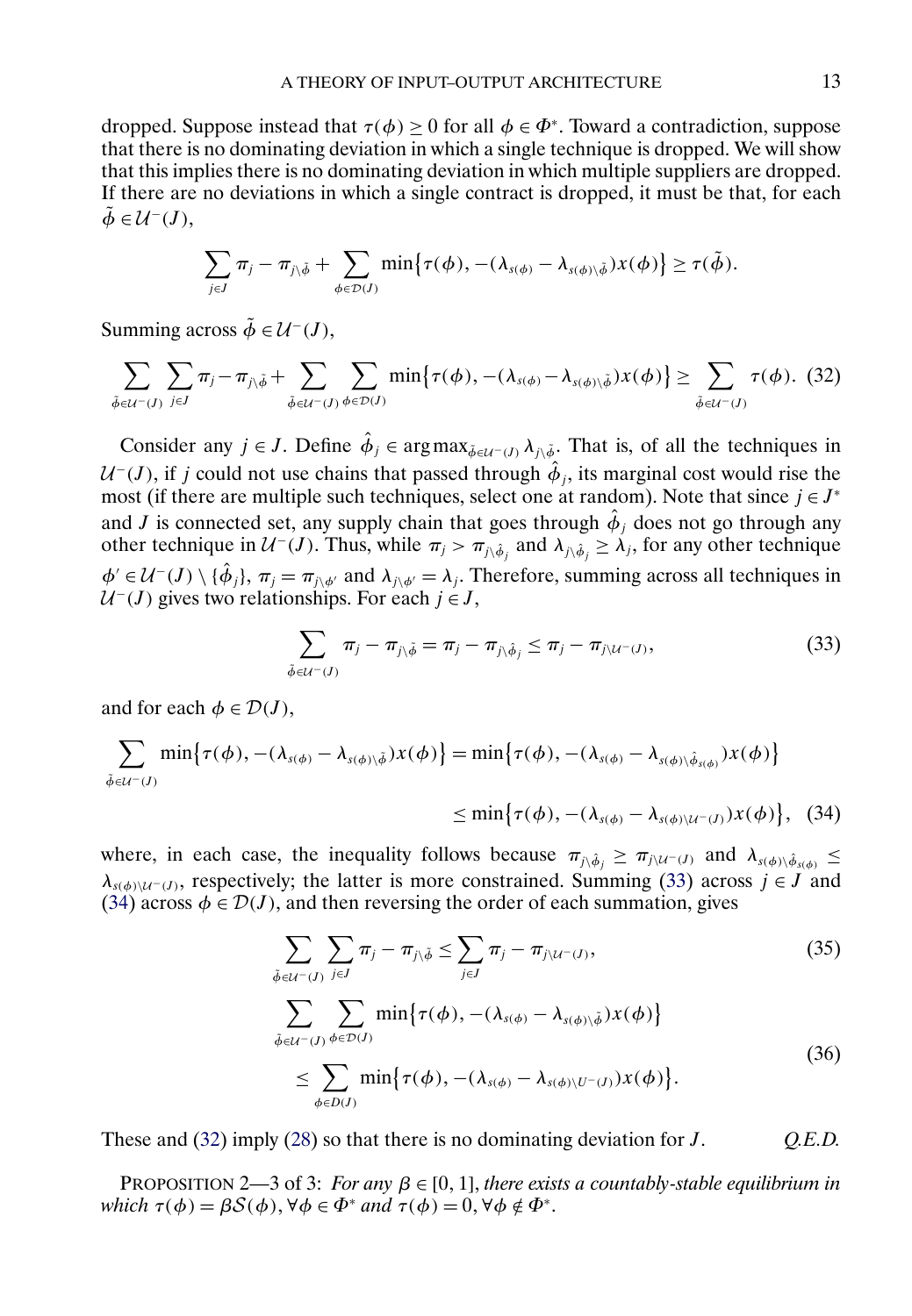PROOF: For each coalition J such that no member of J is in  $J^*$ ,  $\tau(\phi) = 0$  implies that [\(28\)](#page-10-0) holds. Consider now a deviation by a coalition  $J \subset J^*$  in which at most one technique is dropped. Divide J into two disjoint groups:  $J_1$  are those that are downstream from the technique that is dropped, or the empty set if no technique is dropped, and  $J_2$  are those that are not downstream from the technique that is dropped (or the empty set if all of  $J_1 = J$ ). Similarly, divide  $\mathcal{D}(J)$  into  $\mathcal{D}_1$  and  $\mathcal{D}_2$ , those techniques in  $\mathcal{D}(J)$  downstream from entrepreneurs in  $J_1$  and  $J_2$ , respectively.

For each technique  $\phi' \in \mathcal{D}_1$ , we have from [\(30\)](#page-11-0) that if  $\phi$  is the technique that is dropped,

$$
-[\lambda_{s(\phi')} - \lambda_{s(\phi')\setminus \phi}]x(\phi') \geq \sum_{j \in \mathcal{B}(\phi')} \pi_j - \pi_{j\setminus s(\phi)} \geq \beta \sum_{j \in \mathcal{B}(\phi')} \pi_j - \pi_{j\setminus s(\phi)}.
$$

We also know that for each  $\phi' \in \mathcal{D}_1$ , we have that

$$
\beta \sum_{j \in \mathcal{B}(\phi')} \pi_j - \pi_{j \setminus s(\phi)} \leq \beta \sum_{j \in \mathcal{B}(\phi')} \pi_j - \pi_{j \setminus s(\phi')} = \tau(\phi').
$$

Together, these imply that for each  $\phi' \in \mathcal{D}_1$ ,

$$
\min\{\tau(\phi'), -[\lambda_{s(\phi')} - \lambda_{s(\phi')\setminus\phi}]x(\phi')\} \geq \beta \sum_{j\in\mathcal{B}(\phi')} \pi_j - \pi_{j\setminus s(\phi)}.\tag{37}
$$

Equation (37) also holds for each  $\phi' \in \mathcal{D}_2$  because  $\pi_j = \pi_{j \setminus s(\phi)}$  for each  $j \in \mathcal{B}(\phi')$ . Putting these pieces together, we have that

$$
\tau(\phi) = \beta \sum_{j \in J} \pi_j - \pi_{j \setminus \phi} + \beta \sum_{\phi' \in \mathcal{D}(J)} \sum_{j \in \mathcal{B}(\phi')} \pi_j - \pi_{j \setminus \phi} \leq \sum_{j \in J} \pi_j - \pi_{j \setminus \phi} + \sum_{\phi' \in \mathcal{D}(J)} \min \{ \tau(\phi'), -[\lambda_{s(\phi')} - \lambda_{s(\phi) \setminus \phi}] x(\phi') \}.
$$

This is equivalent to [\(28\)](#page-10-0) for the case in which  $U(J)$  is a singleton, so there is no coalition  $J \in J^*$  with a dominating deviation. *O.E.D.*  $J \in J^*$  with a dominating deviation.

## APPENDIX B: PROOF OF PROPOSITION 3

The strategy begins with defining a sequence of random variables  $\{X_N\}_{N=0}^\infty$  with the property that the maximum feasible efficiency of an entrepreneur is given by the limit of this sequence, if such a limit exists. We then show that  $X_N$  converges to a random variable  $X^*$  in  $\hat{L}^{e-1}$ . Next we show that the CDF of  $X^*$  is the unique fixed point of T in F, a subset of  $\bar{\mathcal{F}}$  (and that such a fixed point exists). Letting  $F^*$  be this fixed point, the law of large numbers implies the CDF of the cross-sectional distribution of efficiencies is  $F^*$  and that aggregate productivity is  $||X^*||_{\varepsilon-1}$ .

## B.1. *Existence of a Fixed Point of Equation (12)*

We begin by defining three functions,  $\bar{f}$ ,  $f^1$ , and  $\bar{f}$ , in  $\bar{F}$ . To do so, we define several objects that will parameterize these functions. Let  $\rho \in (0, 1]$  be the smallest root of  $\rho =$  $e^{-M(1-\rho)}$ . In the definition of  $\bar{f}$ , let  $\beta > \varepsilon - 1$  be such that  $\lim_{z \to \infty} z^{\beta} [1 - H(z)] = 0$ . Then there exists a  $z_2 > 1$  such that  $z > z_2$  implies  $z^{\beta}[1 - H(z)] < (1 - \alpha)$ . With this, let  $q_2$ be a number large enough so that  $q_2^{(1-\alpha)\beta} > M(z_2^{\beta} + 1)$  and  $q_2^{1-\alpha} > z_2$ . In the definition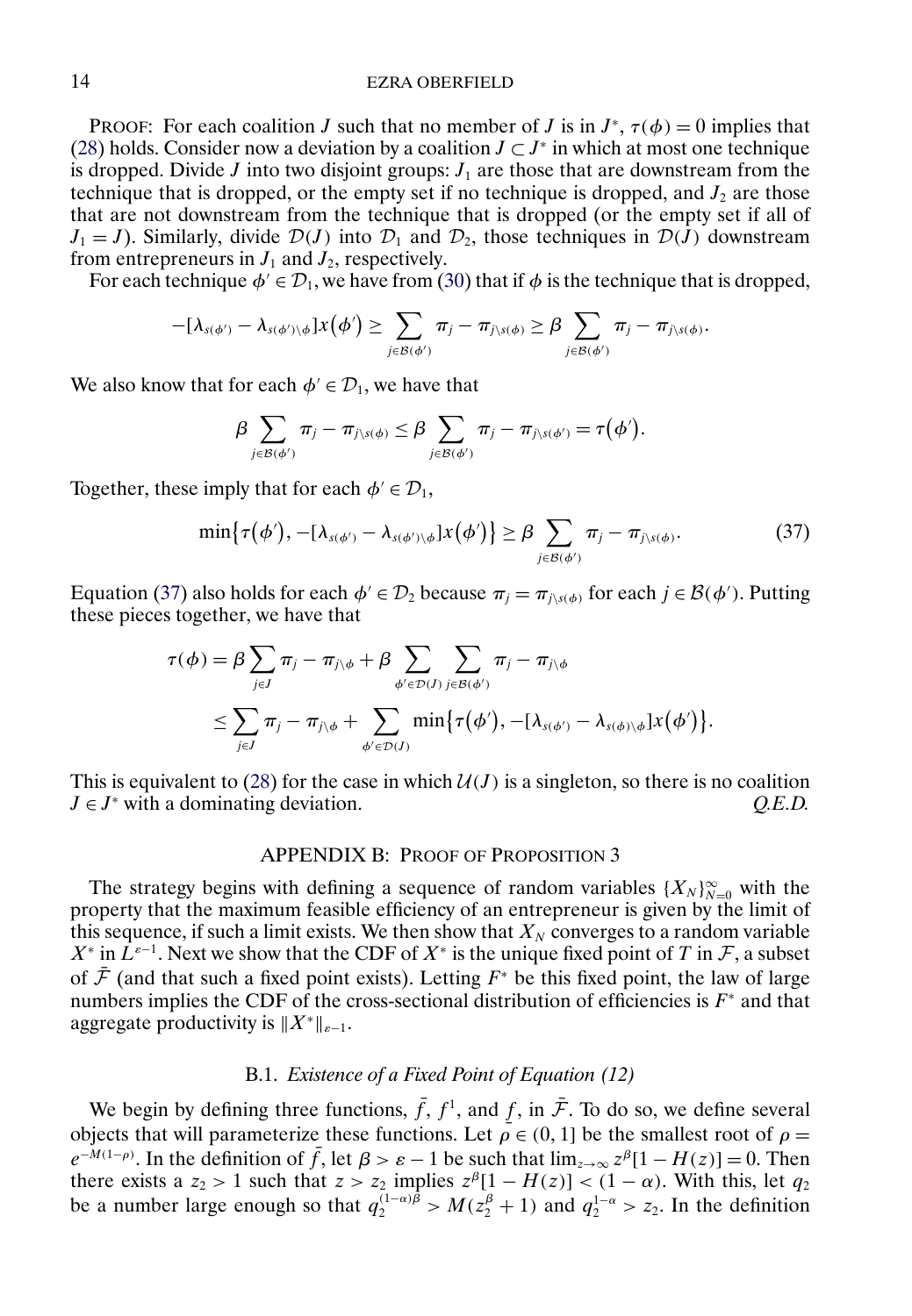of  $\underline{f}$ ,  $q_0 = z_0^{\frac{1}{1-\alpha}}$ : ¯

$$
\bar{f}(q) \equiv \begin{cases}\n\rho, & q < q_2, \\
1 - (1 - \rho) \left(\frac{q}{q_2}\right)^{-\beta}, & q \ge q_2, \\
f^1(q) \equiv \begin{cases}\n\rho, & q < 1, \\
1, & q \ge 1,\n\end{cases} \\
\underline{f}(q) \equiv \begin{cases}\n\rho, & q < q_0, \\
1, & q \ge q_0.\n\end{cases}\n\end{cases}
$$

On  $\bar{\mathcal{F}}$ , the set of right-continuous, weakly increasing functions  $f : \mathbb{R}^+ \to [0, 1]$ , consider the partial order given by the binary relation  $\leq$ :  $f_1 \leq f_2 \Leftrightarrow f_1(q) \leq f_2(q)$ ,  $\forall q \geq 0$ . Clearly,  $\bar{f} \leq f^1 \leq f$ . Let  $\bar{\mathcal{F}} \subset \bar{\mathcal{F}}$  be the subset of set of right-continuous, non-decreasing functions  $f: \mathbb{R}^+ \to [0, 1]$  that satisfy  $\bar{f} \preceq f \preceq f$ . ¯

LEMMA 12: T ــة<br>أ  $f \preceq$ ــة<br>أ f and  $\bar{f} \preceq T\bar{f}$ .

PROOF: We first show T ¯  $f \preceq$ ــة<br>أ f. For  $q \ge q_0$ , T ــة<br>أ  $f(q) \leq 1 =$ ــة<br>أ  $f(q)$ . For  $q < q_0$ ,

$$
T_{\underline{f}}(q) = e^{-M \int_0^{\infty} [1 - \underline{f}((q/z)^{1/\alpha})] dH(z)} = e^{-M \int_{q/q_0}^{\infty} [1 - \rho] dH(z)} \le e^{-M[1 - \rho](1 - H(q_0^{1 - \alpha}))} = \rho = \underline{f}(q).
$$

We proceed to  $\bar{f}$ . First, for  $q < q_2$ , we have  $T\bar{f}(q) = e^{-M\int_0^\infty (1-\bar{f}) dH(z)} \ge e^{-M(1-\rho)} = \rho =$  $f(q)$ . Next, as an intermediate step, we will show that, for  $q \geq q_2$ ,

$$
\int_{z_0}^{q/q_2^{\alpha}} z^{\frac{\beta}{\alpha}} dH(z) + (q/q_2^{\alpha})^{\frac{\beta}{\alpha}} [1 - H(q/q_2^{\alpha})] < (z_2^{\beta} + 1) (q/q_2^{\alpha})^{\frac{1-\alpha}{\alpha}\beta}.
$$
 (37)

To see this, note that we can integrate by parts to get

$$
\int_{z_2}^{q/q_2^{\alpha}} z^{\beta/\alpha} dH(z) = [1 - H(z_2)] z_2^{\beta/\alpha} - (q/q_2^{\alpha})^{\beta/\alpha} [1 - H(q/q_2^{\alpha})] + \int_{z_2}^{q/q_2^{\alpha}} \frac{\beta}{\alpha} z^{\beta/\alpha - 1} [1 - H(z)] dz.
$$

Rearranging this gives

$$
H(z_2)z_2^{\beta/\alpha} + \int_{z_2}^{q/q_2^{\alpha}} z^{\beta/\alpha} dH(z) + (q/q_2^{\alpha})^{\beta/\alpha} [1 - H(q/q_2^{\alpha})]
$$
  
=  $z_2^{\beta/\alpha} + \frac{\beta}{\alpha} \int_{z_2}^{q/q_2^{\alpha}} z^{\beta/\alpha-1} [1 - H(z)] dz.$ 

Since  $q/q_2^{\alpha} > z_2$ , equation (37) follows from this and three inequalities:

(i)  $\int_{z_0}^{z_2} z^{\beta/\alpha} dH(z) \le H(z_2) z_2^{\beta/\alpha};$ (ii)  $z_2^{\beta/\alpha} \leq z_2^{\beta} (q/q_2^{\alpha})^{\beta/\alpha-\beta}$ ; and (iii)  $\int_{z_2}^{q/q_2^{\alpha}} z^{\beta/\alpha-1} [1-H(z)] dz \le \int_0^{q/q_2^{\alpha}} z^{\beta/\alpha-1} [(1-\alpha)z^{-\beta}] dz.$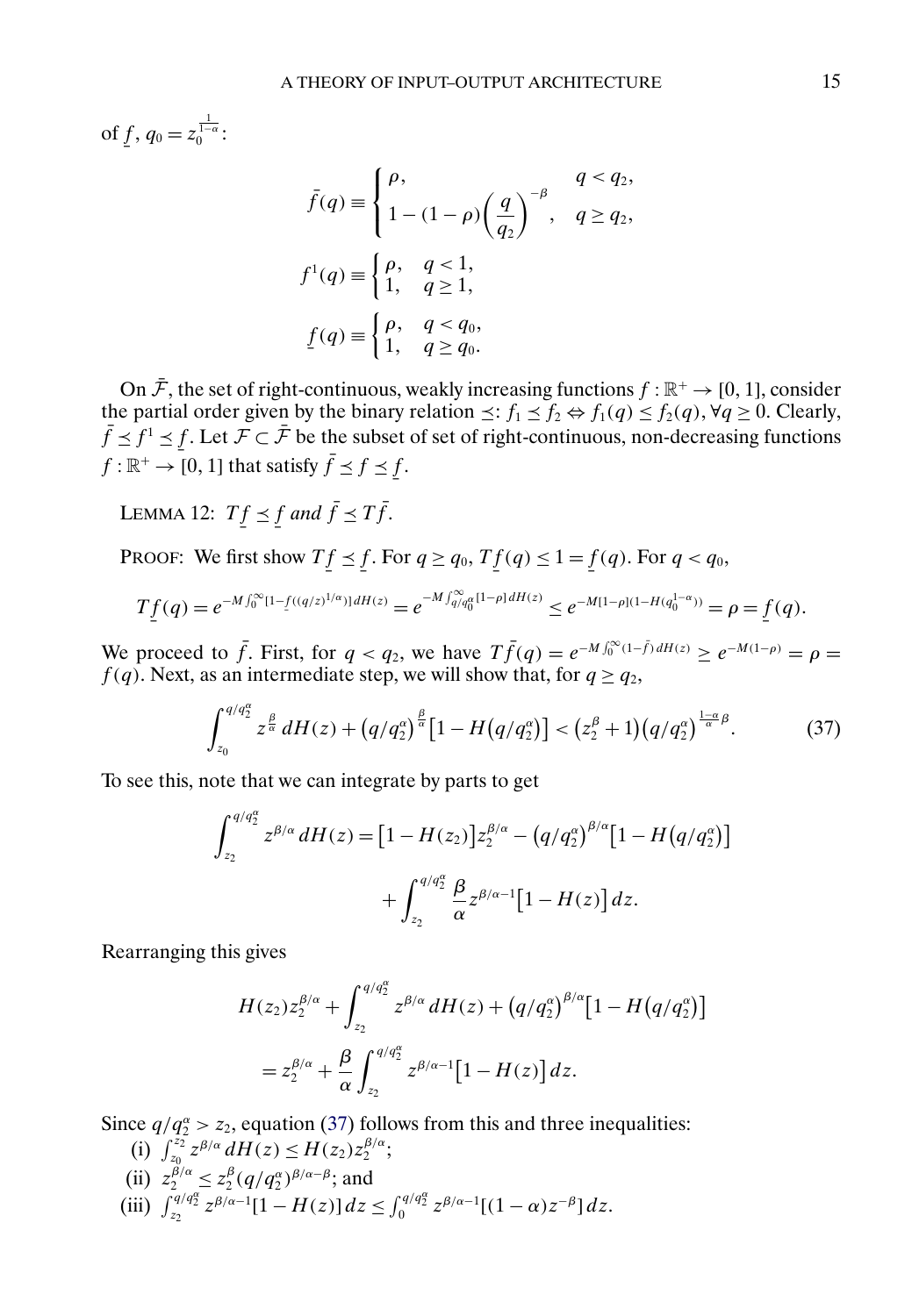<span id="page-15-0"></span>Next, beginning with  $1 - T\bar{f}(q) \leq -\ln T\bar{f}(q)$ , we have

$$
\frac{1 - T\bar{f}(q)}{1 - \rho} \leq M \int_{z_0}^{\infty} \frac{1 - \bar{f}((q/z)^{1/\alpha})}{1 - \rho} dH(z)
$$
\n
$$
= M \int_{z_0}^{q/q_{2}^{\alpha}} \left(\frac{(q/z)^{1/\alpha}}{q_2}\right)^{-\beta} dH(z) + M[1 - H(q/q_{2}^{\alpha})]
$$
\n
$$
= \left(\frac{q}{q_2}\right)^{-\beta} \frac{M(z_{2}^{\beta} + 1)}{q_2^{(1 - \alpha)\beta}} \left\{ \frac{\int_{z_0}^{q/q_{2}^{\alpha}} z^{\frac{\beta}{\alpha}} dH(z) + (q/q_{2}^{\alpha})^{\frac{\beta}{\alpha}} [1 - H(q/q_{2}^{\alpha})]}{(z_{2}^{\beta} + 1)(q/q_{2}^{\alpha})^{\frac{1 - \alpha}{\alpha}\beta}} \right\}
$$
\n
$$
\leq \left(\frac{q}{q_2}\right)^{-\beta}
$$
\n
$$
= \frac{1 - \bar{f}(q)}{1 - \rho}.
$$

This then gives, for  $q \ge q_2$ ,  $T\bar{f}(q) \ge \bar{f}(q)$ .  $Q.E.D.$ 

LEMMA 13: *There exist least and greatest fixed points of the operator* T *in* F, *given by*  $\lim_{N\to\infty} T^N \bar{f}$  and  $\lim_{N\to\infty} T^N f$ , respectively. ــة<br>أ

PROOF: The operator T is order preserving, and  $\mathcal F$  is a complete lattice. By the Tarski fixed point theorem, the set of fixed points of  $T$  in  $\mathcal F$  is also a complete lattice, and hence has a least and a greatest fixed point given by  $\lim_{N\to\infty} T^N \bar{f}$  and  $\lim_{N\to\infty} T^N \bar{f}$ , re- $Q.E.D.$ spectively.

# B.2. *Existence of a Limit*

For any chain  $\omega \in \Omega_j$ , define  $\mathfrak{q}_N(\omega) \equiv \prod_{n=0}^{N-1} z^n(\omega)^{\alpha^n}$  for  $N \ge 1$  and  $\mathfrak{q}_0(\omega) \equiv 1$ . For any chain in  $\Omega_j$ , a subchain of length N is the segment of techniques of length N that is most downstream. Let  $\Omega_{i,N}$  be the set of *distinct* subchains of length N. I will use  $\omega$  to denote both a supply chain and a subchain; the usage will be clear from context.

With these, we will define three sequences of random variables for each entrepreneur,  $\{X_{j,N}, \overline{Y}_{j,N}, \overline{Y}_{j,N}\}$  so that their respective CDFs are  $T^N f^1, T^N \overline{f}$ , and  $T^N$ is guided by the following lemma. ــة<br>أ  $f$ . The construction

LEMMA 14: *Given*  $\Phi$ *, define the random variables*  $\{\hat{q}(\omega)\}_{\forall \omega \in \bigcup_{N=0}^{\infty}\Omega_{j,N},\forall j}$  to be i.i.d. random *variables with CDF*  $\frac{\hat{f}-\rho}{1-\rho}$ . *For each* j, N, and for each  $\omega \in \Omega_{j,N}$ , let  $\hat{q}_N(\omega) = q_N(\omega) \hat{q}(\omega)^{\alpha^N}$ . *Let*  $\hat{Y}_{i,N} = \max_{\omega \in \Omega_{i,N}} \hat{q}_N(\omega)$ . *Then the CDF of*  $\hat{Y}_{i,N}$  *is*  $T^N \hat{f}$ .

PROOF: We proceed by induction. We first derive an expression for  $Pr(\hat{Y}_{j,1} \leq q)$ . Consider a single technique  $\phi$  in  $U_j$ . A standard result from the theory of branching processes is that the probability  $s(\phi)$  has at least one supply chain is  $1 - \rho$  (see Appendix [B.4](#page-20-0)) for a derivation). If the supplier does have a supply chain, the subchain consisting of the technique  $\phi$  is in the set  $\Omega_{i,N}$ . In that case, the probability that  $z(\phi)\hat{q}(\omega)^{\alpha} \leq q$  is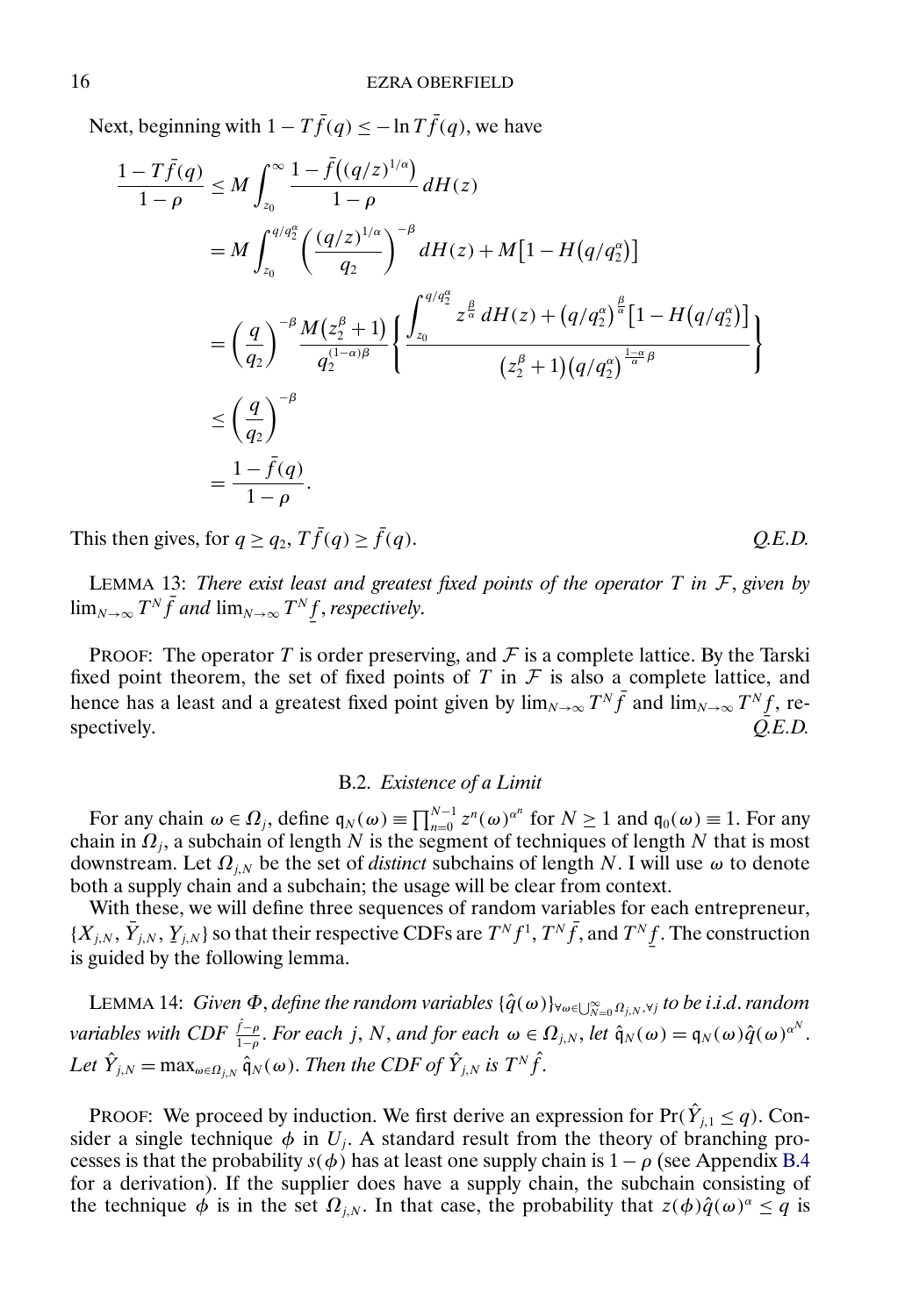$\int \frac{\hat{f}((q/z)^{1/\alpha})-\rho}{1-\rho} dH(z)$ . Thus the probability that  $\phi$  is either not part of a subchain or that  $z(\phi)\hat{q}(\omega)^{\alpha} \leq q$  is

$$
\rho + (1 - \rho) \int \frac{\hat{f}((q/z)^{1/\alpha}) - \rho}{1 - \rho} dH(z) = \int \hat{f}((q/z)^{1/\alpha}) dH(z).
$$

Since  $\hat{Y}_{j,1} = \max_{\omega \in \Omega_{j,1}} \hat{q}_1(\omega)$ , summing over the possible realizations of  $U_j$  gives

$$
\Pr(\hat{Y}_{j,1} \le q) = \sum_{k=0}^{\infty} \frac{e^{-M} M^k}{k!} \left[ \int \hat{f}((q/z)^{1/\alpha}) dH(z) \right]^k
$$
  
=  $e^{-M[1 - \int \hat{f}((q/z)^{1/\alpha}) dH(z)]} = T \hat{f}.$ 

Now suppose the CDF of  $Y_{s(\phi),N}$  is  $T^N\hat{f}$ . Using the logic behind equation (12), for any  $\phi \in U_j$ , Pr( $z(\phi) \hat{Y}_{s(\phi),N}^{\alpha} \leq q$ ) =  $\int T^N \hat{f}((q/z)^{1/\alpha}) dH(z)$ , so that integrating over realizations of  $U_j$  gives

$$
\Pr(\hat{Y}_{j,N+1} \le q) = \Pr\Big(\max_{\phi \in U_j} z(\phi) \hat{Y}_{s(\phi),N}^{\alpha} \le q\Big) = e^{-M[1 - \int T^N \hat{f}((q/z)^{1/\alpha}) dH(z)]} = T^{N+1} \hat{f}.
$$
  
Q.E.D.

If  $\Omega_j$  is empty, then define  $X_{j,N} = \overline{Y}_{j,N} = Y_{j,N} = 0$  for all  $N \ge 0$ . If  $\Omega_j$  is non-empty, we fine  $X_{j,N} = \sup_{\Omega} |f(\omega)|$ . Roughly, the remainder of this subsection shows that  $X_{j,N}$ define  $X_{j,N} = \sup_{\omega \in \Omega_j} \mathfrak{q}_N(\omega)$ . Roughly, the remainder of this subsection shows that  $X_{j,N}$ converges to  $q_j$ . Since  $q_j = \sup_{\omega \in \Omega_j} \lim_{N \to \infty} q_N(\omega)$ , we are essentially proving that the limit can be passed through the sup.

One consequence of Lemma [14](#page-15-0) is that the CDF of  $X_{i,N}$  is  $T^N f^1$  (the variables  $\hat{q}(\omega)$ ) are all degenerate and equal to 1). To construct  $\bar{Y}_{j,N}$ , given a realization of  $\bar{\Phi}$ , let  $\{\bar{q}(\omega)\}_{\forall \omega \in \bigcup_{N=0}^{\infty} \Omega_{j,N},\forall j}$  be i.i.d. random variables, each with CDF  $\frac{\bar{f}-\rho}{1-\rho}$ . With this, we define  $\bar{q}_N(\omega) \equiv q_N(\omega) \bar{q}(\omega)^{\alpha^N}$  and  $q_N(\omega) \equiv q_N(\omega) q_0^{\alpha^N}$   $(q_0 \text{ is the same as a random variable with})$ CDF  $\frac{f-\rho}{1-\rho}$ ). Last, for  $N \ge 1$ , let  $\overline{Y}_{j,N} \equiv \max_{\omega \in \Omega_{j,N}} \overline{q}_N(\omega)$  and  $Y_{j,N} \equiv \max_{\omega \in \Omega_{j,N}} q$  $q_N(\omega)$ . Also let  $X_{j,0} = 1$ ,  $Y_{j,0} = q_0$ , and  $\bar{Y}_{j,0}$  to have CDF  $\frac{\bar{f}-\rho}{1-\rho}$ .<br>To improve readebility, the example i will be

To improve readability, the argument  $j$  will be suppressed when not necessary.

LEMMA 15: For each  $N \geq 0$ ,  $X_N$ ,  $\bar{Y}_N$ , and  $\bar{Y}_N$  are uniformly integrable in  $L^{s-1}$ .

PROOF: First, recall that  $\bar{Y}_0$  is defined so that its CDF is  $\bar{f}$ . Since T is order preserving, the relations  $T^N f \geq T^N f^1 \geq T^N \overline{f}$  and  $T^N \overline{f} \geq T^{N-1} \overline{f}$  imply that  $T^N f \geq T^N f^1 \geq \overline{f}$ . As a consequence,  $\overline{Y}_0^{\epsilon}$  first-order stochastically dominates each  $Y_N$ ,  $X_N$ , and  $\overline{Y}_N$ . Therefore,  $\mathbb{E}|\bar{Y}_0|^{s-1} = \frac{q_2^{s-1}}{1-\frac{s-1}{\beta}} < \infty$  serves as a uniform bound on each  $\mathbb{E}|X_N|^{s-1}$ ,  $\mathbb{E}|\bar{Y}_N|^{s-1}$ , and  $\mathbb{E}$  $|Y_N|$  $e^{-1}$ .  $Q.E.D.$ 

LEMMA 16: *There exists a random variable*  $X^*$  *such that*  $X_N$  *converges to*  $X^*$  *almost surely and in*  $L^{\varepsilon-1}$ .

PROOF: Let  $P_N = \frac{X_N}{\prod_{n=0}^N \mu_n}$ , where  $\mu_n \equiv M \int_{z_0}^{\infty} w^{\alpha^n} \rho^{1-H(w)} dH(w)$ . We first show that  $\{P_N\}$ is a submartingale with respect to  $\{\Omega_N\}.$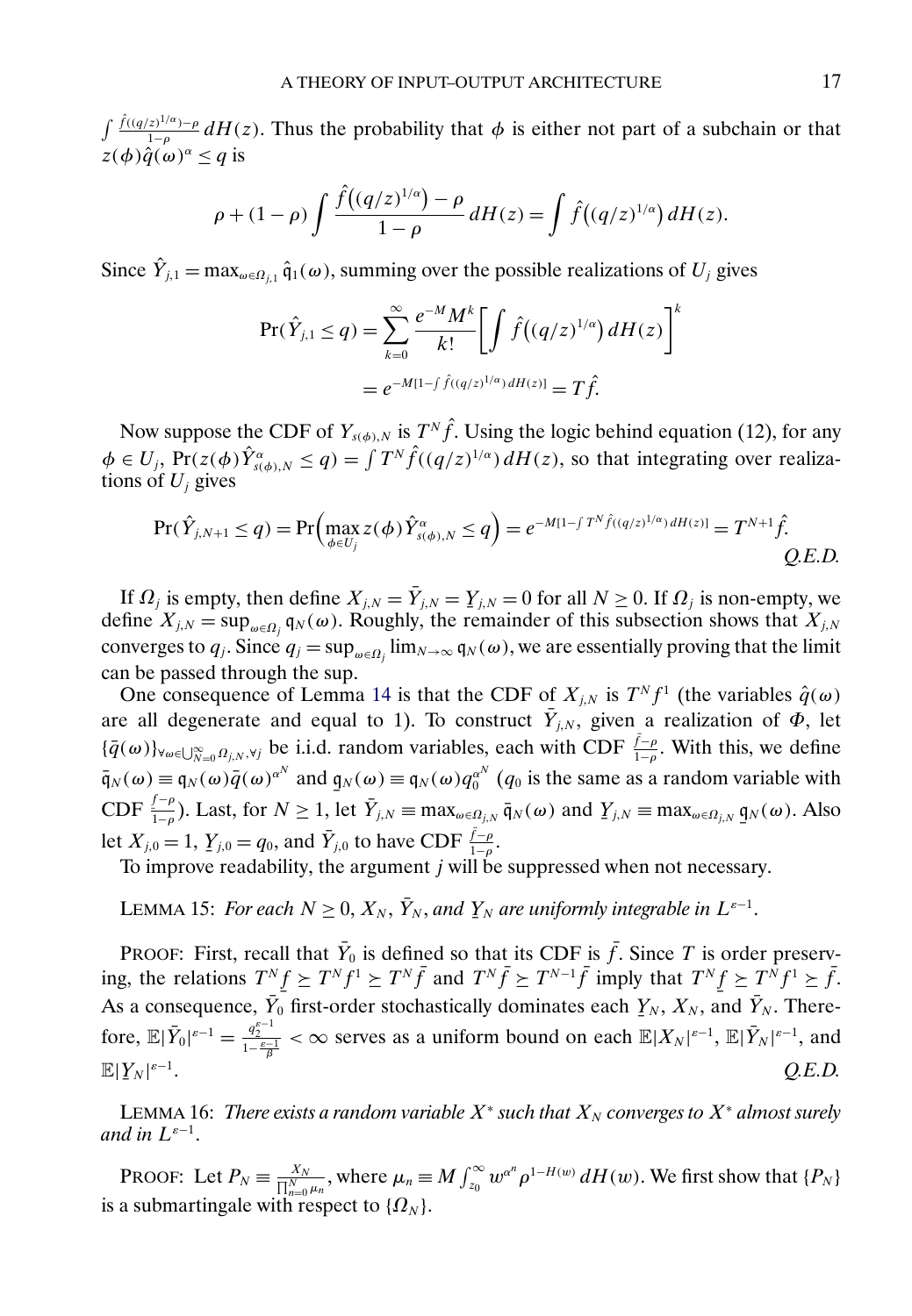If  $\Omega$  is empty, then  $\mathbb{E}[P_N|\Omega_{N-1}] = P_{N-1} = 0$ . Otherwise, define a set  $\mathcal{D}_N$  as follows: Let  $\omega_N^* \in \arg \max_{\omega \in \Omega_N} \mathfrak{q}_N(\omega)$  so that  $X_N = \mathfrak{q}_N(\omega_N^*)$ . Let  $\mathcal{D}_N \subseteq \Omega_N$  be the set of subchains in  $\Omega_N$  for which the first  $N-1$  links are  $\omega_{N-1}^*$ . In other words, all subchains in  $\mathcal{D}_N$  are of the form  $\omega_{N-1}^* \phi$ .

Define the random variable  $D_N = \max_{\omega \in \mathcal{D}_N} q_N(\omega)$ . Since  $\mathcal{D}_N \subseteq \Omega_N$ , it must be that  $X_N \geq D_N$ . We now show that  $\mathbb{E}[D_N|\Omega_{N-1}] \geq \mu_N X_{N-1}$ .

The probability that  $|\mathcal{D}_N| = k$  is  $\frac{e^{-M[1-\rho]}[M(1-\rho)]^k}{[1-e^{-M[1-\rho]}]k!}$  for  $k \ge 1$ . To see this, note that for any entrepreneur—specifically the one most upstream in the subchain  $\omega_{N-1}^*$ —the number of techniques follows a Poisson distribution with mean M. Each of those has probability  $1-\rho$ of being part of a chain that continues indefinitely, and we are conditioning on having at least one chain continuing indefinitely.

Each of those techniques has a productivity drawn from H. For any  $\phi$  such that  $\omega_{N-1}^* \phi \in \mathcal{D}_N$ , we have that

$$
\Pr(q_N(\omega_{N-1}^*\phi) < x | \Omega_{N-1}) = \Pr(z(\phi)^{\alpha^n} < x / X_{N-1}) = H((x / X_{N-1})^{\alpha^{-N}}).
$$

Given  $X_{N-1}$ , if  $\mathcal{D}_N$  consists of k subchains, the probability that  $D_N < x$  is

$$
Pr(D_N < x | \Omega_{N-1}, |\mathcal{D}_N| = k) = H((x / X_{N-1})^{\alpha^{-N}})^{k}.
$$

With this, the CDF of  $D_N$ , given  $\Omega_{N-1}$ , is

$$
\Pr(D_N < x | \Omega_{N-1}) = \sum_{k=1}^{\infty} \Pr(D_N < x | X_{N-1}, |\mathcal{D}_N| = k) \Pr(|\mathcal{D}_N| = k)
$$
\n
$$
= \sum_{k=1}^{\infty} H\left((x / X_{N-1})^{\alpha - N}\right)^k \frac{e^{-M[1-\rho]}[M(1-\rho)]^k}{[1 - e^{-M[1-\rho]}]k!}
$$
\n
$$
= \frac{e^{-M[1-\rho][1-H((x / X_{N-1})^{\alpha - N})]} - e^{-M[1-\rho]}}{1 - e^{-M[1-\rho]}}
$$
\n
$$
= \frac{\rho^{[1-H((x / X_{N-1})^{\alpha - N})]} - \rho}{1 - \rho}.
$$

We can now compute the conditional expectation of  $D<sub>N</sub>$  (using the change of variables  $w = (x/X_{N-1})^{\alpha^{-N}}$ ):

$$
\mathbb{E}[D_N|\Omega_{N-1}] = X_{N-1} \int_{z_0}^{\infty} w^{\alpha^N} \log \rho^{-1} \frac{\rho^{1-H(w)}}{1-\rho} dH(w) = \mu_N X_{N-1}.
$$

Putting this together, we have

$$
\mathbb{E}[P_N|\Omega_{N-1}] = \frac{1}{\prod_{n=0}^N \mu_n} \mathbb{E}[X_N|\Omega_{N-1}] \ge \frac{1}{\prod_{n=0}^N \mu_n} \mathbb{E}[D_N|\Omega_{N-1}] = \frac{1}{\prod_{n=0}^N \mu_n} \mu_N X_{N-1} = P_{N-1}.
$$

We next show that  $\{P_N\}$  is uniformly integrable, that is, that  $\sup_N \mathbb{E}[P_N] < \infty$ . Since  $\sup_N \mathbb{E}[X_N] < \infty$ , it suffices to show a uniform lower bound on  $\{\prod_{n=0}^N \mu_n\}$ . Since each  $\mu_n \ge z_0^{\alpha^n}$  and  $z_0 < 1$ , we have that  $\prod_{n=0}^N \mu_n \ge \prod_{n=0}^N z_0^{\alpha^n} \ge \prod_{n=0}^\infty z_0^{\alpha^n} = z_0^{\frac{1}{1-\alpha}}$ .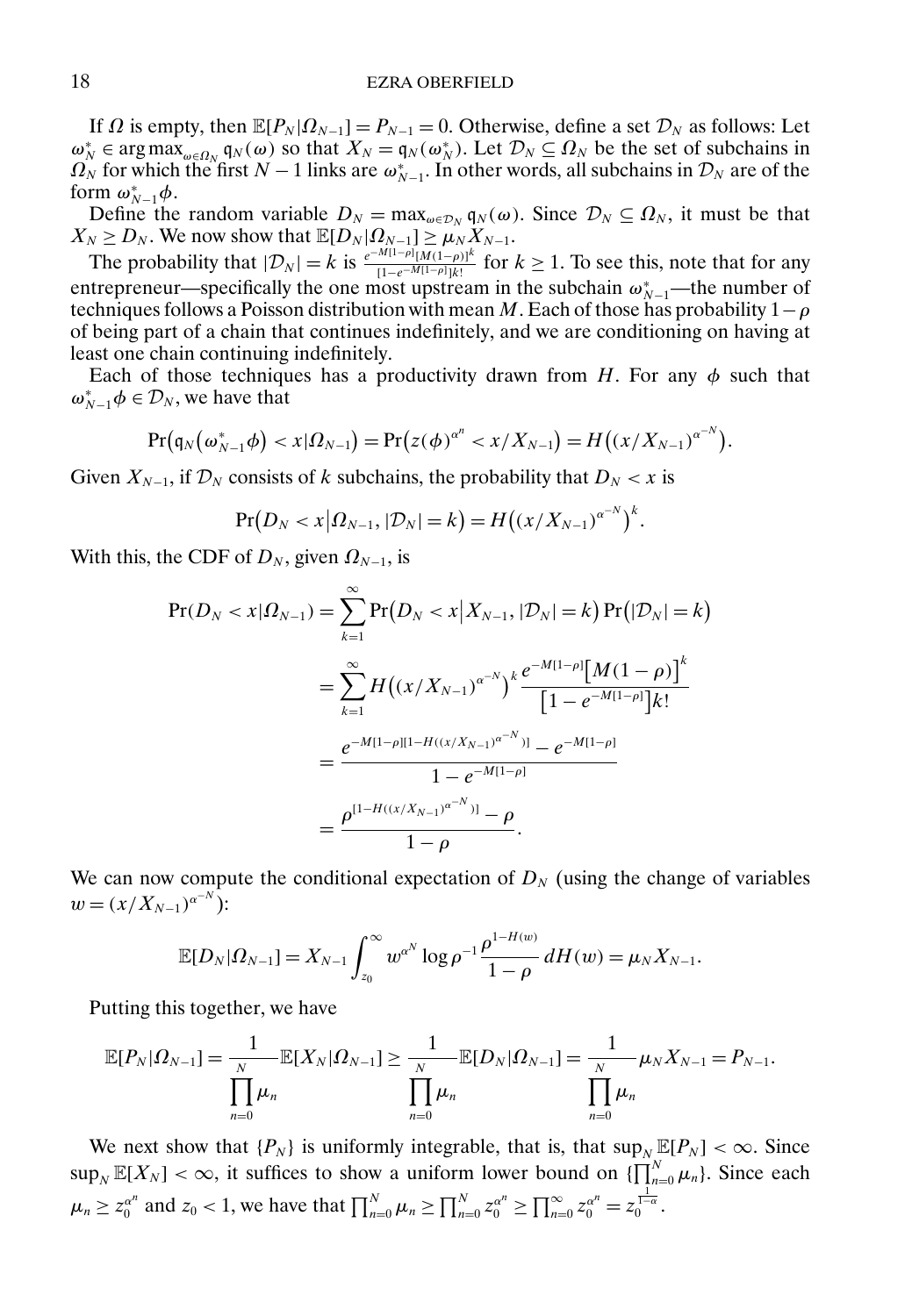We have therefore established that  $\{P_N\}_{N\in\mathbb{N}}$  is a uniformly integrable (in  $L^1$ ) submartingale, so by the martingale convergence theorem, there exists a  $P$  such that  $P_N$  converges to P almost surely. By the continuous mapping theorem, there exists an  $X^*$  such that  $X_N$  converges to  $X^*$  almost surely. Since each  $X_N^{e-1}$  is dominated by the integrable random variable  $\bar{Y}_0^{\varepsilon-1}$ , by dominated convergence we have that  $X_N$  converges to  $X^*$  in  $L^{s-1}$ . *Q.E.D.* 

LEMMA 17: *If*  $\Omega$  *is non-empty, then with probability* 1,  $X^* = \sup_{\omega \in \Omega} q(\omega)$ .

PROOF: We first show that  $X^* \geq \sup_{\omega \in \Omega} q(\omega)$  with probability 1. Consider any realization of techniques,  $\Phi$ . For any  $\nu > 0$ , there exists a  $\hat{\omega} \in \Omega$  such that  $q(\hat{\omega}) > 0$  $\sup_{\omega \in \Omega} q(\omega) - \nu$ . There also exists an  $N_1$  such that  $N > N_1$  implies  $q_N(\hat{\omega}) > q(\hat{\omega}) - \nu$ . Last, there exists an  $N_2$  such that  $N > N_2$  implies  $X_N < X^* + \nu$  with probability 1. We then have for  $N > \max\{N_1, N_2\}$  that

$$
X^* > X_N - \nu = \max_{\omega \in \Omega_N} \mathfrak{q}_N(\omega) - \nu \ge \mathfrak{q}_N(\hat{\omega}) - \nu > q(\hat{\omega}) - 2\nu > \sup_{\omega \in \Omega} q(\omega) - 3\nu, \quad \text{w.p.1.}
$$

This is true for any  $\nu > 0$ , so  $X^* \ge \sup_{\alpha \in \Omega} q(\omega)$ . We next show the opposite inequality. For any  $N$ , we have

$$
\sup_{\omega \in \Omega} q(\omega) \geq \sup_{\omega \in \Omega} \mathfrak{q}_N(\omega) z_0^{\frac{\alpha^N}{1-\alpha}} = X_N z_0^{\frac{\alpha^N}{1-\alpha}}.
$$

Since this is true for any N and  $\lim_{N\to\infty} z_0^{\frac{R^N}{1-\alpha}} = 1$ , we can take the limit to get  $\sup_{\omega \in \Omega} q(\omega) \geq X^*$  with probability 1.  $Q.E.D.$ 

## B.3. *Characterization of the Limit*

We will show below that  $\log \bar{Y}_N - \log \underline{Y}_N$  converges to 0 in probability. Since  $X_N \in$ <br>Y<sub>N</sub>  $\bar{Y}_N$ , it must be that both  $\bar{Y}_N$  and  $Y_N$  converge to  $X^*$  in probability. Convergence in  $[\underline{Y}_N, \overline{Y}_N]$ , it must be that both  $\overline{Y}_N$  and  $\underline{Y}_N$  converge to  $X^*$  in probability. Convergence in probability implies convergence in distribution, which gives two implications. First,  $T^N \bar{f}$ and  $T<sup>N</sup>f$  converge to the same limiting function. Since these are the least and greatest fixed points of T in F, this limiting function,  $F^*$ , is the unique fixed point of T in F. Second, since  $T^N \bar{f} \preceq T^N f^1 \preceq T^N f$ ,  $\bar{F}^*$  is the CDF of  $X^*$ .

We first show that  $\log \overline{Y}_N - \log \overline{Y}_N$  converges to zero in probability.

LEMMA 18: *If*  $\Omega$  *is non-empty, then for any*  $\eta > 1$ ,  $\lim_{N \to \infty} \Pr(\bar{Y}_N / Y_N > \eta) = 0$ .

PROOF: Let  $\mathfrak{S}_{j,N}$  be the set of chain stubs: sequences of N techniques  $\{\phi_n\}_{n=0}^{N-1}$  such that  $s(\phi_n) = b(\phi_{n+1})$  and  $b(\phi_0) = j$ . Note that each  $\omega \in \Omega_{i,N}$  is a chain stub so that  $\Omega_{j,N} \subseteq \mathfrak{S}_{j,N}$ , but not the other way around because each subchain  $\omega \in \Omega_{j,N}$  must satisfy the additional requirement that there is a chain in  $\Omega_i$  for which it is the N most downstream techniques.

A standard result from the theory of branching processes (see Appendix [B.4](#page-20-0) for a derivation) is that for any x,  $\mathbb{E}[x^{|\mathfrak{S}_N|}] = \varphi^{(N)}(x)$  where  $\varphi^{(N)}$  is the N-fold composition of  $\varphi(x) \equiv e^{-M(1-x)}$ , the probability generating function for  $|\mathfrak{S}_1|$ , and expectations are taken over realizations of  $\overline{\Phi}$ .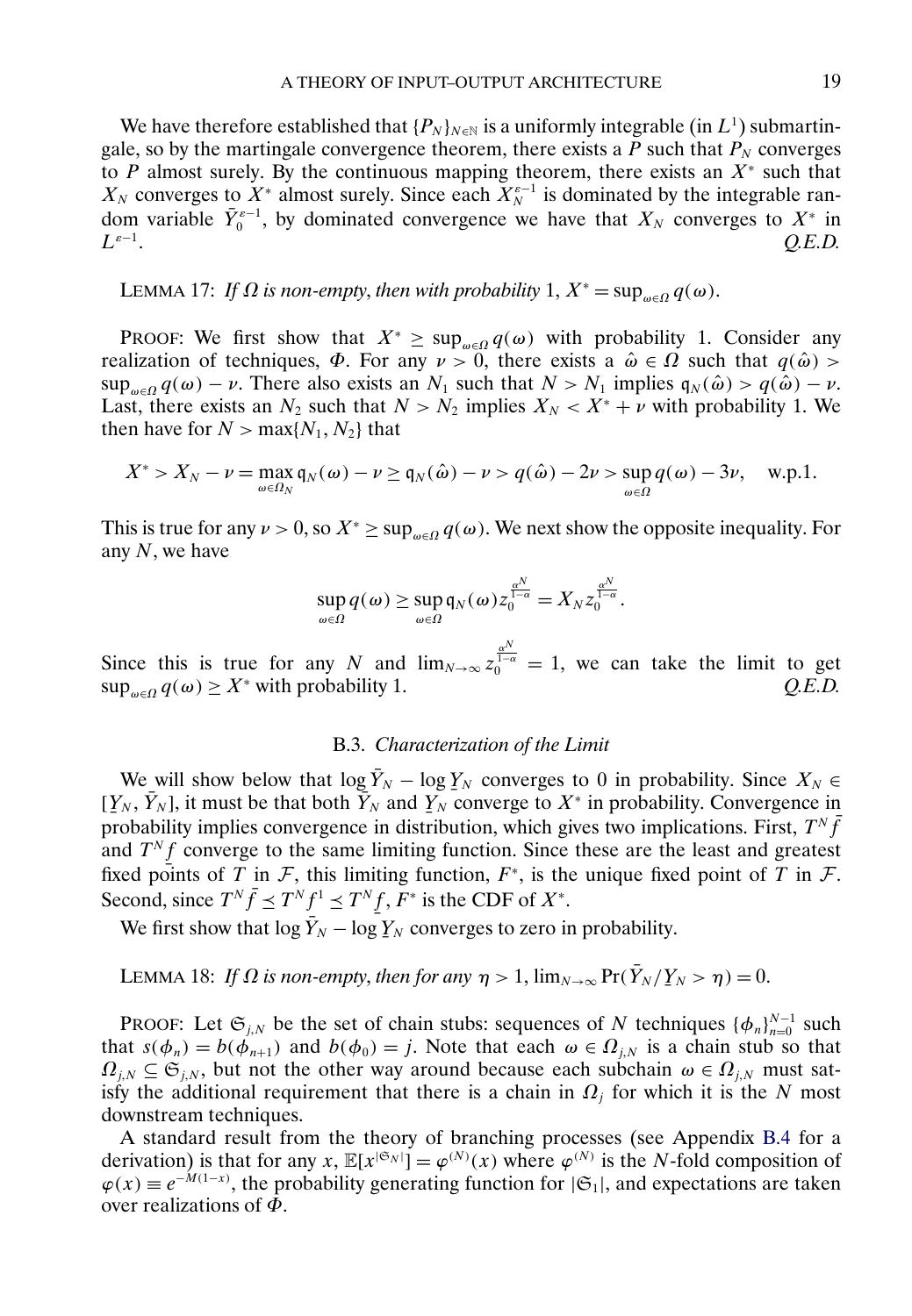Given the set of techniques,  $\Phi$ , we have that for each subchain  $\omega$  in  $\Omega_N$  that  $\bar{\mathfrak{q}}_N(\omega)/\underline{\mathfrak{q}}_N(\omega) = (\frac{\bar{q}(\omega)}{q_0})^{\alpha^N}$ . We therefore have

$$
\Pr(\bar{q}_N(\omega)/q_N(\omega) \leq \eta | \Phi) = \Pr\left(\left(\frac{\bar{q}(\omega)}{q_0}\right)^{\alpha^N} \leq \eta \middle| \Phi\right) = \frac{\bar{f}(\eta^{\alpha^{-N}}q_0) - \rho}{1 - \rho}.
$$

If  $|\Omega_N|$  is the number of distinct subchains of length N, the probability that every subchain  $\omega \in \Omega_N$  satisfies  $\bar{q}_N(\omega) / \underline{q}_N(\omega) \le \eta$  is  $(\frac{\bar{f}(n^{\alpha-N}q_0) - \rho}{1-\rho})^{| \Omega_N |}$  so that

$$
\Pr(\bar{Y}_N/Y_N \leq \eta | \Phi) = \left(\frac{\bar{f}(\eta^{\alpha^{-N}}q_0) - \rho}{1-\rho}\right)^{|\Omega_N|} \geq \left(\frac{\bar{f}(\eta^{\alpha^{-N}}q_0) - \rho}{1-\rho}\right)^{|\mathfrak{S}_N|}.
$$

Taking expectations over  $\Phi$ , this implies

$$
\begin{aligned} \Pr(\bar{Y}_N/\underline{Y}_N \leq \eta) &= \mathbb{E}\Big[ \Pr(\bar{Y}_N/\underline{Y}_N \leq \eta | \Phi) \Big] \\ &\geq \mathbb{E}\bigg[ \left( \frac{\bar{f}\big(\eta^{\alpha^{-N}}q_0\big) - \rho}{1 - \rho} \right)^{|\mathfrak{S}_N|} \bigg] = \varphi^{(N)} \bigg( \frac{\bar{f}\big(\eta^{\alpha^{-N}}q_0\big) - \rho}{1 - \rho} \bigg). \end{aligned}
$$

Put differently,  $\lim_{N\to\infty} \Pr(\bar{Y}_N/\underline{Y}_N > \eta) \le \lim_{N\to\infty} 1 - \varphi^{(N)}(\frac{\bar{f}(\eta^{\alpha-N}q_0)-\rho}{1-\rho})$ . We complete the proof by showing  $\lim_{N\to\infty} 1 - \varphi^{(N)}(\frac{\bar{f}(n^{\alpha-N}q_0)-\rho}{1-\rho}) = 0.$ 

To do this, we first show that for  $x \in [0, 1]$ ,  $\frac{d}{dx} \varphi^{(N)}(x) \le M^N$ . To see this, note that  $\varphi$ is convex and  $\varphi'(1) = M$ , so that  $\varphi'(x) \leq M$  for  $x \leq 1$ . In addition, if  $x \in [0, 1]$ , then  $\varphi(x) \in (0, 1]$ , which implies  $\varphi^{(N)}(x) \in (0, 1]$  for each N. We then have

$$
\frac{d}{dx}\varphi^{(N)}(x) = \prod_{n=1}^{N} \varphi'(\varphi^{(n-1)}(x)) \leq M^{N}.
$$

With this, for any x, we can bound  $\varphi^{(N)}(x)$  by

$$
\varphi^{(N)}(x) = \varphi^{(N)}(1) - \int_x^1 \varphi^{(N)}(w) \, dw \ge 1 - M^N \int_x^1 dw \ge 1 - M^N [1 - x].
$$

Last,  $\lim_{N \to \infty} M^N [1 - \frac{\bar{f}( \eta^{\alpha-N} q_0) - \rho}{1 - \rho}] = \lim_{N \to \infty} M^N q_2^{\beta} (\eta^{-\beta \alpha^{-N}} q_0^{-\beta}) = 0.$  *Q.E.D.* 

We now come to the main result.

PROPOSITION 3: *There is a unique fixed point of*  $T$  *on*  $\mathcal{F}$ ,  $F^*$ .  $F^*$  *is the CDF of*  $X^*$ . *Aggregate productivity is*  $Q = (\int_0^\infty q^{s-1} dF^*(q))^{\frac{1}{s-1}}$  *with probability* 1.

PROOF: If  $\Omega$  is non-empty, the combination of  $\log \bar{Y}_N - \log Y_N \stackrel{p}{\to} 0$ ,  $\bar{Y}_N \ge X_N \ge Y_N$ , and  $X_N \stackrel{p}{\to} X^*$  implies that  $\overline{Y}_N \stackrel{p}{\to} X^*$  and  $Y_N \stackrel{p}{\to} X^*$ . If  $\Omega$  is empty, then  $X^* = 0$ , so that  $\bar{Y}_N \stackrel{p}{\rightarrow} X^*$  and  $\underline{Y}_N \stackrel{p}{\rightarrow} X^*$ . Together, these imply that  $\bar{Y}_N \stackrel{p}{\rightarrow} X^*$  and  $\underline{Y}_N \stackrel{p}{\rightarrow} X^*$  unconditionally.

We first show that there is a unique fixed point, which is also the CDF of  $X^*$ . The CDFs of  $\bar{Y}_N$  and  $\bar{Y}_N$  are  $T^N \bar{f}$  and  $T^N \bar{f}$ , respectively. The least and greatest fixed points of T ــة<br>أ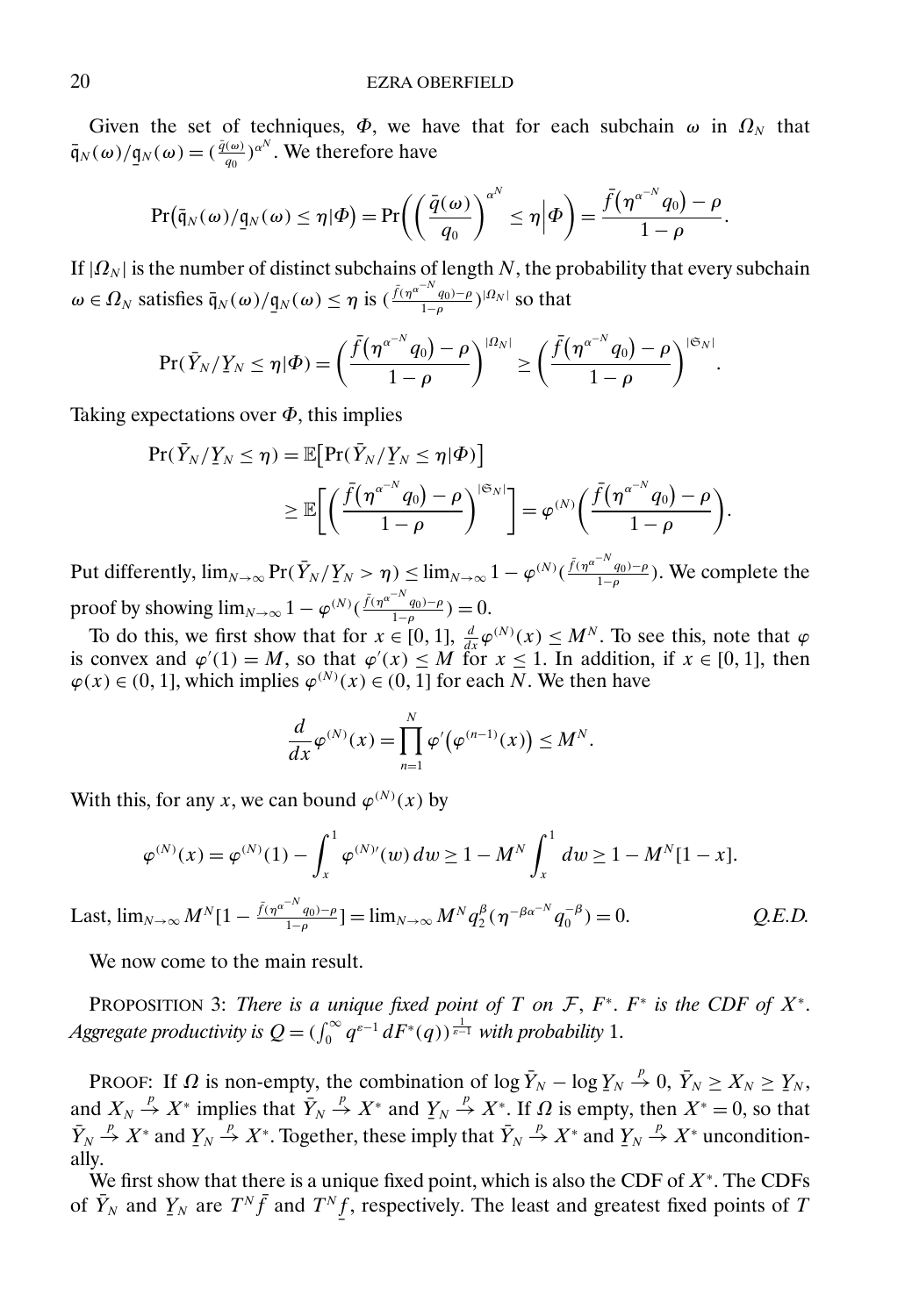<span id="page-20-0"></span>in F are  $\lim_{N\to\infty} T^N \bar{f}$  and  $\lim_{N\to\infty} T^N \bar{f}$ , respectively. Convergence in probability implies convergence in distribution, so the least and greatest fixed point are the same and this fixed point is the CDF of  $X^*$ . Call this fixed point  $F^*$ .

Since  $\{\bar{Y}_N\}$  and  $\{Y_N\}$  are uniformly integrable in  $L^{e-1}$ , we have by Vitali's convergence theorem that  $\overline{Y}^N \to X^*$  in  $L^{\varepsilon-1}$  and  $Y^N \to X^*$  in  $L^{\varepsilon-1}$ .<br>Putting all of these pieces together, we have that the

Putting all of these pieces together, we have that the CDF of  $q_i$  is  $F^*$ . We next show that aggregate productivity is  $Q = (\int_0^\infty q^{e-1} dF^*(q))^{\frac{1}{e-1}}$ . For this, we simply apply the law of large numbers for a continuum economy of [Uhlig](#page-37-0) [\(1996\)](#page-37-0). To do this, we must verify that the efficiencies are pairwise uncorrelated. This is trivial: consider two entrepreneurs,  $j$  and i. Since the set of entrepreneurs in any of  $j$ 's supply chains is countable, the probability that  $i$  and  $j$  have overlapping supply chains is zero. The theorem in [Uhlig](#page-37-0) [\(1996\)](#page-37-0) also requires that the variable in question has a finite variance, and if it does, then the L<sup>2</sup> integral exists. Here we are interested in the L<sup>ε-1</sup> norm, so we require that  $X^*$  is  $L^{s-1}$ integrable. Therefore, we have that  $Q = (\int_0^\infty q^{s-1} dF^*(q))^{\frac{1}{s-1}}$  with probability 1. *Q.E.D.* 

# B.4. *The Number of Supply Chains*

For completeness, we show the derivation of several results from the theory of branching processes that are used in this paper (see, e.g., [Athreya and Ney](#page-37-0) [\(1972\)](#page-37-0)).

Let  $B_{j,N} = |\mathfrak{S}_{j,N}|$  be the number of distinct chain stubs of length N. Recall that a chain stub for  $j$  is a finite sequence of techniques such that  $j$  is the buyer of the most downstream technique and the supplier of each technique is the buyer of the next-most upstream technique. Let  $p(k)$  be the probability that an entrepreneur has exactly k techniques, in this case equal to  $\frac{e^{-M}M^k}{k!}$ , and let  $P_N(l, k)$  be the probability that, in total, l different entrepreneurs have among them k chain stubs of length N (i.e.,  $k = \sum_{i=1}^{l} B_{j_i,N}$ ). Note that  $P_N(1, k)$  is the probability an entrepreneur has exactly k chain stubs of length N (i.e., the probability that  $B_{i,N} = k$ ). We will suppress the argument j when not needed for clarity.

Define  $\varphi(x) = \sum_{k=0}^{\infty} p(k)x^k$  to be the probability generating function for the random variable  $B_1$ . If the arrival of techniques follows a Poisson distribution, then  $\varphi(x) =$  $e^{-M(1-x)}$ . Also, for each N, let  $\varphi_N(\cdot)$  be the probability generating function associated with  $B_N$ . If  $\varphi^{(N)}$  is the N-fold composition of  $\varphi$ , then we have the convenient result:

LEMMA 19: 
$$
\varphi_N(x) = \varphi^{(N)}(x)
$$
.

PROOF: We proceed by induction. By definition, the statement is true for  $N = 1$ . Noting that  $\sum_{k=0}^{\infty} P_1(l, k) x^k = \varphi(x)^l$ , we have

$$
\varphi_{N+1}(x) = \sum_{l=0}^{\infty} P_{N+1}(1, l)x^{l} = \sum_{l=0}^{\infty} \sum_{k=0}^{\infty} P_{N}(1, k)P_{1}(k, l)x^{l} = \sum_{k=0}^{\infty} P_{N}(1, k) \sum_{l=0}^{\infty} P_{1}(k, l)x^{l}
$$

$$
= \sum_{k=0}^{\infty} P_{N}(1, k)\varphi(x)^{k} = \varphi_{N}(\varphi(x)).
$$
Q.E.D.

We immediately have the following:

CLAIM 1: *For any*  $x$ ,  $\mathbb{E}[x^{B_N}] = \varphi^{(N)}(x)$ .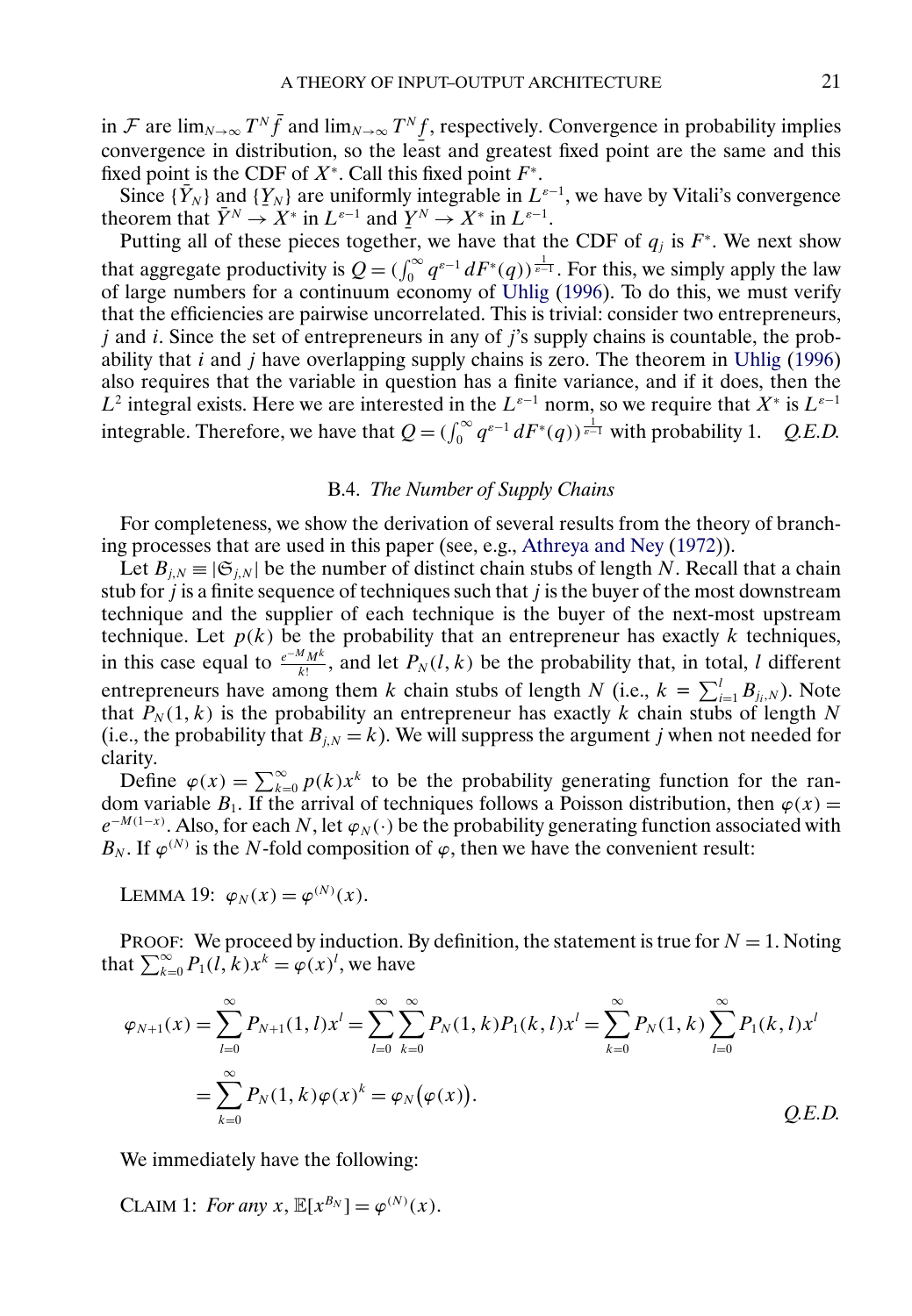PROOF: 
$$
\mathbb{E}[x^{B_N}] = \sum_{k=0}^{\infty} P_N(1, k) x^k = \varphi_N(x) = \varphi^{(N)}(x).
$$
 Q.E.D.

We next study the probability that an entrepreneur has no supply chains.

CLAIM 2: *The probability that a single entrepreneur has no supply chains is the smallest root*,  $\rho$ , *of*  $y = \varphi(y)$ .

PROOF: The probability that an entrepreneur has no chain stubs greater than length  $N$ is  $P_N(1,0)$ , which is equal to  $\varphi_N(0)$  and hence  $\varphi^{(N)}(0)$ . Then the probability that a single entrepreneur has no supply chains is  $\lim_{N\to\infty} \varphi^{(N)}(0)$ . Next, note that  $\varphi$  is increasing and convex,  $\varphi(1) = 1$ , and  $\varphi(0) \ge 0$ . This implies that in the range [0, 1], the equation  $\varphi(y) = y$ has either a unique root at  $y = 1$  or two roots,  $y = 1$  and a second in (0, 1).

Let  $\rho$  be the smallest root. Note that  $y \in [0, \rho)$  implies  $\varphi(y)(y, \rho)$  and that  $y \in (\rho, 1)$ (if any such y exist) implies  $\varphi(y) \in (\rho, y)$ . Together these imply that if  $y \in [0, 1)$ , the sequence  $\{\varphi^{(N)}(y)\}\$ is monotone and bounded, and therefore has a limit. We have  $\varphi^{(N+1)}(0) = \varphi(\varphi^{(N)}(0))$ . Taking limits of both sides (and noting that  $\varphi$  is continuous) gives  $\lim_{N\to\infty}\varphi^{(N+1)}(0)=\varphi(\lim_{N\to\infty}\varphi^{(N)}(0))$ . Therefore, the limit is a root of  $y=\varphi(y)$ , and therefore must be  $\rho$ . In other words,  $\lim_{N\to\infty} \varphi^{(N)}(0) = \rho$ .  $Q.E.D.$ 

CLAIM 3: *If*  $M \leq 1$ , *then with probability* 1 *an entrepreneur has no supply chains*. *If*  $M > 1$ , *then there is a strictly positive probability the entrepreneur has at least one supply chain*.

PROOF: In this case, we have  $\varphi(x) = e^{-M(1-x)}$ . If  $M \le 1$ , then the smallest root of y =  $\varphi(y)$  is  $y = 1$ . If  $M > 1$ , the smallest root is strictly less than 1.  $Q.E.D.$ 

# APPENDIX C: CROSS-SECTIONAL PATTERNS

#### C.1. *Distribution of Customers*

PROPOSITION 4—1 of 2: *Suppose Assumption* 2 *holds*. *Among entrepreneurs with effi*ciency  $q,$  the number of actual customers follows a Poisson distribution with mean  $\frac{m}{\theta}q^{\alpha \zeta}.$ 

PROOF: We first derive an expression for  $\tilde{F}(x)$ . This is the probability that a potential buyer has no alternative techniques that deliver efficiency better than  $x$ . The potential buyer will have  $n-1$  other techniques with probability  $\frac{e^{-M}M^n}{n!(1-e^{-M})}$ . The probability that a single alternative delivers efficiency no greater than x is  $G(x)$ . Therefore, the probability that none of the potential buyer's alternatives deliver efficiency better than  $x$  is

$$
\tilde{F}(x) = \frac{\sum_{n=1}^{\infty} \frac{e^{-M} M^n}{n!} G(x)^{n-1}}{1 - e^{-M}} = \frac{1}{G(x) (1 - e^{-M})} \left[ \sum_{n=0}^{\infty} \frac{e^{-M} M^n}{n!} G(x)^n - e^{-M} \right]
$$

$$
= \frac{F(x) - e^{-M}}{G(x) (1 - e^{-M})}.
$$

Consider an entrepreneur with efficiency  $q_s$ . If a single downstream technique has productivity z, the technique delivers efficiency  $zq_s^{\alpha}$  to the potential customer, and will be selected by that customer with probability  $\tilde{F}(z q_s^{\alpha})$ . Integrating over possible productivities, the probability that a single downstream technique is used by the customer is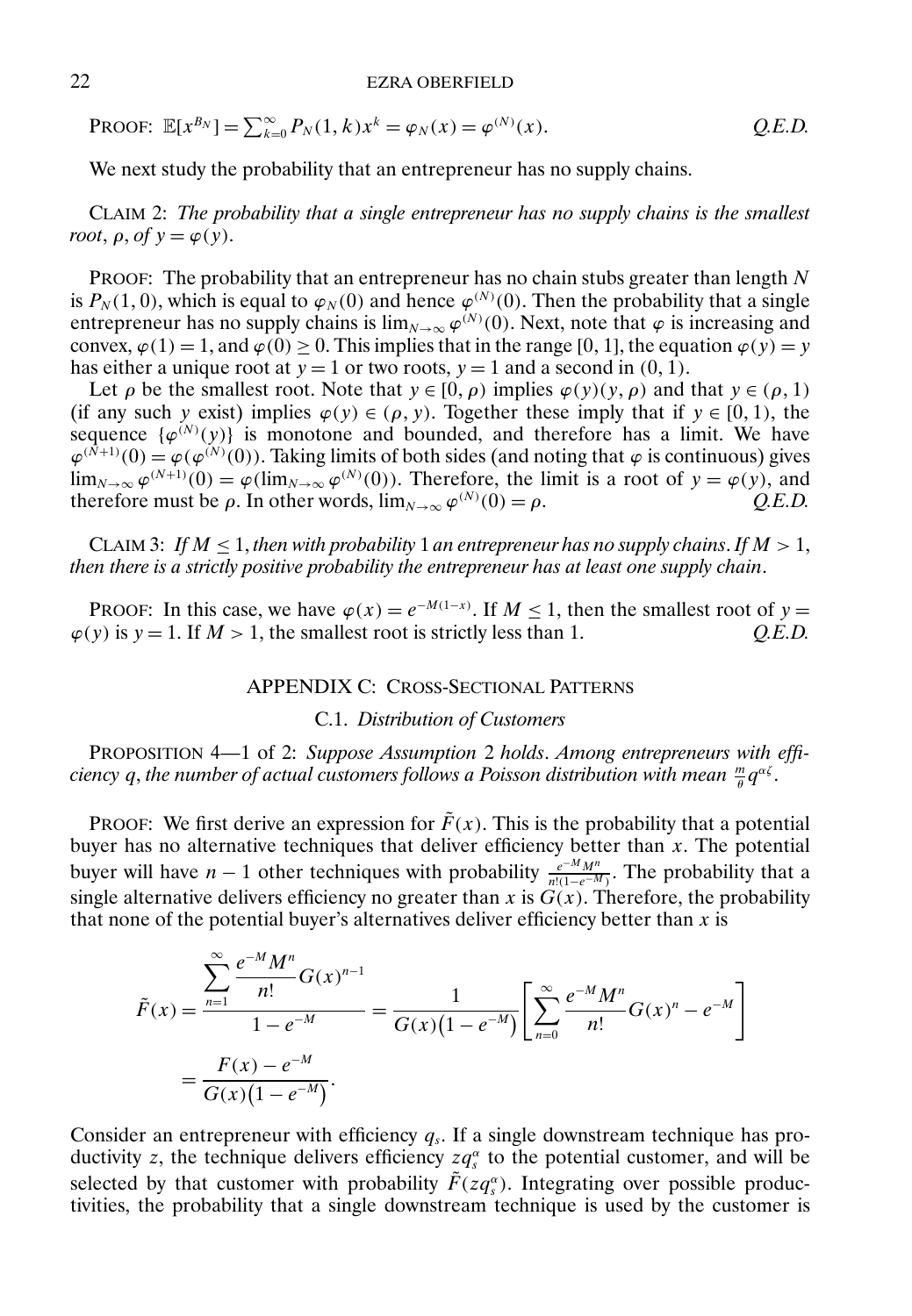<span id="page-22-0"></span> $\int_{z_0}^{\infty} \tilde{F}(z q_s^{\alpha}) dH(z)$ . Since the number of downstream techniques follows a Poisson distribution with mean  $M$ , the number of downstream techniques that are used follows a Poisson distribution with mean  $M \int_{z_0}^{\infty} \tilde{F}(z q_s^{\alpha}) dH(z)$ .

Using the functional form for H and taking the limit as  $z_0 \rightarrow 0$ , this can be simplified considerably. Since  $\lim_{z_0 \to 0} e^{-m z_0^{-\zeta}} = 0$  and  $\lim_{z_0 \to 0} G(q) = 1$ , we have that

$$
\lim_{z_0 \to 0} m z_0^{-\zeta} \int_{z_0}^{\infty} \frac{F(z q_s^{\alpha}) - e^{-m z_0^{-\zeta}}}{G(z q_s^{\alpha}) - e^{-m z_0^{-\zeta}}} \zeta z_0^{\zeta} z^{-\zeta - 1} dz = m \int_0^{\infty} e^{-\theta (z q_s^{\alpha})^{-\zeta}} \zeta z^{-\zeta - 1} dz = \frac{m}{\theta} q_s^{\alpha \zeta}.
$$
Q.E.D.

PROPOSITION 4–2 of 2: Suppose Assumption 2 holds. Let  $p_k$  be the fraction of en*trepreneurs with* k *customers*. *Among all entrepreneurs*, *the fraction of entrepreneurs with at least* n *customers asymptotically follows a power law with exponent*  $1/\alpha$ :  $\sum_{k=n}^{\infty} p_k \sim$  $\frac{1}{\Gamma(1-\alpha)^{1/\alpha}} n^{-1/\alpha}.$ 

PROOF: With the functional forms, among firms with efficiency  $q$ , the distribution of customers is Poisson with mean  $\frac{m}{\theta}q^{\alpha\zeta}$ . If  $p_n(q)$  is the probability that an entrepreneur with efficiency q has n customers,  $p_n(q) = \frac{(\frac{m}{\theta}q^{\alpha\zeta})^n e^{-\frac{m}{\theta}q^{\alpha\zeta}}}{n!}$ . Integrating across efficiencies, the unconditional probability that an entrepreneur has  $n$  customers is

$$
p_n = \int_0^\infty p_n(q) dF(q) = \int_0^\infty \frac{\left(\frac{m}{\theta}q^{\alpha\zeta}\right)^n e^{-\frac{m}{\theta}q^{\alpha\zeta}}}{n!} dF(q).
$$

We will make the change of variables  $u = \frac{m}{\theta} q^{\alpha \zeta}$ . Noting that  $\theta = \Gamma(1 - \alpha)m\theta^{\alpha}$ , this means that  $\theta q^{-\zeta} = \left(\frac{m}{\theta^{1-\alpha}}\right)^{1/\alpha} \left(\frac{m}{\theta}q^{\alpha\zeta}\right)^{-1/\alpha} = \left[\Gamma(1-\alpha)u\right]^{-1/\alpha}$  and  $\zeta \frac{dq}{q} = \frac{1}{\alpha} \frac{du}{u}$ . Together, these imply that  $dF(q) = \zeta \theta q^{-\zeta-1} e^{-\theta q^{-\zeta}} dq = \frac{e^{-[\Gamma(1-\alpha)u]^{-1/\alpha}}}{\zeta-1}$  $\frac{f^{[\tau(1-\alpha)u]^{-1/\alpha}}}{\Gamma(1-\alpha)^{\frac{1}{\alpha}}\alpha}u^{-\frac{1}{\alpha}-1}du$ , so that  $p_n$  can be written as

$$
p_n = \int_0^\infty \frac{u^n e^{-u}}{n!} \frac{e^{-[\Gamma(1-\alpha)u]^{-1/\alpha}}}{\Gamma(1-\alpha)^{\frac{1}{\alpha}} \alpha} u^{-\frac{1}{\alpha}-1} du.
$$

Theorem 2.1 of [Willmot](#page-37-0) [\(1990\)](#page-37-0) states that if the probabilities of a mixed Poisson distribution are given by  $p_n = \int \frac{(\lambda x)^n e^{-\lambda x}}{n!} f(x) dx$ , then, if  $f(x) \sim C(x) x^{\gamma} e^{-\beta x}$ ,  $x \to \infty$  where  $C(x)$  is a locally bounded function on  $(0, \infty)$  which varies slowly at infinity,  $\beta \geq 0$ , and  $-\infty < \gamma < \infty$  (with  $\gamma < -1$  if  $\beta = 0$ ), then  $p_n \sim \frac{C(n)}{(\lambda + \beta)^{\gamma+1}} (\frac{\lambda}{\lambda + \beta})^n n^{\gamma}$  as  $n \to \infty$ . Since  $\lim_{u\to\infty}e^{-[\Gamma(1-\alpha)u]^{-1/\alpha}}=1$ , this theorem implies  $\lim_{n\to\infty}\frac{\frac{1}{\Gamma(1-\alpha)^{1/\alpha}\alpha}n^{-\frac{1}{\alpha}-1}}{p_n}=1$ . Then Theorem 1 of Section VIII.9 of [Feller](#page-37-0) [\(1971\)](#page-37-0) implies that  $\lim_{n\to\infty} \frac{np_n}{\sum_{k=n}^{\infty} p_k} = \frac{1}{\alpha}$ , giving the desired result. *Q.E.D.*

CLAIM 4: *Under Assumption* 2,  $\frac{\text{Cov}(\log q, \# \text{ customers})}{S_t.Dev(\log q)} = \frac{\sqrt{6}}{\pi} \int_0^1 \frac{x^{-\alpha}-1}{1-x} dx$ .

PROOF: First, note that  $\Gamma'(t) = \frac{d}{dt} \int_0^\infty x^{t-1} e^{-u} du = \int_0^\infty \log u u^{t-1} e^{-u} du$ . Second, under Assumption 2, letting  $\gamma$  be the Euler–Mascheroni constant and using  $\log q = \frac{1}{\zeta} [\log \theta -$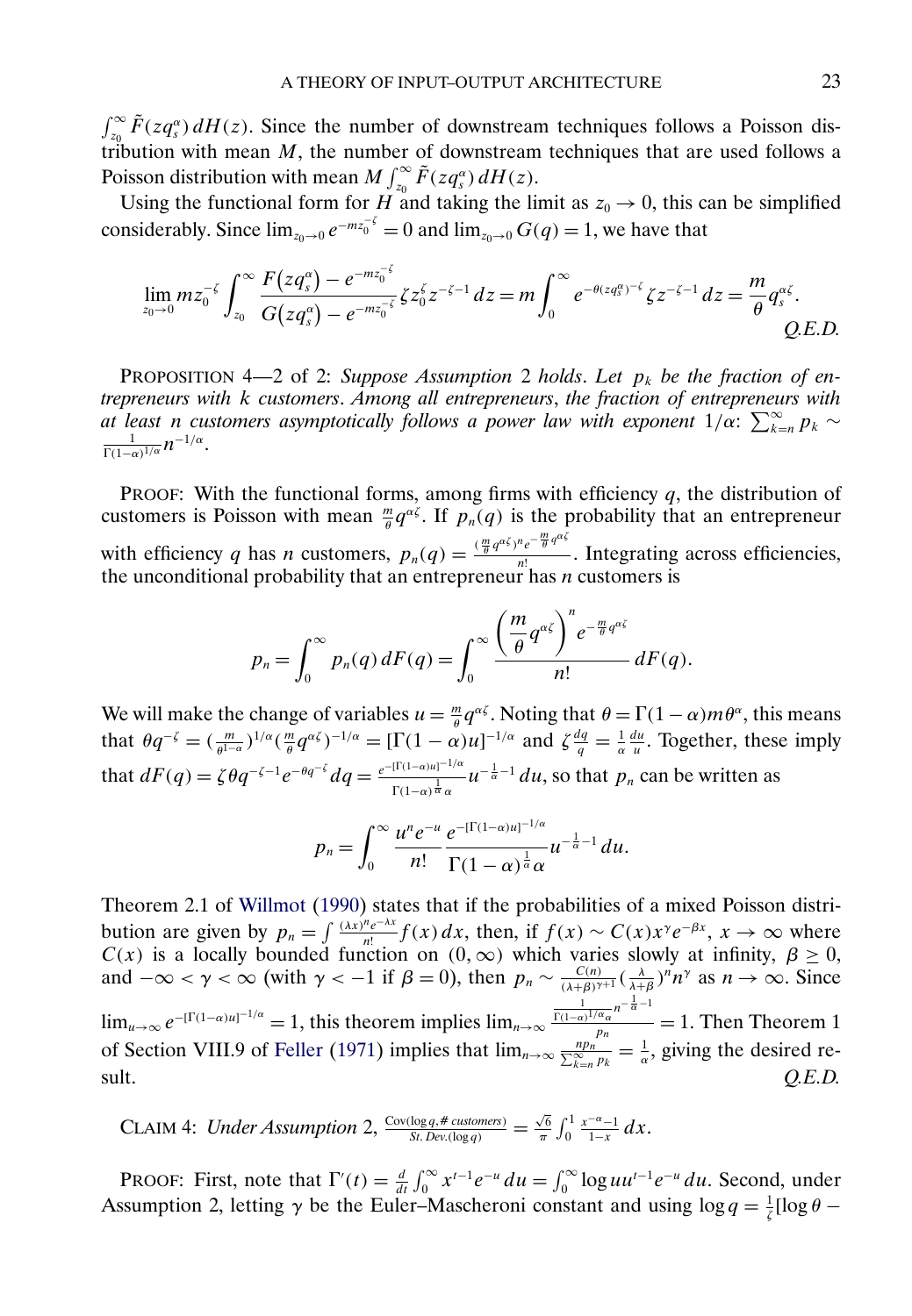$log(\theta q^{-\zeta})$ ], we have

$$
\mathbb{E}[\log q] = \int_0^\infty \log q \, dF(q) = \frac{1}{\zeta} \left[ \log \theta - \int_0^\infty \log (\theta q^{-\zeta}) \, dF(q) \right]
$$
  
\n
$$
= \frac{1}{\zeta} \left[ \log \theta - \int_0^\infty \log u e^{-u} \, du \right] = \frac{1}{\zeta} [\log \theta + \gamma],
$$
  
\n
$$
\mathbb{E}[(\log q)^2] = \int_0^\infty \frac{1}{\zeta^2} [\log \theta - \log (\theta q^{-\zeta})]^2 \, dF(q) = \int_0^\infty \frac{1}{\zeta^2} [\log \theta - \log u]^2 e^{-u} \, du
$$
  
\n
$$
= \frac{1}{\zeta^2} [(\log \theta)^2 + 2 \log \theta \gamma + \gamma^2 + \pi^2/6],
$$
  
\n
$$
\mathbb{E} \left[ \log q \frac{m}{\theta} q^{\alpha \zeta} \right] = \int_0^\infty \frac{1}{\zeta} [\log \theta - \log (\theta q^{-\zeta})] \left( \frac{m}{\theta^{1-\alpha}} (\theta q^{-\zeta})^{-\alpha} \right) dF(q)
$$
  
\n
$$
= \int_0^\infty \frac{1}{\zeta} [\log \theta - \log u] \left( \frac{1}{\Gamma(1-\alpha)} u^{-\alpha} \right) e^{-u} du
$$
  
\n
$$
= \frac{1}{\zeta} \left[ \log \theta - \frac{\int_0^\infty \log u u^{-\alpha} e^{-u} du}{\Gamma(1-\alpha)} \right] = \frac{1}{\zeta} \left[ \log \theta - \frac{\Gamma'(1-\alpha)}{\Gamma(1-\alpha)} \right].
$$

The first two imply that the standard deviation of log q is  $\frac{\pi}{\zeta\sqrt{6}}$ . The first and third (and  $\mathbb{E}[\frac{m}{\theta}q^{\alpha\xi}] = 1$ ) imply that Cov(log q, # customers) =  $\frac{1}{\xi}[\frac{-\Gamma'(1-\alpha)}{\Gamma(1-\alpha)} - \gamma] = \frac{1}{\zeta} \int_0^1 \frac{x^{-\alpha}-1}{1-x} dx$ . *Q.E.D.* 

## C.1.1. *Sequence of Economies*

As discussed in Section 4, Assumption 2 can be interpreted as the limit of a sequence of economies in which  $H(z) = 1 - (z/z_0)^{-z}$  and the limit as  $z_0 \to 0$  is taken as  $m \equiv Mz_0^{-z}$ is held fixed. Figure 4 shows the behavior of the distribution of customers as the sequence converges to this limit. Panel (a) shows the expected number of customers among entrepreneurs with a given level of efficiency while panel (b) plots the right CDF of the



FIGURE 4.—Distribution of customers, sequence of economies. This figure plots features of the distribution of customers for several economies with  $H(z) = 1 - (z/z_0)^{-\zeta}$  with  $\zeta = 4$  and  $\alpha = 0.5$ . The line labeled "Limit" corresponds to an economy that satisfies Assumption 2.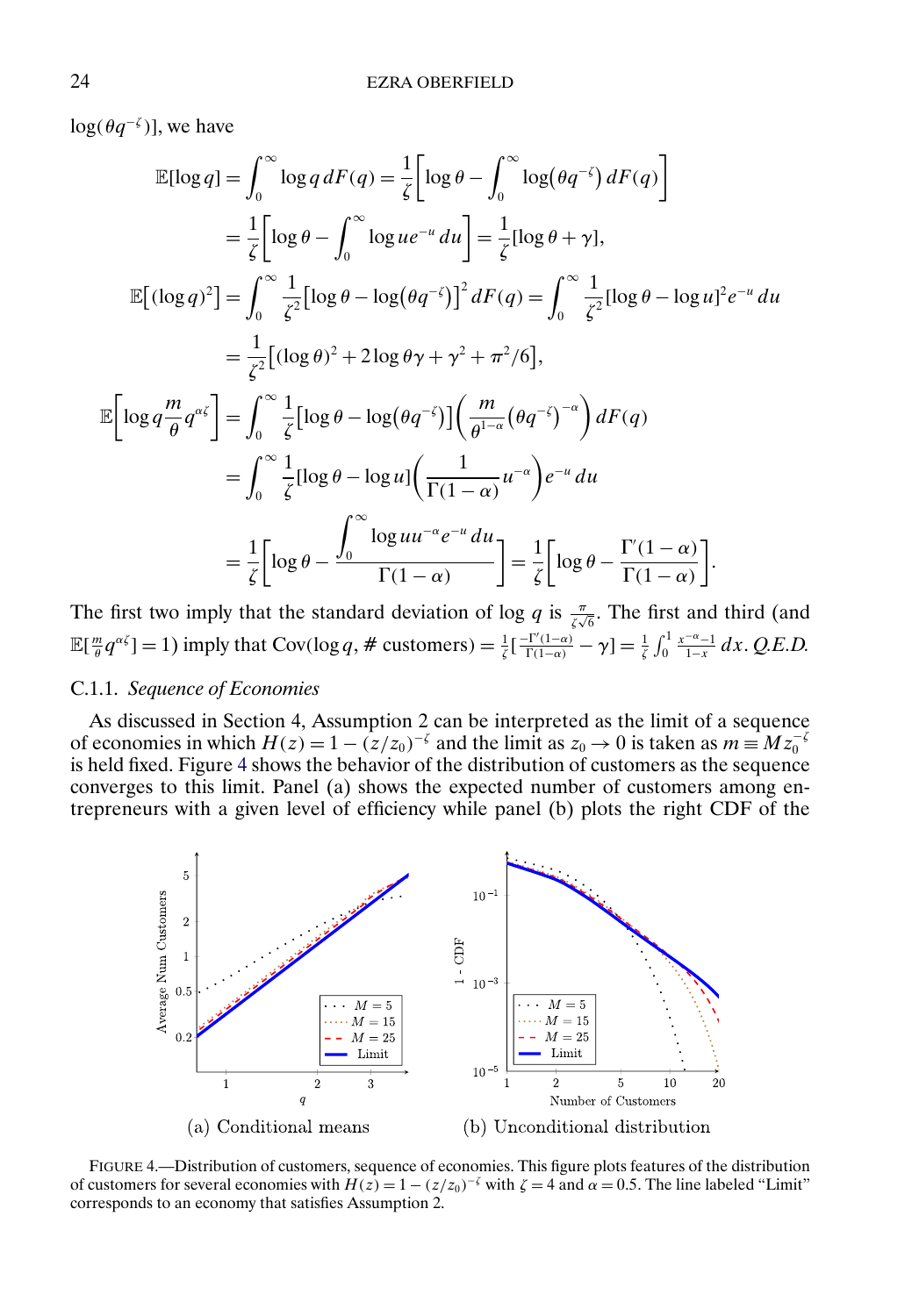overall distribution, each on a log-log plot. As can be seen in each panel, these features of the distribution of customers converge pointwise to their respective limits, with the tail converging most slowly.

## C.2. *The Distribution of Employment*

Because employment is the sum of several components (labor used to produce inputs for each customer and for the household), rather than working with the CDF of the size distribution,  $\mathcal{L}(\cdot)$ , it will be easier to work with its Laplace–Stieltjes transform,  $\hat{\mathcal{L}}(s) \equiv \int_0^\infty e^{-st} d\mathcal{L}(l)$ . Similarly, if  $\mathcal{L}(\cdot|q)$  is the CDF of the conditional size distribution among entrepreneurs with efficiency q, its transform is  $\hat{\mathcal{L}}(s|q) \equiv \int_0^\infty e^{-st} d\mathcal{L}(l|q)$ . These are related in that  $\mathcal{L}(l) = \int_0^\infty \mathcal{L}(l|q) dF(q)$  and  $\hat{\mathcal{L}}(s) = \int_0^\infty \hat{\mathcal{L}}(s|q) dF(q)$ . This section characterizes these transforms and then studies their implications for the size distribution.

We first derive a relationship between the conditional size distributions among entrepreneurs with different efficiencies. Recall that  $\tilde{F}(q) \equiv \frac{F(q) - e^{-M}}{G(q)(1 - e^{-M})}$  describes the CDF of a potential buyer's best alternative technique.

LEMMA 20: *The transforms*  $\{\hat{\mathcal{L}}(\cdot|q)\}\$  *satisfy* 

$$
\hat{\mathcal{L}}(s|q) = e^{-s(1-\alpha)(q/Q)^{\varepsilon-1}L} e^{-M\int_0^\infty \tilde{F}(zq^{\alpha})[1-\hat{\mathcal{L}}(\alpha s|zq^{\alpha})]dH(z)}.
$$

PROOF: Total labor used by an entrepreneur is the sum of labor used to make output for consumption and for use as an intermediate input by others. We use the fact that the Laplace–Stieltjes transform of a sum of random variables is the product of the transforms of each.

An entrepreneur with efficiency q uses  $(1-\alpha)(q/Q)^{e-1}L$  units of labor in making goods for the household. The transform of this is  $e^{-s(1-\alpha)(q/Q)^{\varepsilon-1}L}$ .

We next consider labor used to make intermediate inputs. Recall that if j uses  $l_i$  units of labor, j's supplier will use  $\alpha l_i$  units of labor to make the inputs for j. Thus, if the transform of labor used by a buyer with efficiency  $q_b$  is  $\hat{\mathcal{L}}(s|q_b)$ , then the transform of labor used by its supplier to make intermediates is

$$
\int_0^\infty \frac{1}{\alpha} \Pr\bigg(l_j = \frac{l}{\alpha}\bigg) e^{-sl} \, dl = \int_0^\infty \Pr\bigg(l_j = \frac{l}{\alpha}\bigg) e^{-(\alpha s)\frac{l}{\alpha}} \, d\bigg(\frac{l}{\alpha}\bigg) = \hat{\mathcal{L}}(\alpha s | q_b).
$$

For an entrepreneur with efficiency  $q$ , consider a single downstream technique with productivity z, so that the technique delivers efficiency to the buyer of  $zq^{\alpha}$ . With probability  $\tilde{F}(zq^{\alpha})$  it is the buyer's best technique, in which case the transform of labor used to create intermediates for that customer is  $\hat{\mathcal{L}}(\alpha s | z q^{\alpha})$ . With probability  $1 - \tilde{F}(z q^{\alpha})$  the potential buyer uses an alternative supplier, in which case the transform of labor used to create intermediates for that customer is simply 1. Putting these together and integrating over possible realizations of productivity, the transform of labor used to make intermediates for a single *potential* customer is

$$
\int_0^\infty \left\{ \left[1 - \tilde{F}(zq^{\alpha})\right] + \tilde{F}(zq^{\alpha})\hat{\mathcal{L}}(\alpha s|zq^{\alpha})\right\}dH(z) = 1 - \int_0^\infty \tilde{F}(zq^{\alpha})\left[1 - \hat{\mathcal{L}}(\alpha s|zq^{\alpha})\right]dH(z).
$$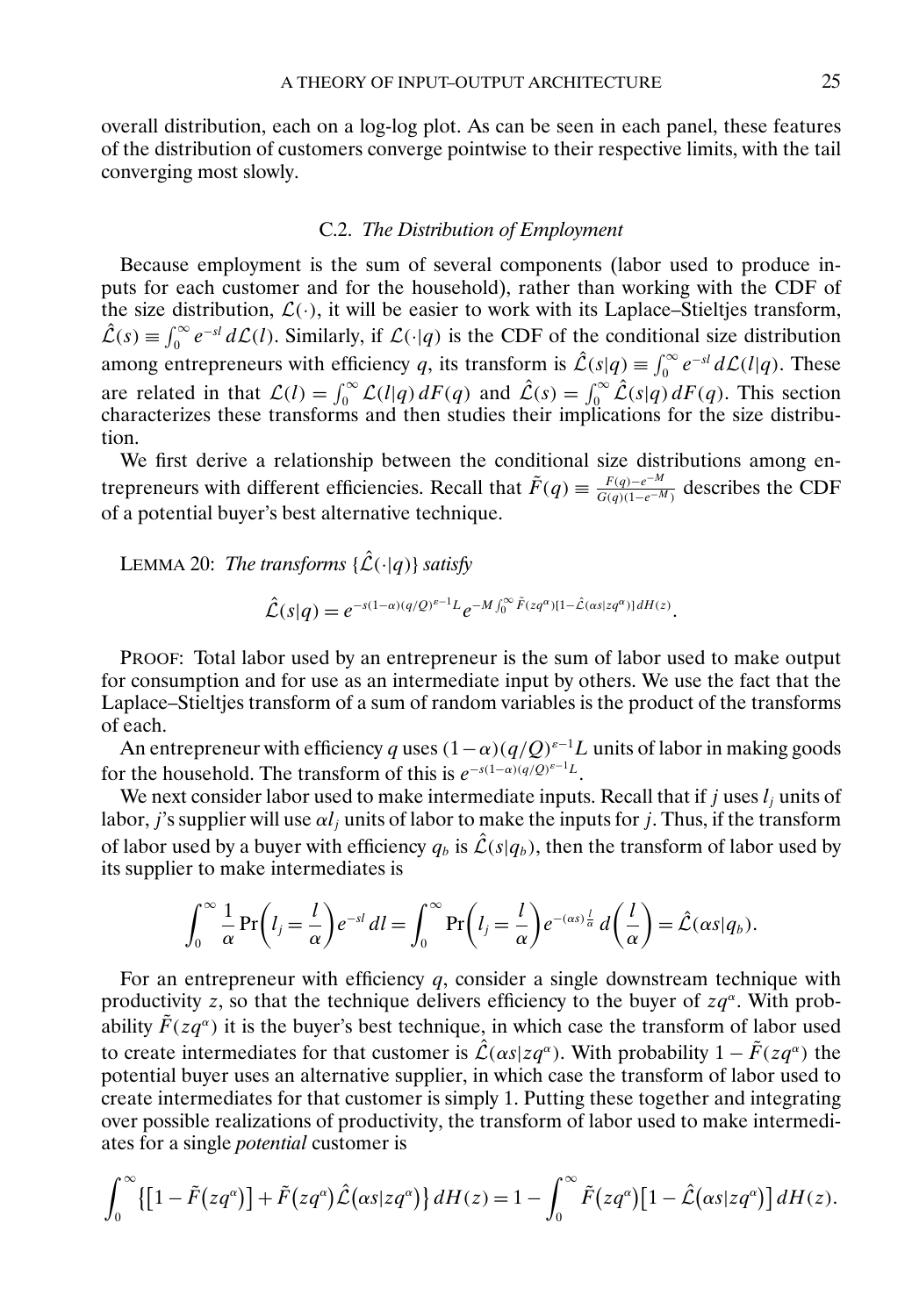<span id="page-25-0"></span>Each entrepreneur has *n* potential customers with probability  $\frac{M^n e^{-M}}{n!}$ , so the transform over labor used to create all intermediate goods (summing across all potential customers) is

$$
\sum_{n=0}^{\infty} \frac{M^n e^{-M}}{n!} \left(1 - \int_0^{\infty} \tilde{F}(z q^{\alpha}) \left[1 - \hat{\mathcal{L}}(\alpha s | z q^{\alpha})\right] dH(z)\right)^n = e^{-M \int_0^{\infty} \tilde{F}(z q^{\alpha}) [1 - \hat{\mathcal{L}}(\alpha s | z q^{\alpha})] dH(z)}.
$$

 $\hat{\mathcal{L}}(s|q)$  is simply the product of the transforms of labor used to make final consumption and labor used to make intermediate inputs. Q.E.D. and labor used to make intermediate inputs.

Under Assumption 2, the overall size distribution can be characterized without the intermediate step of solving for the conditional size distributions.

LEMMA 21: *Define*  $v \equiv \frac{\varepsilon - 1}{\zeta}$ . *Under Assumption* 2, *the transforms*  $\hat{\mathcal{L}}(\cdot)$  *and*  $\hat{\mathcal{L}}(\cdot|q)$  *satisfy* 

$$
\hat{\mathcal{L}}(s) = \int_0^\infty e^{-s(1-\alpha)\frac{t^{-\upsilon}}{\Gamma(1-\upsilon)}} e^{-\frac{t^{-\alpha}}{\Gamma(1-\alpha)}[1-\hat{\mathcal{L}}(\alpha s)]} e^{-t} dt,
$$
\n(38)

$$
\hat{\mathcal{L}}(s|q) = e^{-s(1-\alpha)\frac{(\theta q^{-\zeta})^{-v}}{\Gamma(1-v)}} t} e^{-\frac{(\theta q^{-\zeta})^{-\alpha}}{\Gamma(1-\alpha)}[1-\hat{\mathcal{L}}(\alpha s)]}.
$$
\n(39)

PROOF: First, using the functional forms, the term  $M \int_0^\infty \tilde{F}(z q^{\alpha}) [1 - \hat{\mathcal{L}}(\alpha s | z q^{\alpha})] dH(z)$ can be written as  $m z_0^{-\zeta} \int_{z_0}^{\infty} \tilde{F}(z q^{\alpha}) [1 - \hat{\mathcal{L}}(\alpha s | z q^{\alpha})] \zeta z_0^{\zeta} z^{-\zeta - 1} dz$ . Since  $\tilde{F}(z q^{\alpha}) \to e^{-\theta (z q^{\alpha}) - \zeta}$ , this becomes (using the change of variables  $w = zq^{\alpha}$ ):

$$
\frac{mq^{\alpha\zeta}}{\theta}\int_0^\infty e^{-\theta w^{-\zeta}}\big[1-\hat{\mathcal{L}}(\alpha s|w)\big]\zeta \theta w^{-\zeta-1}\,dw=\frac{mq^{\alpha\zeta}}{\theta}\big[1-\hat{\mathcal{L}}(\alpha s)\big],
$$

where the last step follows because  $e^{-\theta w^{-\zeta}} \zeta \theta w^{-\zeta-1} dw = dF(w)$ . We use this to express  $\hat{\mathcal{L}}(\cdot|q)$  and  $\hat{\mathcal{L}}(\cdot)$ :

$$
\hat{\mathcal{L}}(s|q) \to e^{-s(1-\alpha)(q/Q)^{\varepsilon-1}L} e^{-\frac{mq\alpha\xi}{\theta}[1-\hat{\mathcal{L}}(\alpha s)]},
$$
\n
$$
\hat{\mathcal{L}}(s) = \int_0^\infty \hat{\mathcal{L}}(s|q) dF(q) \to \int_0^\infty e^{-s(1-\alpha)(q/Q)^{\varepsilon-1}L} e^{-\frac{mq\alpha\xi}{\theta}[1-\hat{\mathcal{L}}(\alpha s)]} \zeta \theta q^{-\zeta-1} e^{-\theta q^{-\zeta}} dq.
$$

The conclusion follows from the substitutions  $Q^{e-1} = \Gamma(1-v)\theta^v$  and  $m = \frac{\theta^{1-\alpha}}{\Gamma(1-\alpha)}$ , and the change of variables  $t = \theta q^{-\zeta}$ . *Q.E.D. Q.E.D.* 

## C.3. *Tail Behavior*

Let  $\rho = \min\{\alpha^{-1}, v^{-1}\}\$ and let N be the greatest integer that is strictly less than  $\rho$ . For any integer *n*, let  $\mu_n \equiv \int_0^\infty l^n d\mathcal{L}(l) = (-1)^n \hat{\mathcal{L}}^{(n)}(0)$  be the *n*th moment of the size distribution, where  $\hat{\mathcal{L}}^{(n)}$  denotes the *n*th derivative of  $\hat{\mathcal{L}}$ . The strategy is to show that  $\mu_N - (-1)^N \hat{\mathcal{L}}^{(N)}(s)$  is regularly varying with index  $\rho - N$  as  $s \searrow 0$ . Using the Tauberian theorem of [Bingham and Doney](#page-37-0) [\(1974\)](#page-37-0), this will imply that  $1 - \mathcal{L}(l)$  is regularly varying with index  $-\rho$  as  $l \to \infty$ . The theorem gives this implication only when  $0 < \rho - N < 1$ , so we restrict attention to that case.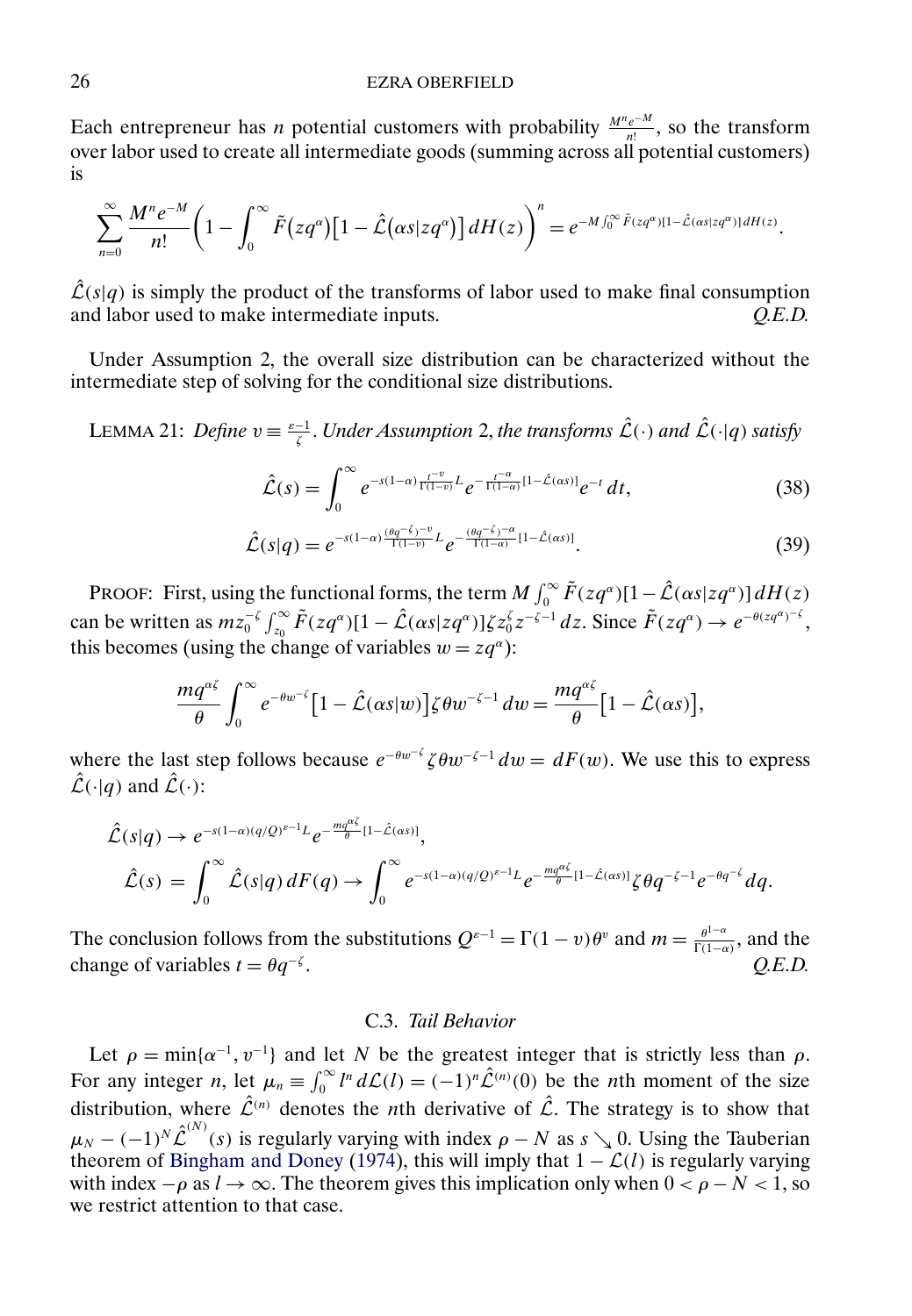<span id="page-26-0"></span>Define  $\varphi(s; t) \equiv s \frac{(1-\alpha)}{\Gamma(1-v)} t^{-v} + \frac{1-\hat{\mathcal{L}}(\alpha s)}{\Gamma(1-\alpha)} t^{-\alpha}$  so that  $\hat{\mathcal{L}}(s) = \int_0^\infty e^{-\varphi(s;t)} e^{-t} dt$ . Since we will be interested in  $\hat{\mathcal{L}}^{(n)}$ , it will be useful to derive an expression for  $\frac{d^n}{ds^n}[e^{-\varphi(s,t)}]$ . By Faa di Bruno's formula (a generalization of the chain rule to higher derivatives), we have that

$$
\frac{d^n}{ds^n}\big[e^{-\varphi(s;t)}\big]=e^{-\varphi(s;t)}\sum_{\iota\in I_n}\frac{n!}{\iota_1!(1!)^{\iota_1}\cdots\iota_n!(n!)^{\iota_n}}\prod_{j=1}^n\big[-\varphi^{(j)}(s;t)\big]^{i_j},
$$

where  $I_n$  is the set of all *n*-tuples of nonnegative integers  $\iota = (\iota_1, \ldots, \iota_n)$  such that  $1\iota_1 +$  $\cdots + n \iota_n = n.$ 

Since  $\varphi^{(1)}(s;t) = \frac{(1-\alpha)}{\Gamma(1-v)} t^{-v} + \frac{-\alpha \hat{\mathcal{L}}^{(1)}(\alpha s)}{\Gamma(1-\alpha)} t^{-\alpha}$  and  $\varphi^{(j)}(s;t) = \frac{-\alpha' \hat{\mathcal{L}}^{(j)}(\alpha s)}{\Gamma(1-\alpha)} t^{-\alpha}$  for  $j \ge 2$ , we have for each  $\iota \in I_n$  that

$$
\prod_{j=1}^n\left[-\varphi^{(j)}(s;t)\right]^{i_j}=\left[\sum_{k=0}^{i_1}\binom{i_1}{k}\left[\frac{-(1-\alpha)}{\Gamma(1-\nu)}t^{-\nu}\right]^k\left[\frac{\alpha\hat{\mathcal{L}}^{(1)}(\alpha s)}{\Gamma(1-\alpha)}t^{-\alpha}\right]^{i_1-k}\right]\prod_{j=2}^n\left[\frac{\alpha^j\hat{\mathcal{L}}^{(j)}(\alpha s)}{\Gamma(1-\alpha)}t^{-\alpha}\right]^{i_j},
$$

where the first term is simply the binomial expansion of  $\left[\frac{-(1-\alpha)}{\Gamma(1-v)}t^{-\nu}+\frac{\alpha\hat{\mathcal{L}}^{(1)}(\alpha s)}{\Gamma(1-\alpha)}t^{-\alpha}\right]^{t_1}$ . This can be rearranged as

$$
\prod_{j=1}^n \left[ -\varphi^{(j)}(s;t) \right]^{t_j} = \sum_{k=0}^{t_1} {t_1 \choose k} \left[ \frac{-(1-\alpha)}{\Gamma(1-\nu)} \frac{\Gamma(1-\alpha)}{\alpha \hat{\mathcal{L}}^{(1)}(\alpha s)} \right]^k \prod_{j=1}^n \left[ \frac{\alpha^j \hat{\mathcal{L}}^{(j)}(\alpha s)}{\Gamma(1-\alpha)} \right]^{t_j} t^{-(\alpha(\sum_{j=1}^n t_j - k) + vk)}.
$$

Thus we can write

$$
\frac{d^n}{ds^n}\big[e^{-\varphi(s;t)}\big] = e^{-\varphi(s;t)}\sum_{\iota \in I_n}\sum_{k=0}^{\iota_1}B_{n,\iota,k}(s)t^{-\beta(\iota,k)},\tag{40}
$$

where

$$
B_{n,\iota,k}(s) \equiv \frac{n!}{\iota_1!(1!)^{\iota_1}\cdots\iota_n!(n!)^{\iota_n}} \binom{\iota_1}{k} \left[\frac{-(1-\alpha)}{\Gamma(1-\nu)}\frac{\Gamma(1-\alpha)}{\alpha \hat{\mathcal{L}}^{(1)}(\alpha s)}\right]^k \prod_{j=1}^n \left[\frac{\alpha^j \hat{\mathcal{L}}^{(j)}(\alpha s)}{\Gamma(1-\alpha)}\right]^{\iota_j},
$$
  

$$
\beta(\iota,k) \equiv \alpha \left(\sum_{j=1}^n \iota_j - k\right) + vk.
$$

Note that if  $n < \rho$ , then each  $\beta(\iota, k) \in (0, 1)$  because

$$
\beta(\iota, k) = \alpha \left( \sum_{j=1}^n \iota_j - k \right) + \nu k \le \frac{1}{\rho} \left( \sum_{j=1}^n \iota_j - k \right) + \frac{1}{\rho} k = \frac{1}{\rho} \sum_{j=1}^n \iota_j \le \frac{n}{\rho} < 1.
$$

We first show that the *n*th derivative can be taken inside the integral.

LEMMA 22: *For any integer*  $n < \rho$ ,

$$
\hat{\mathcal{L}}^{(n)}(s) = \int_0^\infty \frac{d^n}{ds^n} \big[ e^{-\varphi(s;t)} \big] e^{-t} \, dt = \sum_{\iota \in I_n} \sum_{k=0}^{t_1} B_{n,\iota,k}(s) \int_0^\infty e^{-\varphi(s;t)} t^{-\beta(\iota,k)} e^{-t} \, dt.
$$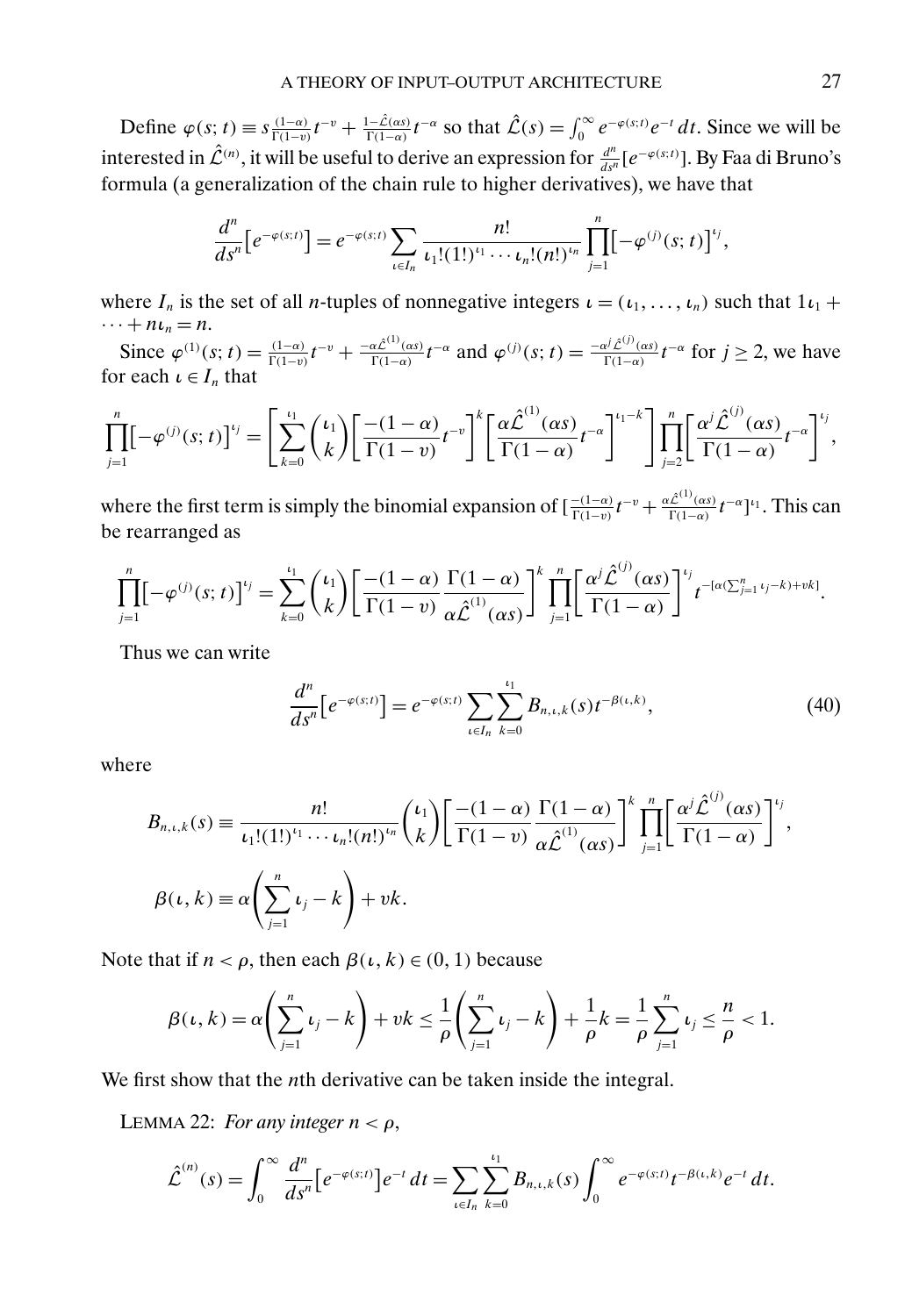PROOF: We first show that for each  $\iota \in I_{n-1}$ ,

$$
\frac{d}{ds}\int_0^\infty e^{-\varphi(s;t)}t^{-\beta(t,k)}e^{-t}\,dt=\int_0^\infty \frac{d}{ds}\big[e^{-\varphi(s;t)}\big]t^{-\beta(t,k)}e^{-t}\,dt.
$$

Since  $\frac{d}{ds}[e^{-\varphi(s;t)}] = (\frac{(1-\alpha)}{\Gamma(1-v)}t^{-\nu} + \frac{-\alpha\hat{\mathcal{L}}^{(1)}(\alpha s)}{\Gamma(1-\alpha)}t^{-\alpha})e^{-\varphi(s;t)}$  and  $e^{-\varphi(s;t)} \le 1$  for  $s, t \ge 0$ , the integrand on the RHS is dominated by  $\left(\frac{(1-\alpha)}{\Gamma(1-v)}t^{-v} + \frac{-\alpha\hat{\mathcal{L}}^{(1)}(\alpha s)}{\Gamma(1-\alpha)}t^{-\alpha}\right)t^{-\beta(\iota,k)}e^{-t}$ . This is integrable for each s because  $\beta(\iota, k) \leq \frac{n-1}{\rho}$  for  $\iota \in I_{n-1}$ , which implies both  $\alpha + \beta(\iota, k) < 1$  and  $v + \beta(\iota, k) < 1.$ 

With this, we proceed by induction. Trivially, the conclusion holds for  $n = 0$ . Now for *n* < *p*, assume that  $\hat{\mathcal{L}}^{(n-1)}(s) = \int_0^\infty \frac{d^{n-1}}{ds^{n-1}} [e^{-\varphi(s;t)}] e^{-t} dt$ . Equation [\(40\)](#page-26-0) implies

$$
\hat{\mathcal{L}}^{(n-1)}(s) = \sum_{\iota \in I_{n-1}} \sum_{k=0}^{\iota_1} B_{n-1,\iota,k}(s) \int_0^\infty e^{-\varphi(s;t)} t^{-\beta(\iota,k)} e^{-t} dt.
$$

Differentiating each side gives

$$
\hat{\mathcal{L}}^{(n)}(s) = \sum_{\iota \in I_{n-1}} \sum_{k=0}^{\iota_1} \frac{dB_{n-1,\iota,k}(s)}{ds} \int_0^{\infty} e^{-\varphi(s;t)} t^{-\beta(\iota,k)} e^{-t} dt \n+ B_{n-1,\iota,k}(s) \frac{d}{ds} \int_0^{\infty} e^{-\varphi(s;t)} t^{-\beta(\iota,k)} e^{-t} dt \n= \int_0^{\infty} \sum_{\iota \in I_{n-1}} \sum_{k=0}^{\iota_1} \left[ \frac{dB_{n-1,\iota,k}(s)}{ds} e^{-\varphi(s;t)} + B_{n-1,\iota,k}(s) \frac{de^{-\varphi(s;t)}}{ds} \right] t^{-\beta(\iota,k)} e^{-t} dt \n= \int_0^{\infty} \frac{d}{ds} \left\{ \sum_{\iota \in I_{n-1}} \sum_{k=0}^{\iota_1} [B_{n-1,\iota,k}(s) e^{-\varphi(s;t)}] t^{-\beta(\iota,k)} \right\} e^{-t} dt \n= \int_0^{\infty} \frac{d}{ds} \left\{ \frac{d^{n-1}}{ds^{n-1}} [e^{-\varphi(s;t)}] \right\} e^{-t} dt \n= \int_0^{\infty} \frac{d^n}{ds^n} [e^{-\varphi(s;t)}] e^{-t} dt.
$$
\nQ.E.D.

LEMMA 23: *For any integer*  $n < \rho$ ,  $\mu_n < \infty$ .

PROOF: Again, we proceed by induction.  $\mu_0 = 1$ . Now assume that  $\mu_0, \ldots, \mu_{n-1} < \infty$ . We begin with the expression for  $\hat{\mathcal{L}}^{(n)}(s)$ :

$$
\hat{\mathcal{L}}^{(n)}(s) = \sum_{\iota \in I_n} \sum_{k=0}^{t_1} B_{n,\iota,k}(s) \int_0^\infty e^{-\varphi(s;t)} t^{-\beta(\iota,k)} e^{-t} dt.
$$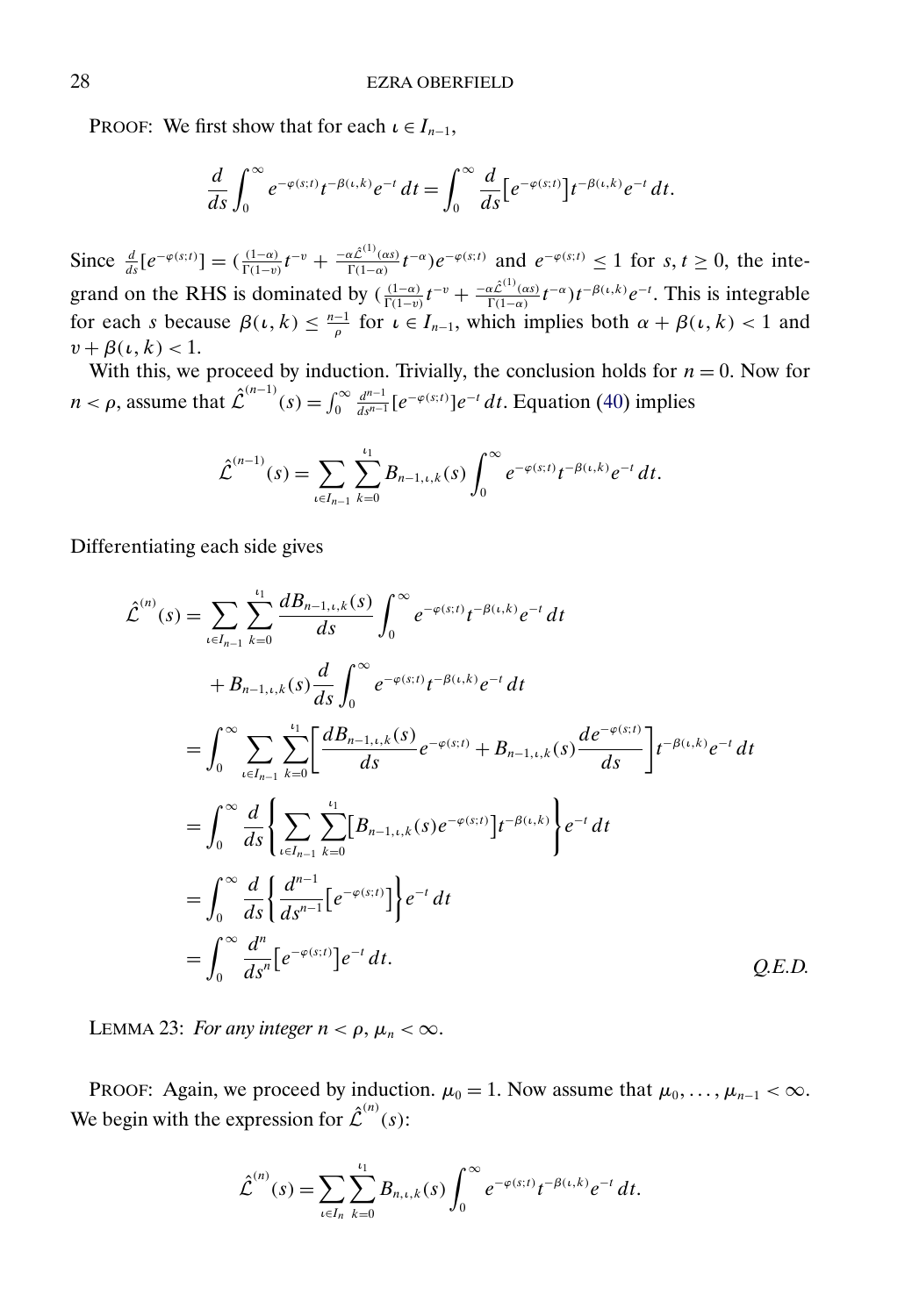<span id="page-28-0"></span>Define  $\tilde{I}_n \equiv I_n \setminus (0, \ldots, 0, 1)$ . Then, pulling out from the sum the term for  $\iota = (0, \ldots, 0, 1)$ , we have

$$
\hat{\mathcal{L}}^{(n)}(s) = \frac{\alpha^n \hat{\mathcal{L}}^{(n)}(\alpha s)}{\Gamma(1-\alpha)} \int_0^\infty e^{-\varphi(s,t)} t^{-\alpha} e^{-t} dt + \sum_{\iota \in \tilde{I}_n} \sum_{k=0}^{\iota_1} B_{n,\iota,k}(s) \int_0^\infty e^{-\varphi(s,t)} t^{-\beta(\iota,k)} e^{-t} dt.
$$

We can take the limit as  $s \searrow 0$  of each side. Since  $e^{-\varphi(s,t)}$  is dominated by 1, the limit can be taken inside of each integral, and since  $\lim_{s\to 0} \varphi(s; t) = 0$ , we have

$$
\hat{\mathcal{L}}^{(n)}(0) = \alpha^n \hat{\mathcal{L}}^{(n)}(0) + \sum_{\iota \in \tilde{I}_n} \sum_{k=0}^{\iota_1} B_{n,\iota,k}(0) \Gamma\big\{1 - \beta(\iota,k)\big\}.
$$

For each  $\iota \in \tilde{I}_n$ , and for each k,  $B_{n,\iota,k}(0)$  is proportional to a product of derivatives of  $\hat{\mathcal{L}}$ , and each of those derivatives is of order less than *n*. Since all of these are finite,  $\mathcal{\hat{L}}^{(n)}$  $(0) < \infty$ .  $Q.E.D.$ 

With this, we show that  $\mu_N - (-1)^N \hat{\mathcal{L}}^{(N)}(s)$  is regularly varying as  $s \searrow 0$ . First, we have

$$
\mu_N - (-1)^N \hat{\mathcal{L}}^{(N)}(s)
$$
  
=  $(-1)^N \left[ \hat{\mathcal{L}}^{(N)}(0) - \hat{\mathcal{L}}^{(N)}(s) \right]$   
=  $(-1)^N \sum_{\iota \in I_N} \sum_{k=0}^{t_1} \left[ B_{N,\iota,k}(0) \int_0^\infty t^{-\beta(\iota,k)} e^{-t} dt - B_{N,\iota,k}(s) \int_0^\infty e^{-\varphi(s;t)} t^{-\beta(\iota,k)} e^{-t} dt \right].$ 

We can decompose the object of interest into three terms:

$$
\frac{\mu_N - (-1)^N \hat{\mathcal{L}}^{(N)}(s)}{s^{\rho-N}} = A_1(s) + A_2(s) + A_3(s),
$$

where  $A_1$ ,  $A_2$ , and  $A_3$  are defined as

$$
A_1(s) \equiv s^{N-\rho}(-1)^N \sum_{\iota \in I_N} \sum_{k=0}^{t_1} \left[ B_{N,\iota,k}(0) - B_{N,\iota,k}(s) \right] \int_0^\infty t^{-\beta(\iota,k)} e^{-t} dt,
$$
  

$$
A_2(s) \equiv s^{N-\rho}(-1)^N \sum_{\iota \in I_N} \sum_{k=0}^{t_1} B_{N,\iota,k}(s) \int_0^\infty t^{-\beta(\iota,k)} \left[ 1 - e^{-\varphi(s,t)} \right] dt,
$$
  

$$
A_3(s) \equiv s^{N-\rho}(-1)^{N+1} \sum_{\iota \in I_N} \sum_{k=0}^{t_1} B_{N,\iota,k}(s) \int_0^\infty t^{-\beta(\iota,k)} \left[ 1 - e^{-\varphi(s,t)} \right] \left[ 1 - e^{-t} \right] dt.
$$

This particular decomposition is useful because it will allow for the use of the monotone convergence theorem in characterizing the limiting behavior of  $A_2$  and  $A_3$ .

LEMMA 24: *If*  $\rho \notin \mathbb{N}$ ,  $\lim_{s \searrow 0} A_1(s) = \alpha^{\rho} \lim_{s \to 0} \frac{\mu_N - (-1)^N \hat{\mathcal{L}}^{(N)}(s)}{s^{\rho-N}}.$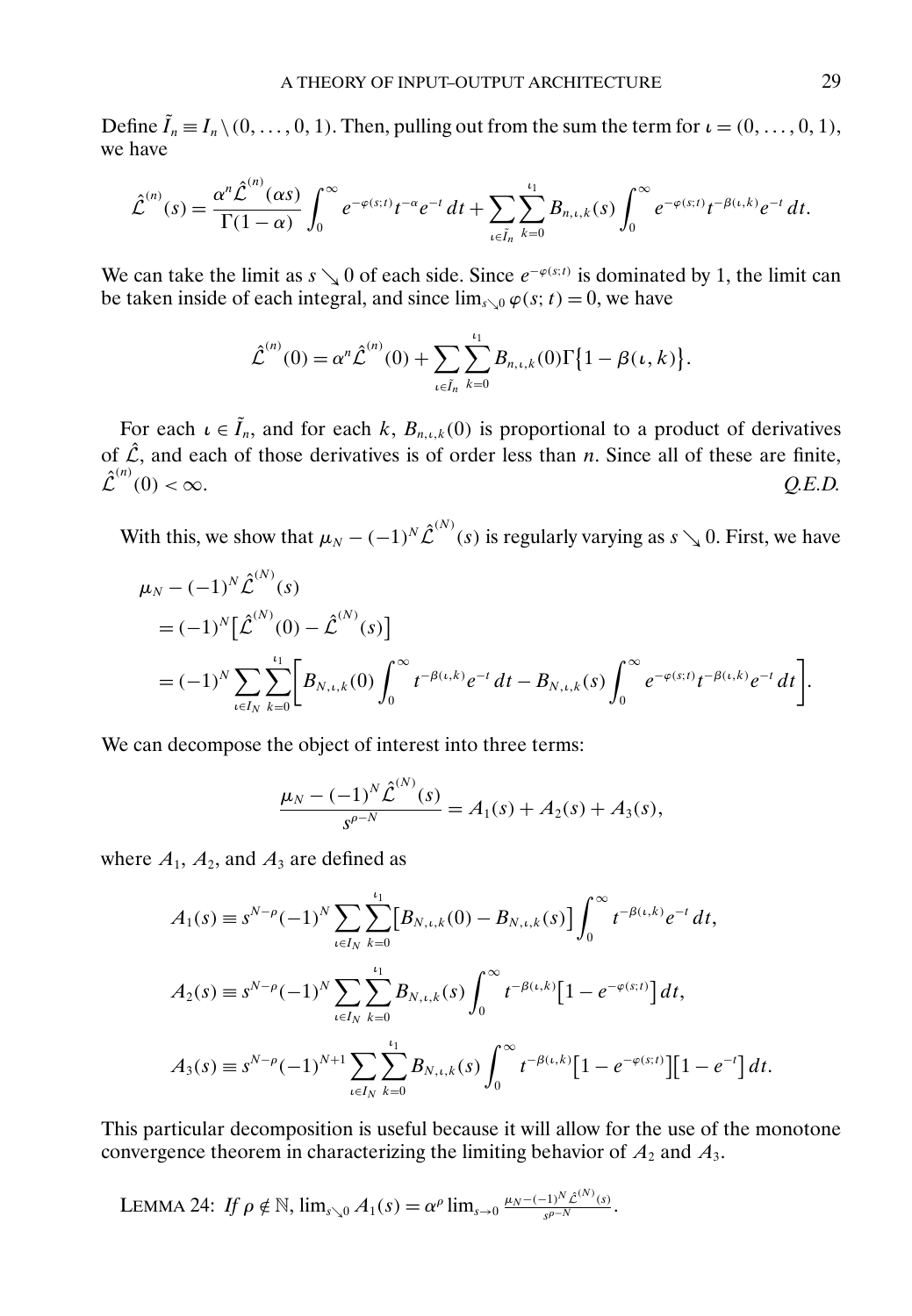<span id="page-29-0"></span>PROOF: As above, we can separate the term for  $\iota = (0, \ldots, 0, 1)$  from  $\tilde{I}_N$ , to write

$$
\lim_{s \searrow 0} A_1(s) = \lim_{s \searrow 0} s^{N-\rho} (-1)^N \sum_{\iota \in I_N} \sum_{k=0}^{t_1} [B_{N,\iota,k}(0) - B_{N,\iota,k}(s)] \Gamma(1 - \beta(\iota, k))
$$
  

$$
= \lim_{s \searrow 0} (-1)^N \frac{\left[ \frac{\alpha^N \hat{\mathcal{L}}^{(N)}(0)}{\Gamma(1 - \alpha)} - \frac{\alpha^N \hat{\mathcal{L}}^{(N)}(\alpha s)}{\Gamma(1 - \alpha)} \right]}{s^{\rho - N}} \Gamma(1 - \alpha)
$$
  

$$
+ \lim_{s \searrow 0} (-1)^N \sum_{\iota \in I_N} \sum_{k=0}^{t_1} \frac{\left[ B_{N,\iota,k}(0) - B_{N,\iota,k}(s) \right]}{s^{\rho - N}} \Gamma(1 - \beta(\iota, k)).
$$

The first term is simply  $\alpha^{\rho}$  lim<sub>s</sub><sub>\0</sub>  $\frac{\mu_N - (-1)^N \hat{\mathcal{L}}^{(N)}(\alpha_S)}{(\alpha_S)^{\rho-N}}$ . The second term equals zero: After using L'Hospital's rule, the numerator becomes a multinomial of derivatives of  $\hat{\mathcal{L}}$  of order no greater than N (so all of these are finite), while the denominator becomes  $(\rho - N)s^{\rho - N-1}$ , which goes to infinity.  $Q.E.D.$ 

To characterize the limiting behavior of  $A_2$  and  $A_3$ , it will be useful to define

$$
\kappa \equiv \frac{1}{\Gamma(1 - \rho^{-1})} \big( (1 - \alpha) \mathbb{I}_{v \ge \alpha} + \alpha \mathbb{I}_{\alpha \ge v} \big),
$$
  

$$
\tilde{\varphi}(s; w) \equiv \varphi(s; [1 - \hat{\mathcal{L}}(\alpha s)]^{\rho} \kappa^{\rho} \alpha^{-\rho} w^{-\rho}).
$$

 $\tilde{\varphi}$  is defined this way so that  $\lim_{s\to 0} \tilde{\varphi}(s; w) = w$  (this can be easily verified for each of the three cases:  $\alpha > v$ ,  $\alpha = v$ , and  $\alpha < v$ ).

LEMMA 25:  $\tilde{\varphi}(s; w)$  *is non-decreasing in s in the neighborhood of zero.* 

PROOF: Using the definitions of  $\tilde{\varphi}$  and  $\varphi$ , we have

$$
\tilde{\varphi}(s; w) = s^{1-\rho v} (1-\alpha) \frac{\kappa^{-\rho v} \left[ \frac{1-\hat{\mathcal{L}}(\alpha s)}{\alpha s} \right]^{-\rho v}}{\Gamma(1-v)} w^{\rho v} + \frac{(\kappa/\alpha)^{-\rho \alpha}}{\Gamma(1-\alpha)} [1-\hat{\mathcal{L}}(\alpha s)]^{1-\alpha \rho} w^{\alpha \rho}.
$$

We first show that  $\frac{1-\hat{\mathcal{L}}(s)}{s}$  is non-increasing in a neighborhood of zero. Since  $\mu_2 > 0$ ,

$$
\lim_{s \searrow 0} \frac{d}{ds} \left( \frac{1 - \hat{\mathcal{L}}(s)}{s} \right) = \lim_{s \searrow 0} \frac{-s \hat{\mathcal{L}}^{(1)}(s) - \left[ 1 - \hat{\mathcal{L}}(s) \right]}{s^2} = -\hat{\mathcal{L}}^{(2)}(0) < 0. \tag{41}
$$

Next, since  $1 - \hat{\mathcal{L}}(\alpha s)$  is non-decreasing in s, and since both  $1 - \rho v$  and  $1 - \rho \alpha$  are non-<br>negative,  $\tilde{\varphi}(s; w)$  is non-decreasing in the neighborhood of zero. Q.E.D. negative,  $\tilde{\varphi}(s; w)$  is non-decreasing in the neighborhood of zero.

LEMMA 26:  $\lim_{s\searrow 0} A_2(s) = \kappa^{\rho} \frac{\rho}{\rho - N} \Gamma(1 - \rho + N).$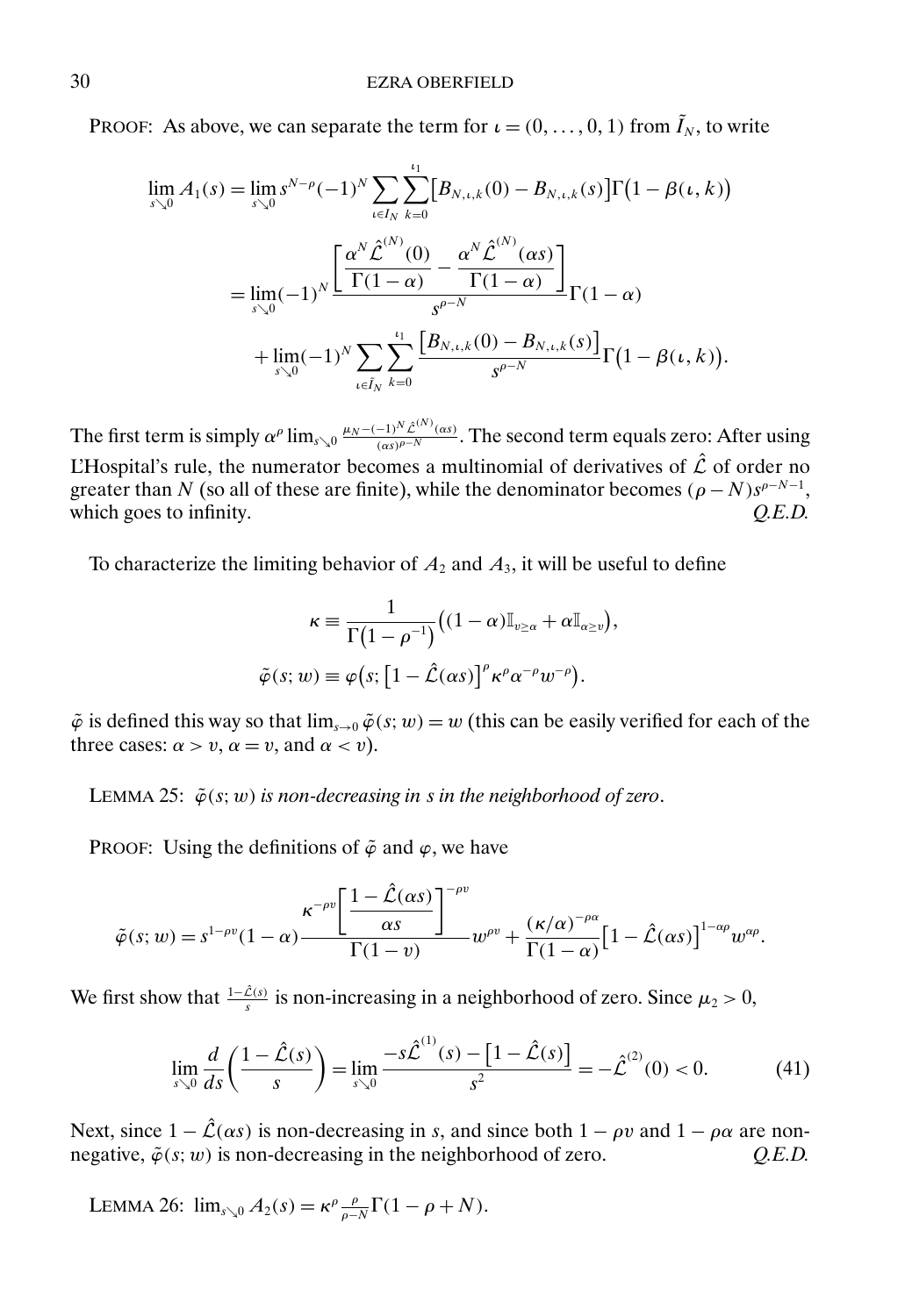PROOF: Using the change of variables  $w = [1 - \hat{\mathcal{L}}(\alpha s)]\kappa \alpha^{-1} t^{-1/\rho}$ , we have

$$
A_2(s) = (-1)^N \sum_{\iota \in I_N} \sum_{k=0}^{\iota_1} s^{N-\rho\beta(\iota,k)} B_{N,\iota,k}(s) \left\{ \frac{\left[1-\hat{\mathcal{L}}(\alpha s)\right]}{\alpha s} \kappa \right\}^{\rho-\rho\beta(\iota,k)}
$$

$$
\times \int_0^\infty \left[1 - e^{-\tilde{\varphi}(s;w)}\right] \rho w^{-\rho[1-\beta(\iota,k)]-1} dw.
$$

We next take the limit of each side as s goes to zero. Lemma [25](#page-29-0) and the monotone convergence theorem imply that the limit can be brought inside the integral to yield

$$
\lim_{s \searrow 0} A_2(s) = (-1)^N \sum_{\iota \in I_N} \sum_{k=0}^{i_1} \Biggl( \lim_{s \searrow 0} s^{N - \rho \beta(\iota, k)} \Biggr) B_{N, \iota, k}(0) \kappa^{\rho - \rho \beta(\iota, k)}
$$

$$
\times \int_0^\infty \Biggl[ 1 - e^{-w} \Biggr] \rho w^{-\rho [1 - \beta(\iota, k)] - 1} \, dw.
$$

Noting that  $N \ge \rho \beta(\iota, k)$ , the term  $\lim_{s \to 0} s^{N-\rho \beta(\iota, k)}$  is zero unless  $N = \rho \beta(\iota, k)$ . Thus  $\lim_{s\to 0} A_2(s)$  can be written as

$$
\lim_{s\searrow 0} A_2(s) = (-1)^N \kappa^{\rho-N} \int_0^\infty \left[1 - e^{-w}\right] \rho w^{-(\rho-N)-1} dw \sum_{\iota \in I_N} \sum_{k=0}^{\iota_1} B_{N,\iota,k}(0) \mathbb{I}_{N=\rho\beta(\iota,k)}.
$$

The integral is  $\int_0^\infty [1 - e^{-w}] \rho w^{-(\rho - N)-1} dw = \frac{\rho}{\rho - N} \Gamma(1 - \rho + N)$ . To finish the proof, we show that

$$
(-1)^{N} \sum_{\iota \in I_{N}} \sum_{k=0}^{\iota_{1}} B_{N,\iota,k}(0) \mathbb{I}_{N=\rho\beta(\iota,k)} = \kappa^{N}.
$$
 (42)

To see this, note first that  $N = \rho \beta(\iota, k)$  requires  $\iota = (N, 0, \dots, 0)$ . If  $\alpha > \nu, N = \rho \beta(\iota, k)$ also requires  $k = 0$ , whereas if  $\alpha < v$ , it requires  $k = N$ . If  $\alpha = v$ ,  $N = \rho \beta(\iota, k)$  for each  $k \in \{0, \ldots, N\}$ . For each of these three cases, one can compute each nonzero term in the sum and verify equation (42).  $Q.E.D.$ 

LEMMA 27:  $\lim_{s \to 0} A_3(s) = 0$ .

PROOF: The strategy is the same as in the previous lemma. Using the same change of variables  $w = [1 - \hat{\mathcal{L}}(\alpha s)] \kappa \alpha^{-1} t^{-1/\rho}$ , we have

$$
A_3(s) = (-1)^N \sum_{\iota \in I_N} \sum_{k=0}^{\iota_1} s^{N-\rho \beta(\iota,k)} B_{N,\iota,k}(s) \left\{ \frac{\left[1-\hat{\mathcal{L}}(\alpha s)\right]}{\alpha s} \kappa \right\}^{\rho-\rho \beta(\iota,k)}
$$

$$
\times \int_0^\infty \left[1 - e^{-\tilde{\varphi}(s;w)}\right] \left[1 - e^{-\left[1-\hat{\mathcal{L}}(\alpha s)\right]^\rho (\kappa/\alpha)^\rho w^{-\rho}}\right] \rho w^{-\rho[1-\beta(\iota,k)]-1} dw.
$$

We can take a limit of each side. Since both  $\tilde{\varphi}(s; w)$  and  $[1 - \hat{\mathcal{L}}(\alpha s)]^{\rho} (\kappa/\alpha)^{\rho} w^{-\rho}$  are nondecreasing in s in the neighborhood of  $s = 0$ , we can use the monotone convergence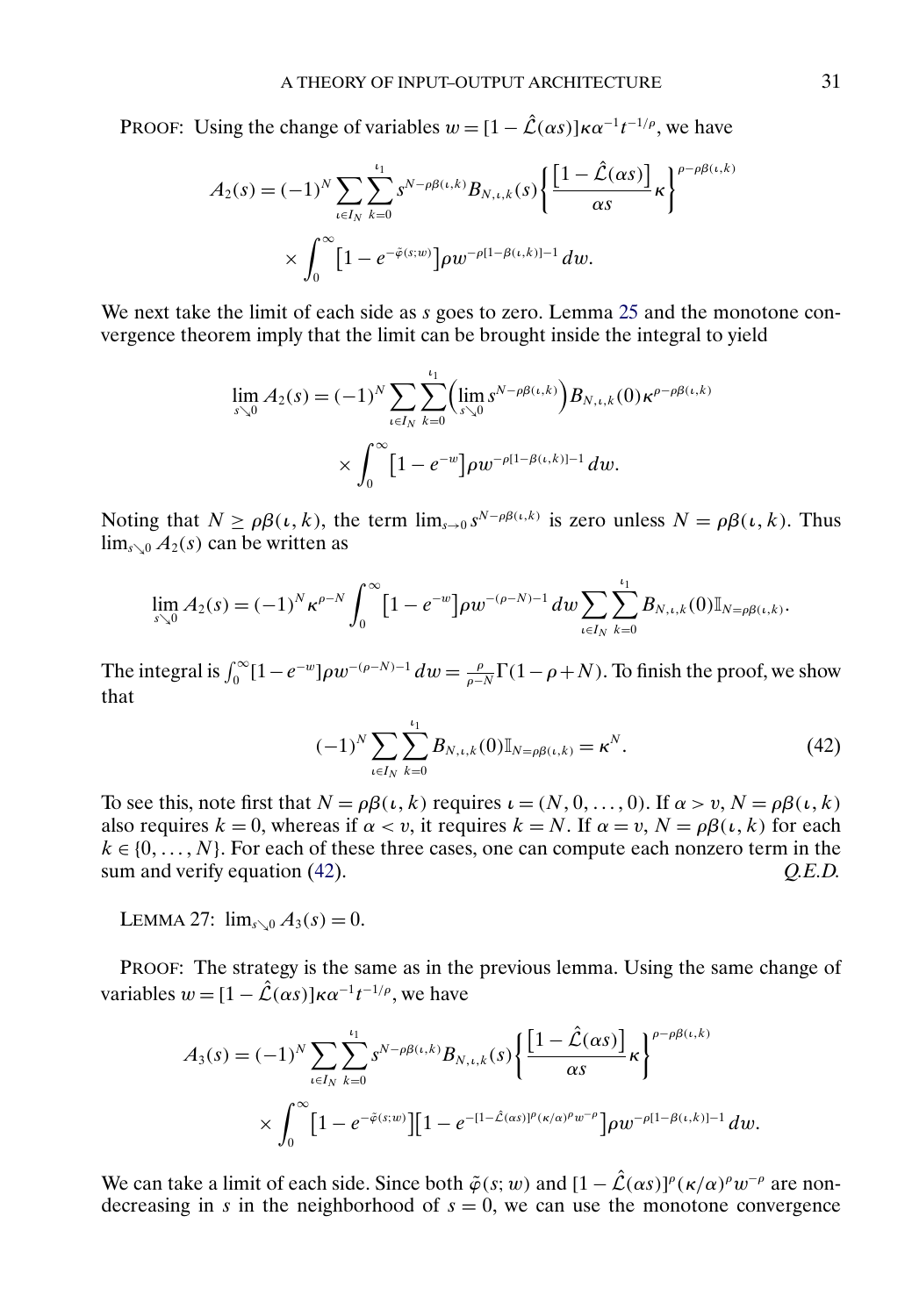<span id="page-31-0"></span>theorem to bring the limit inside the integral. Thus we have

$$
\lim_{s \searrow 0} A_3(s) = (-1)^N \sum_{\iota \in I_N} \sum_{k=0}^{t_1} \Big( \lim_{s \searrow 0} s^{N-\rho \beta(\iota,k)} \Big) B_{N,\iota,k}(0) \kappa^{\rho-\rho \beta(\iota,k)} \times \int_0^\infty \lim_{s \searrow 0} \Big[ 1 - e^{-\tilde{\varphi}(s;w)} \Big] \Big[ 1 - e^{-[1-\hat{\mathcal{L}}(\alpha s)]^\rho (\kappa/\alpha)^\rho w^{-\rho}} \Big] \rho w^{-\rho[1-\beta(\iota,k)]-1} \, dw.
$$

Since the limit of the integrand is zero for each integral, we have  $\lim_{s\to 0} A_3(s) = 0$ . *Q.E.D.* 

We finally come to the main result.

PROPOSITION 5—1 of 2: Suppose that Assumption 2 holds and that  $\rho \equiv \min\{\frac{1}{\alpha}, \frac{1}{(\varepsilon-1)/\zeta}\}$ *is not an integer. Then*  $1 - \mathcal{L}(l) \sim \frac{\kappa^{\rho}}{1 - \alpha^{\rho}} l^{-\rho}$ .

PROOF: The previous lemmas imply that

$$
\lim_{s\searrow 0} \frac{\mu_N - (-1)^N \hat{\mathcal{L}}^{(N)}(s)}{s^{\rho-N}} = \alpha^{\rho} \lim_{s\searrow 0} \frac{\mu_N - (-1)^N \hat{\mathcal{L}}^{(N)}(s)}{s^{\rho-N}} + \kappa^{\rho} \frac{\rho}{\rho-N} \Gamma(1-\rho+N) + 0
$$

or

$$
\lim_{s\searrow 0} \frac{\mu_N - (-1)^N \hat{\mathcal{L}}^{(N)}(s)}{s^{\rho-N}} = \frac{\kappa^{\rho}}{1 - \alpha^{\rho}} \frac{\rho}{\rho - N} \Gamma(1 - \rho + N).
$$

By Theorem A in [Bingham and Doney](#page-37-0) [\(1974\)](#page-37-0), we therefore have that

$$
\lim_{l \to \infty} \frac{1 - \mathcal{L}(l)}{l^{-\rho}} = \frac{\kappa^{\rho}}{1 - \alpha^{\rho}} \bigg[ (-1)^N \frac{\Gamma(\rho - N)}{\Gamma(\rho)} \frac{\Gamma(1 - \rho + N)}{\Gamma(1 - \rho)} \bigg].
$$

Since  $\Gamma(\rho) = \Gamma(\rho - N) \prod_{k=1}^{N} (\rho - k)$  and  $(-1)^N \Gamma(1 - \rho + N) = \Gamma(1 - \rho) \prod_{k'=1}^{N} (-1) \times$  $(1 - \rho + N - k') = \Gamma(1 - \rho) \prod_{k=1}^{N} (\rho - k)$ , the term in brackets equals unity, completing the proof.  $Q.E.D.$ 

Next, we turn to the tail behavior of the conditional size distribution,  $\mathcal{L}(\cdot|q)$ .

PROPOSITION 5—2 of 2: Suppose that Assumption 2 holds and that  $\rho \equiv \min\{\frac{1}{\alpha}, \frac{1}{(\varepsilon-1)/\zeta}\}$ *is not an integer. Then*  $1 - \mathcal{L}(l|q) \sim \frac{mq^{\alpha \zeta}}{\theta} \alpha^{\rho} [1 - \mathcal{L}(l)].$ 

PROOF: Lemma [21](#page-25-0) and the definition of  $\varphi$  imply that the transform of  $\mathcal{L}(\cdot|q)$  can be written as  $\hat{\mathcal{L}}(s|q) = e^{-\varphi(s;\theta q^{-\zeta})}$ , with derivatives

$$
\hat{\mathcal{L}}^{(n)}(s|q) = e^{-\varphi(s;\theta q^{-\zeta})} \sum_{\iota \in I_n} \sum_{k=0}^{\iota_1} B_{n,\iota,k}(s) (\theta q^{-\zeta})^{-\beta(\iota,k)}.
$$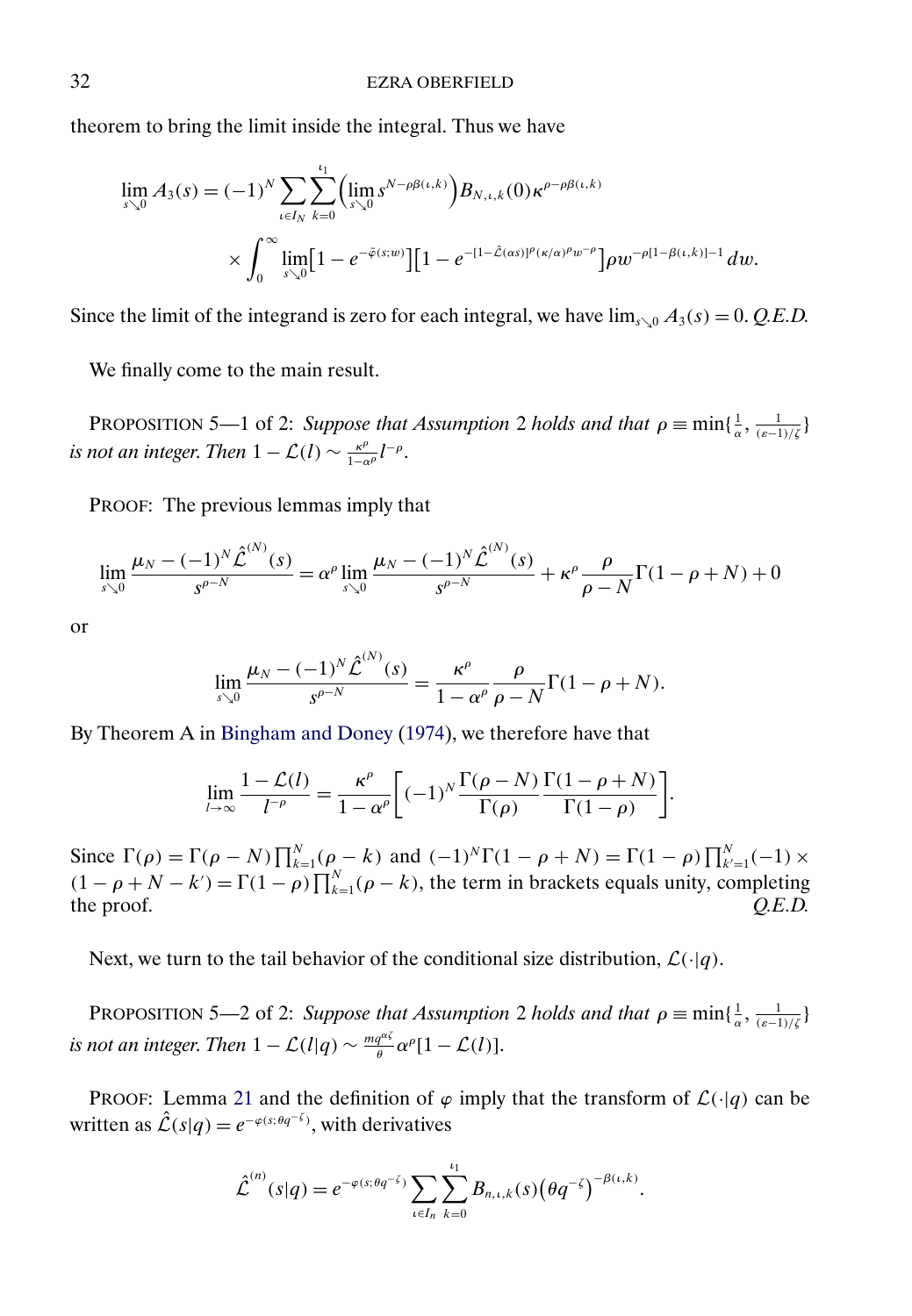<span id="page-32-0"></span>For  $k \le n \le \rho$ ,  $B_{n,\iota,k}(0)$  is finite, so  $\mu_n(q) = \hat{\mathcal{L}}^{(n)}(0|q) < \infty$  for each  $n < \rho$ . Then, using  $t(q) \equiv \theta q^{-\zeta}$ , we have

$$
\lim_{s\searrow 0} \frac{\hat{\mathcal{L}}^{(N)}(0|q) - \hat{\mathcal{L}}^{(N)}(s|q)}{s^{\rho-N}}\n= \lim_{s\searrow 0} \frac{\sum_{\iota \in I_N} \sum_{k=0}^{t_1} B_{N,\iota,k}(0) t(q)^{-\beta(\iota,k)} - e^{-\varphi(s;t(q))} \sum_{\iota \in I_N} \sum_{k=0}^{t_1} B_{N,\iota,k}(s) t(q)^{-\beta(\iota,k)}}{s^{\rho-N}}\n= \lim_{s\searrow 0} \sum_{\iota \in I_N} \sum_{k=0}^{t_1} \frac{B_{N,\iota,k}(0) - B_{N,\iota,k}(s)}{s^{\rho-N}} t(q)^{-\beta(\iota,k)}\n+ \lim_{s\searrow 0} \frac{1 - e^{-\varphi(s;t(q))}}{s^{\rho-N}} \sum_{\iota \in I_N} \sum_{k=0}^{t_1} B_{N,\iota,k}(s) t(q)^{-\beta(\iota,k)}.
$$
\n(43)

Using the logic of Lemma [24,](#page-28-0) the first term is

$$
\lim_{s \searrow 0} \sum_{\iota \in I_N} \sum_{k=0}^{i_1} \frac{B_{N,\iota,k}(0) - B_{N,\iota,k}(s)}{s^{\rho-N}} t^{-\beta(\iota,k)} = \lim_{s \searrow 0} \frac{\frac{\alpha^N \hat{\mathcal{L}}^{(N)}(0)}{\Gamma(1-\alpha)} - \frac{\alpha^N \hat{\mathcal{L}}^{(N)}(\alpha s)}{\Gamma(1-\alpha)}}{s^{\rho-N}} t^{-\alpha}}{s^{\rho-N}} + \lim_{s \searrow 0} \sum_{\iota \in \tilde{I}_N} \sum_{k=0}^{i_1} \frac{[B_{N,\iota,k}(0) - B_{N,\iota,k}(s)]}{s^{\rho-N}} t^{-\beta(\iota,k)}
$$
\n
$$
= \frac{\alpha^{\rho} t^{-\alpha}}{\Gamma(1-\alpha)} \lim_{s \searrow 0} \frac{\hat{\mathcal{L}}^{(N)}(0) - \hat{\mathcal{L}}^{(N)}(s)}{s^{\rho-N}} + 0.
$$

The second term of (43) is zero because using L'Hospital's rule gives

$$
\lim_{s\searrow 0}\frac{1-e^{-\varphi(s;t)}}{s^{\rho-N}}=\lim_{s\searrow 0}\frac{\varphi^{(1)}(s;t)e^{-\varphi(s;t)}}{(\rho-N)s^{\rho-N-1}}=0.
$$

We thus have

$$
\lim_{s\searrow 0}\frac{\hat{\mathcal{L}}^{(N)}(0|q)-\hat{\mathcal{L}}^{(N)}(s|q)}{s^{\rho-N}}=\frac{\alpha^{\rho}\big(\theta q^{-\zeta}\big)^{-\alpha}}{\Gamma(1-\alpha)}\lim_{s\searrow 0}\frac{\hat{\mathcal{L}}^{(N)}(0)-\hat{\mathcal{L}}^{(N)}(s)}{s^{\rho-N}}.
$$

The result follows from Theorem A in [Bingham and Doney](#page-37-0) [\(1974\)](#page-37-0) and noting that  $\frac{m}{\theta} =$  $\frac{\theta^{-\alpha}}{\Gamma(1-\alpha)}$ .  $\frac{\theta^{-\alpha}}{\Gamma(1-\alpha)}$ .  $Q.E.D.$ 

## C.4. *The Cost Share of Intermediate Inputs*

Here we fill in the missing step from the proof of Proposition 7. We show that

$$
\rho \equiv \theta \int_0^\infty \int_0^\infty \left[ V\left(\max\{u, \tilde{q}\}\right) - V(\tilde{q}) \right] dF(\tilde{q}) \zeta u^{-\zeta - 1} du
$$

and  $V(q) = \frac{1}{\varepsilon - 1} (q/Q)^{\varepsilon - 1} wL + \frac{m}{\theta} q^{\alpha \zeta} \rho$  jointly imply that  $\rho = \frac{1}{1 - \alpha} \frac{1}{\zeta} wL$ .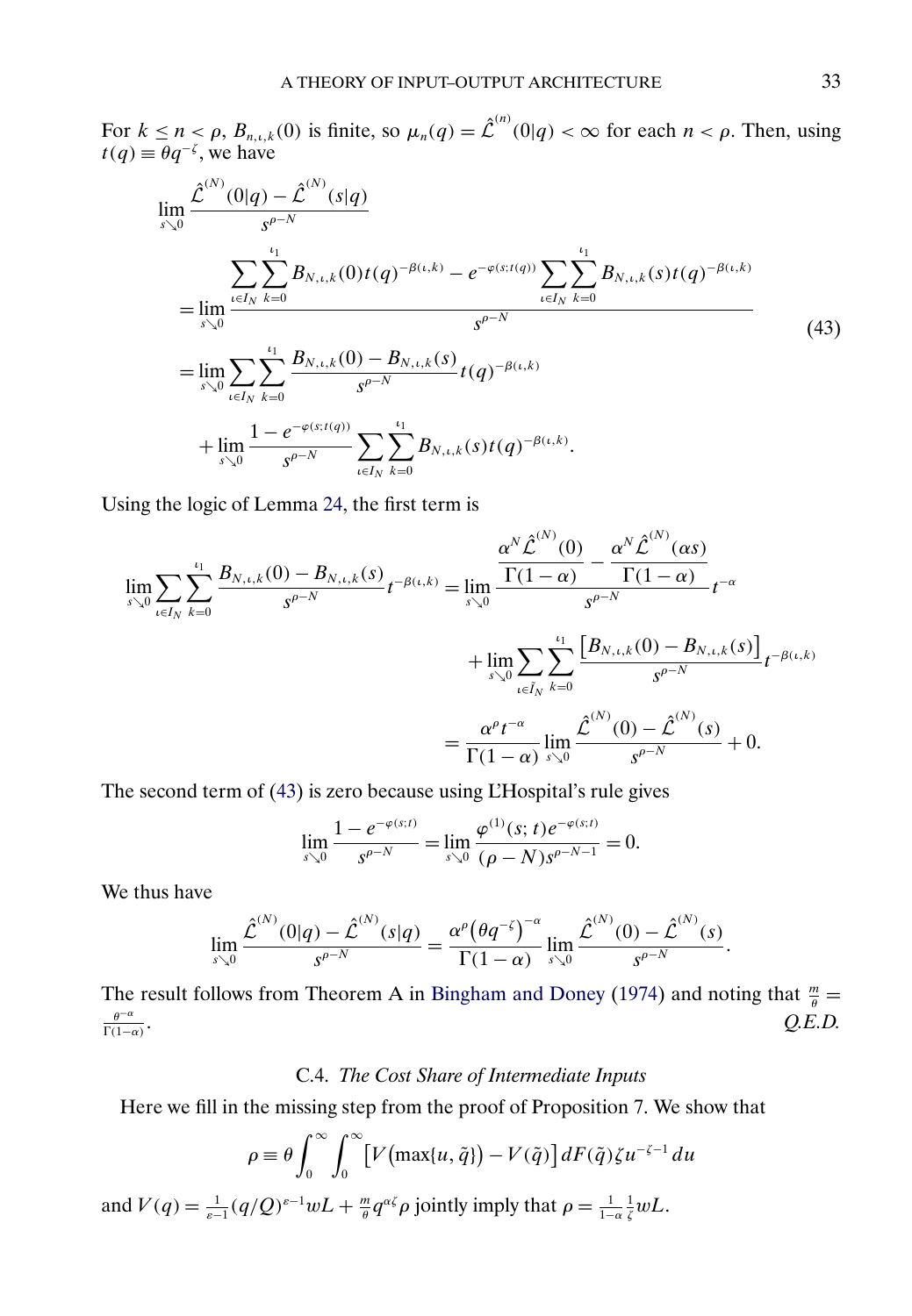To see this, starting with the expression for  $\rho$ , we can integrate the inner integral by parts and switch the order of integration to get

$$
\rho = \theta \int_0^\infty \int_0^\infty \left[ V\left(\max\{u, \tilde{q}\}\right) - V(\tilde{q}) \right] dF(\tilde{q}) \zeta u^{-\zeta - 1} du
$$
  
\n
$$
= \theta \int_0^\infty \int_0^u \left[ V(u) - V(\tilde{q}) \right] dF(\tilde{q}) \zeta u^{-\zeta - 1} du
$$
  
\n
$$
= \theta \int_0^\infty \left[ \left[ V(u) - V(\tilde{q}) \right] F(\tilde{q}) \Big|_0^u - \int_0^u - V'(\tilde{q}) F(\tilde{q}) d\tilde{q} \right] \zeta u^{-\zeta - 1} du
$$
  
\n
$$
= \theta \int_0^\infty \int_0^u V'(\tilde{q}) F(\tilde{q}) d\tilde{q} \zeta u^{-\zeta - 1} du
$$
  
\n
$$
= \theta \int_0^\infty \int_{\tilde{q}}^\infty \zeta u^{-\zeta - 1} du V'(\tilde{q}) F(\tilde{q}) d\tilde{q}
$$
  
\n
$$
= \theta \int_0^\infty \tilde{q}^{-\zeta} V'(\tilde{q}) F(\tilde{q}) d\tilde{q}.
$$

Using the expressions for V and F and the change of variables  $x = \theta q^{-\zeta}$ , we have

$$
\rho = \theta \int_0^{\infty} \tilde{q}^{-\zeta} V'(\tilde{q}) F(\tilde{q}) d\tilde{q}
$$
  
\n
$$
= \theta \int_0^{\infty} \tilde{q}^{-\zeta} \left[ \frac{q^{s-2}}{Q^{s-1}} wL + \frac{m}{\theta} \alpha \zeta \tilde{q}^{\alpha \zeta - 1} \rho \right] e^{-\theta \tilde{q}^{-\zeta}} d\tilde{q}
$$
  
\n
$$
= \frac{1}{\zeta} \int_0^{\infty} \left[ \frac{\theta^{\frac{s-1}{\zeta}} x^{-\frac{s-1}{\zeta}}}{Q^{s-1}} wL + \frac{m}{\theta^{1-\alpha}} \alpha \zeta x^{-\alpha} \rho \right] e^{-x} dx
$$
  
\n
$$
= \frac{1}{\zeta} \left[ \frac{\theta^{\frac{s-1}{\zeta}} \Gamma\left(1 - \frac{s-1}{\zeta}\right)}{Q^{s-1}} wL + \frac{m}{\theta^{1-\alpha}} \Gamma(1 - \alpha) \alpha \zeta \rho \right]
$$
  
\n
$$
= \frac{1}{\zeta} [wL + \alpha \zeta \rho].
$$

Solving for  $\rho$  gives  $\rho = \frac{1}{\zeta(1-\alpha)}wL$ .

## C.5. *Identification of* ζ

This section presents an extended model in which entrepreneurs are divided into K groups indexed by k with measures  $\mu_1, \ldots, \mu_K$ , respectively. The sales of any entrepreneur in group k are subject to the proportional tax of  $\delta_k - 1$ . This section shows that the ratio of intermediate input spending on inputs from suppliers in group  $k$  relative to intermediate input spending on inputs from suppliers in group k' is  $\frac{\int_{j\in J_k}\sum_{\phi\in D_j}T(\phi)}{\int_{j\in J_k}\sum_{\phi\in D_j}T(\phi)}$  $\frac{\int_{j\in J_k}\sum_{\phi\in D_j}T(\phi)}{\int_{j\in J_{k'}}\sum_{\phi\in D_j}T(\phi)}=\frac{\mu_k\delta_k^{-\zeta}}{\mu_{k'}\delta_{k'}^{-\zeta}}.$ 

Let  $F_k(q)$  be the fraction of entrepreneurs in group k with efficiency no greater than q. Among entrepreneurs in group k, let  $F_{kk'}(q)$  be the fraction who have no techniques associated with suppliers in group  $k'$  that would deliver efficiency greater than  $q$ . Thus  $F_k(q) = \prod_{k'=1}^K F_{kk'}(q).$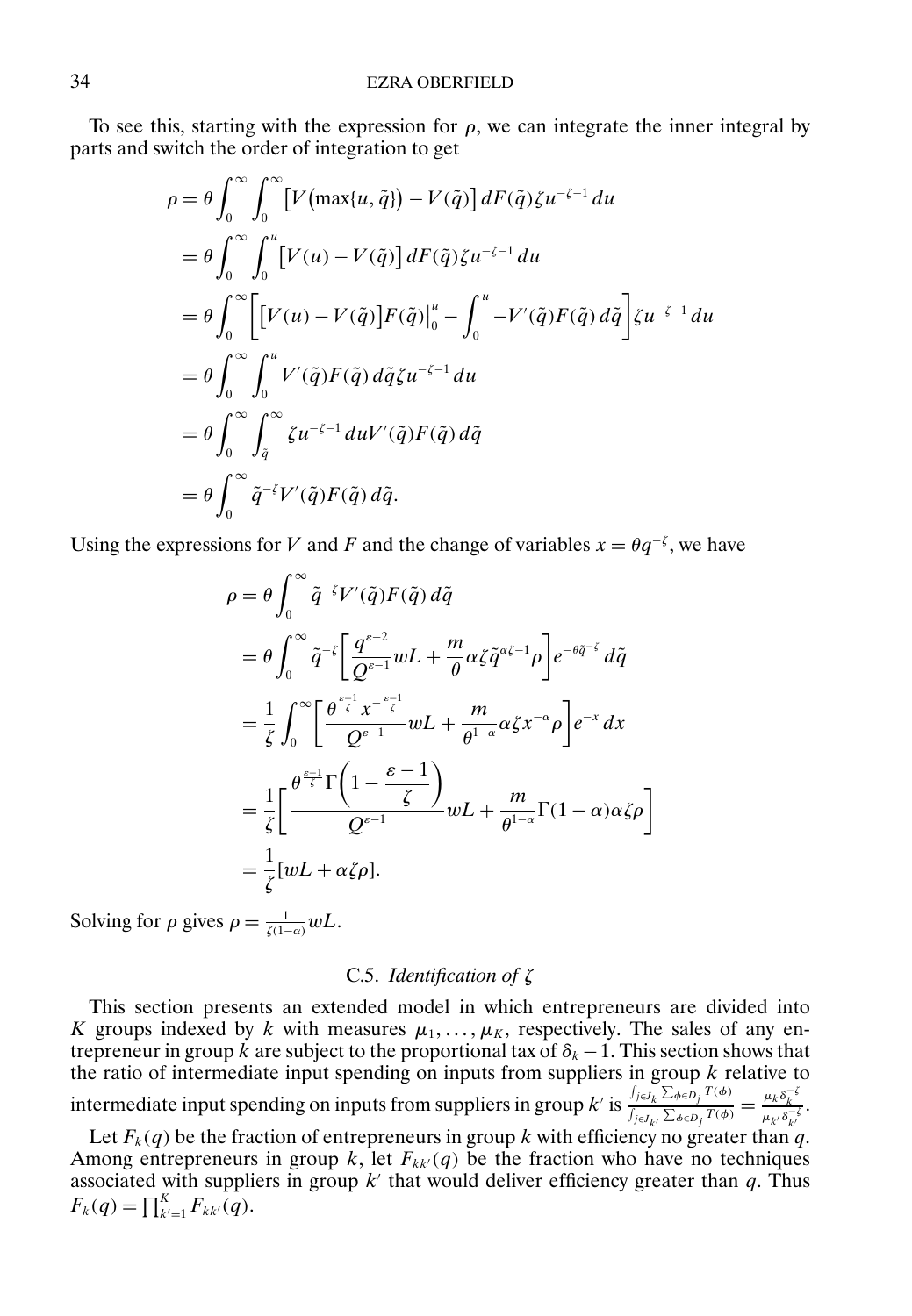<span id="page-34-0"></span>CLAIM 5: *Suppose that Assumption* 2 *holds*. *Among entrepreneurs in each group*, *the fraction with efficiency no greater than q is*  $F_k(q) = e^{-\theta q^{-\zeta}}$ , *where*  $\theta$  *satisfies* 

$$
\theta = m\Gamma(1-\alpha)\theta^{\alpha} \sum_{k=1}^{K} \mu_k \delta_k^{-\zeta}
$$
\n(44)

*and*

$$
F_{kk'}(q) = e^{m\Gamma(1-\alpha)\theta^{\alpha}\mu_{k'}\delta_{k'}^{-\zeta}q^{-\zeta}}.
$$
\n(45)

PROOF: We follow the same steps as Section 3, first deriving expressions for the distribution of efficiencies under Assumption 1 and then taking the limit  $z_0 \rightarrow 0$ . The efficiency delivered by a technique with match-specific efficiency z that uses a supplier in group k' with efficiency  $q_s$  is  $\frac{1}{\delta_{k'}} z q_s^{\alpha}$ . For an entrepreneur in group k, the number of techniques that use suppliers in group k' follows a Poisson distribution with mean  $M\mu_{k'}$ . For each of those techniques, the probability that the technique delivers efficiency better than  $q$  is  $\int_{z_0}^{\infty} [1 - F_{k'}((q\delta_{k'}/z)^{1/\alpha})] dH(z)$ . We therefore have  $F_{kk'}(q) = e^{-M\mu_{k'}} \int_{z_0}^{\infty} [1 - F_{k'}((q\delta_{k'}/z)^{1/\alpha})] dH(z)$ . Using  $M = mz_0^{-\zeta}$  and  $H(z) = 1 - (z/z_0)^{-\zeta}$ , taking the limit as  $z_0 \to 0$ , and the change of variables  $x = (q \delta_{k'}/z)^{1/\alpha}$  yields

$$
F_{kk'}(q) \to e^{-m\mu_{k'} \int_0^\infty [1 - F_{k'}((q\delta_{k'}/z)^{1/\alpha})] \zeta z^{-\zeta - 1} dz}
$$
  
= 
$$
e^{-q^{-\zeta} \delta_{k'}^{-\zeta} m\mu_{k'} \int_0^\infty [1 - F_{k'}(x)] \alpha \zeta x^{-\alpha \zeta - 1} dx}.
$$

Multiplying over  $k'$  gives

$$
F_k(q) = \prod_{k'} F_{kk'}(q) = e^{-q^{-\zeta} \sum_{k'} \delta_{k'}^{-\zeta} m \mu_{k'} \int_0^{\infty} [1 - F_{k'}(x)] \alpha \zeta x^{-\alpha \zeta - 1} dx}.
$$

Define  $\theta = \sum_{k'} \delta_{k'}^{-\zeta} m \mu_{k'} \int_0^\infty [1 - F_{k'}(x)] \alpha \zeta x^{-\alpha \zeta - 1} dx$ ; we have that  $F_k(q) = e^{-\theta q^{-\zeta}}$  for all k. Using this, we can integrate to get  $\int_0^\infty [1 - F_{k'}(x)] \alpha \zeta x^{-\alpha \zeta - 1} dx = \Gamma(1 - \alpha) \theta^{\alpha}$ . Substituting this back into the expressions for  $\theta$  and  $F_{kk'}$  gives (44) and (45).  $Q.E.D.$ 

CLAIM 6: *Among entrepreneurs in each group with efficiency* q, *the fraction that use suppliers in group* k *is*

$$
\frac{\mu_k \delta_k^{-\zeta}}{\sum_{k'=1}^K \mu_{k'} \delta_{k'}^{-\zeta}}.
$$
\n(46)

**PROOF:** Consider an entrepreneur in group  $k_0$ . The probability that the entrepreneur has efficiency  $q$  and uses a supplier from group  $k$  is  $dF_{k_0k}(q) \prod_{k''\neq k} F_{k_0k''}(q)$ , the product of the density of the efficiency delivered by the best technique that uses a supplier from  $k$  evaluated at  $q$  and the probability that all other techniques associated with suppliers in all other groups deliver efficiency no greater than  $q$ . The overall probability that the entrepreneur has efficiency  $q$  is the sum of these probabilities over all groups of suppli-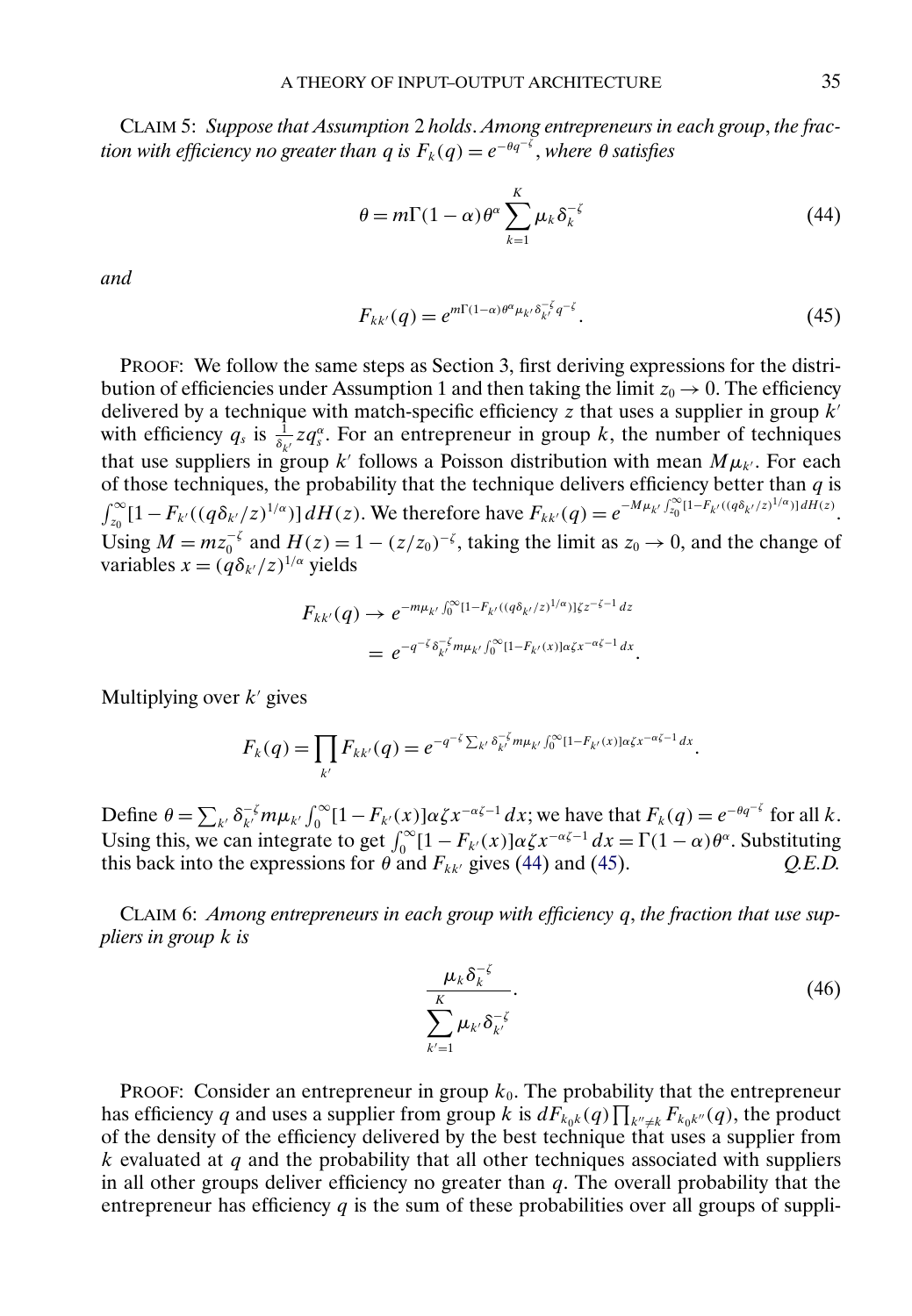<span id="page-35-0"></span>ers,  $\sum_{k'} [dF_{k_0k'}(q) \prod_{k'' \neq k} F_{k_0k''}(q)]$ . Thus, for an entrepreneur in group  $k_0$ , the conditional probability of using a supplier in group k, conditioning on having efficiency q, is

$$
\frac{\prod\limits_{k''\neq k}F_{k_0k''}(q)\,dF_{k_0k}(q)}{\sum\limits_{k'}\prod\limits_{k''\neq k}F_{k_0k''}(q)\,dF_{k_0k'}(q)}.
$$

Using the expression for  $F_{kk'}$  from [\(45\)](#page-34-0) gives the desired result.  $Q.E.D.$ 

CLAIM 7: *The fraction of payments for intermediate inputs to suppliers in group* k *is*

$$
\frac{\mu_k \delta_k^{-\zeta}}{\sum_{k'=1}^K \mu_{k'} \delta_{k'}^{-\zeta}}.
$$

PROOF: Among buyers in group  $k_0$  with efficiency q, the transfer associated with a technique that gets used is independent of any characteristics of the supplier. This happens because both the surplus of the technique and the employment of the buyer depend only on techniques that are downstream from the buyer and the buyer's second best technique, both of which are independent of the supplier's characteristics. Thus the fraction of payments to suppliers in group  $k$  equals the probability that the supplier used is in group k. Since this probability equals [\(46\)](#page-34-0) for each  $q$ , the fraction of total payments across all entrepreneurs in group  $k_0$  of all efficiencies also equals [\(46\)](#page-34-0).  $Q.E.D.$ 

## APPENDIX D: EVIDENCE FROM PRODUCER-LEVEL DATA

One prediction of the model is that if  $\alpha$  is higher, then, all else equal, the size distribution will have a weakly thicker right tail. This section provides some preliminary evidence on the relationship between intermediate input shares and right tails of size distributions. In particular, I ask whether industries with larger intermediate input shares have size distributions with thicker tails.

I first study French firms. [Di Giovanni, Levchenko, and Ranciere](#page-37-0) [\(2011\)](#page-37-0) computed power law exponents for the tails of the distribution of revenue among French firms in each industry in 2006 and reported these in their Table A2. I compare these to intermediate input shares from the French Input Output Tables in 2006 taken from the World Input Output Database [\(Timmer, Dietzenbacher, Los, Stehrer, and Vries](#page-37-0) [\(2015\)](#page-37-0)). Figure [5](#page-36-0) plots each, while Table [I](#page-36-0) shows regressions of the log of the tail index on the log of the intermediate input share. [Di Giovanni, Levchenko, and Ranciere](#page-37-0) [\(2011\)](#page-37-0) separated industries into tradeable and non-tradeable, and reported tail coefficients for the distribution of both domestic and total sales. In line with the theory, all four columns of Table [I](#page-36-0) indicate that industries with higher intermediate input shares tend to have thicker right tails (lower exponent). This holds for the distributions of both total and domestic sales, and both across all industries and within categories.

Second, I study U.S. establishments. I compute power law tail exponents for establishment size distributions for each industry-year in the United States using an extract from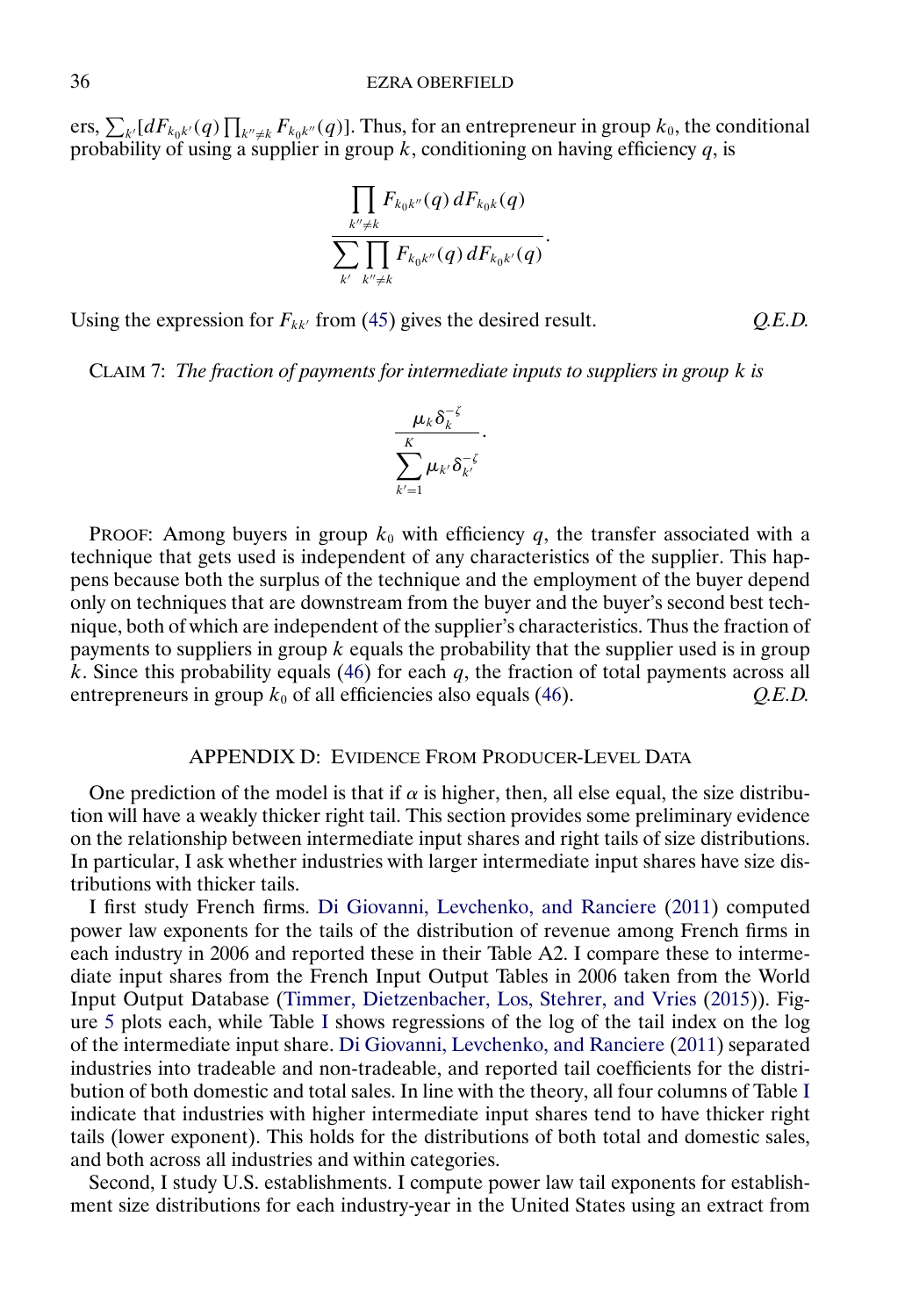<span id="page-36-0"></span>

FIGURE 5.—Distribution of customers. For French and US, this figure shows the estimated power law tail exponent for each industry plotted against its intermediate input share. The figures also plot separate regression lines for all industries and for industries within each broad sector (tradeable vs non-tradeable for French firms, manufacturing vs. services for US firms).

the Statistics of U.S. Businesses made available by [Rossi-Hansberg and Wright](#page-37-0) [\(2007\)](#page-37-0) that corresponds to the distribution of employment across establishments in the years 1990, 1992, 1994, 1995, and 1997.<sup>65</sup> The extracts report the number of firms and number of establishments in 45 size categories for various two-digit SIC industries. Within each industry-year, I compute for each size category the fraction of firms/establishments above the minimum size of the category. I thus have 45 points of the counter-cumulative size distribution. To compute tail coefficients, I choose a size cutoff. I then regress the log of the counter-cumulative distribution on the log of the employment level among employment levels above the cutoff. The baseline results use a size cutoff of 150 employees, but results are similar when using cutoffs of 100, 200, or 400 employees.

## TABLE I FRENCH FIRMS<sup>a</sup>

| Variables                     | All Sales   | Domestic Sales | All Sales  | Domestic Sales |
|-------------------------------|-------------|----------------|------------|----------------|
|                               | (1)         | (2)            | (3)        | $^{(4)}$       |
| log(Intermediate Input Share) | $-0.297***$ | $-0.234**$     | $-0.253**$ | $-0.197$       |
|                               | (0.0986)    | (0.0973)       | (0.123)    | (0.122)        |
| <b>Observations</b>           | 33          | 33             | 33         | 33             |
| R-squared                     | 0.200       | 0.135          | 0.210      | 0.143          |
| Tradeable FE                  | No          | No             | Yes        | Yes            |

 $a***p < 0.01$ ,  $**p < 0.05$ ,  $:p < 0.1$ . Robust standard errors are in parentheses. In each regression, the log of the tail index is regressed on the log of the intermediate input share. The first and third columns use the tail index from the distribution of total revenue, whereas the second and fourth use domestic revenue. The third and fourth use fixed effects indicating whether the industry produces a tradeable good.

<sup>&</sup>lt;sup>65</sup>Rossi-Hansberg and Wright [\(2007\)](#page-37-0) also reported an extract for 2000, but I omit these because of the switch from SIC to NAICS.